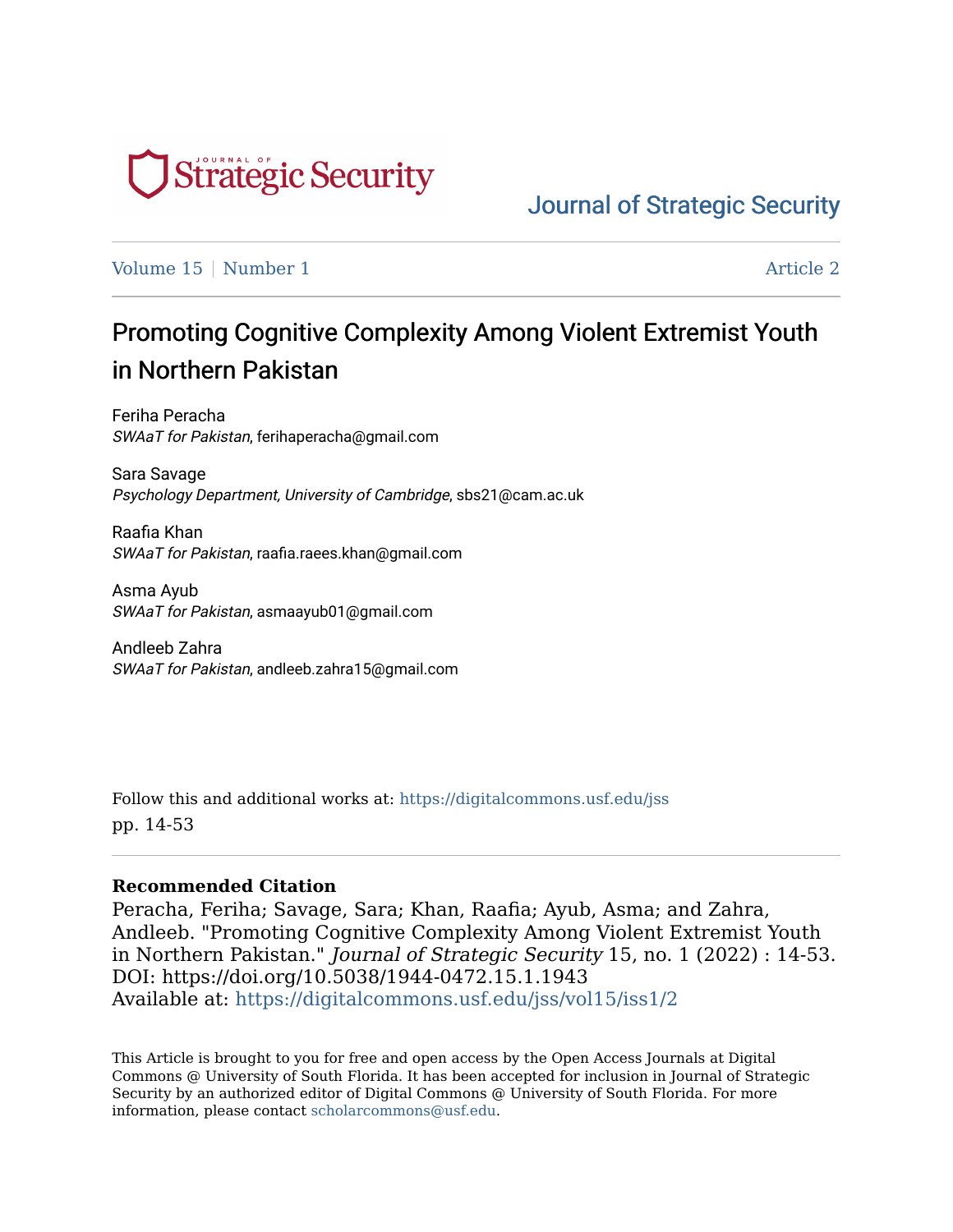# **Promoting Cognitive Complexity Among Violent Extremist Youth in Northern Pakistan**

#### **Abstract**

This article reports on the results of an intervention to promote cognitive complexity (measured by integrative complexity, IC) and perspective taking for youth detained for violent extremism at the Sabaoon Center for Deradicalization and Rehabilitation in northern Pakistan. Participants are sixty-four males (mean age 19.77, SD = 3.26) comprising three cohorts: CVE Detained, CVE Reintegrated, and PVE At-risk.

The Sabaoon IC intervention consists of eight sessions with action learning contextualized according to an assessment of the push, pull and personal factors that shape the life experience of the youth. Pre and post testing results show significant gain in IC in the overall sample (Cohen's  $d = -1.80$ , 95% CI[ $-.87,-.49$ ]), and in each cohort, indicating significantly increased ability to perceive validity in one's own changing views and others' differing views along with reduction in derogating or dehumanizing outgroups. Oral presentations showed expected IC scores showing differentiation, with the Reintegrated cohort showing higher order integrations and expressed confidence to be change-makers in their communities.

Two subscales from the Violent Extremist Beliefs Survey (concerning beliefs about interreligious harmony and risk-taking behaviors) showed expected changes, but self-report perspective taking and empathy measures were insignificant.

Limitations: The entire Sabaoon sample was selected for the intervention, and due to time and operational constraints, it was not feasible to recruit a control group matched on important variables.

Implications for using IC measurement and method for detained and at risk populations are discussed.

#### Acknowledgements

Sincere thanks to the Government of Netherlands for their support and for providing the funding for this seminal work, to the skilled facilitators, and to Hafsa Tansveer for her dedicated work in supporting the delivery of this project. We appreciate the helpful advice of the anonymous reviewers which has been incorporated into this article.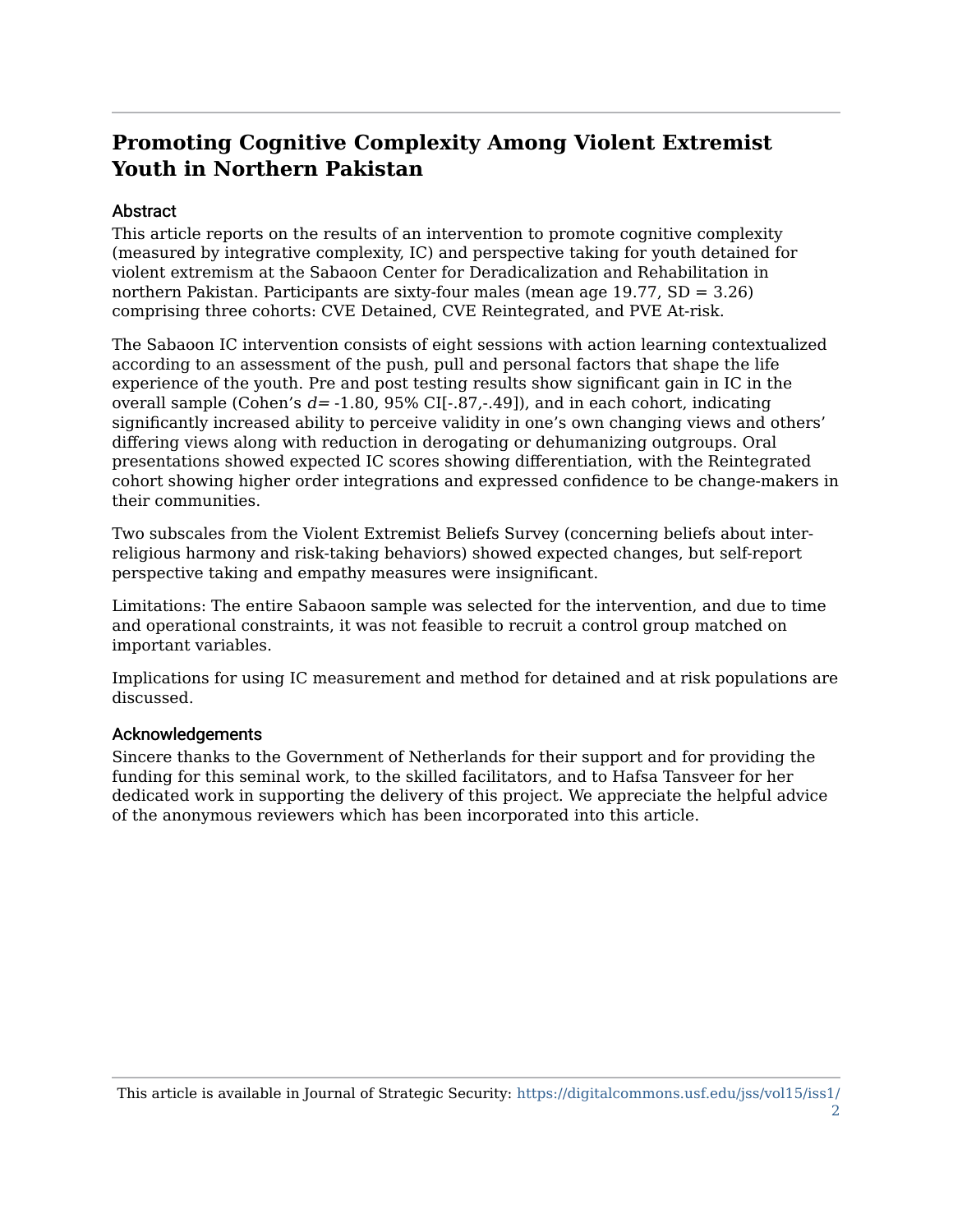# **Introduction**

Policymakers continue to search for evidence-based intervention strategies that can safely reduce the risk of violence and radicalization for youth involved in violent extremism. Yet, according to a comprehensive review of the scientific literature on radicalization into violent extremism, many studies in the field lack systematic analysis. 1 In line with the review authors' recommendations, this article examines three independent variables: Push (structural, sociological) factors, pull (social psychological motivation) factors, and personal (physical, mental health) factors. The review authors stress the importance of analyzing how these factors interact to understand the dynamics in each context. In our analysis of youth involved in violent extremism in northern Pakistan, push, pull, and personal factors seem to be intensified by the rote educational method in Pakistan that focuses thinking on a single right answer, with pervasive cultural impact.

Based on this assessment, psychologists from Pakistan and the United Kingdom developed a countering violent extremism (CVE) intervention for a post militant insurgency context. The intervention aim was to promote more cognitively complex thinking concerning the push, pull, and personal factors that shaped participants' life experience. The intervention was delivered at the Sabaoon Deradicalization and Reintegration Centre in Khyber Pakhtunkhwa (KP) province, northern Pakistan to participants with the mean age of 19.7 years. The intervention's efficacy was assessed using the concept of cognitive complexity, measured by integrative complexity (IC), a cross-culturally validated measure that is predictive of behavioral outcomes concerning whether intergroup conflict and violence will increase or decrease.<sup>2</sup>

# Overview of Article

In this article, we first outline the recent history of the Tehreek-e-Taliban Pakistan (TTP) insurgency in northern Pakistan. Second, we discuss push factors, pull factors and personal vulnerability factors. How these interact is understood, as mentioned, in terms of their intensification due to the pervasive rote educational method throughout Pakistan that focuses on a single right answer. The resulting black and white thinking style is observed in deficits in basic reasoning skills and absence of critical, complex thinking among the Sabaoon youths, which made them easy prey for recruitment into TTP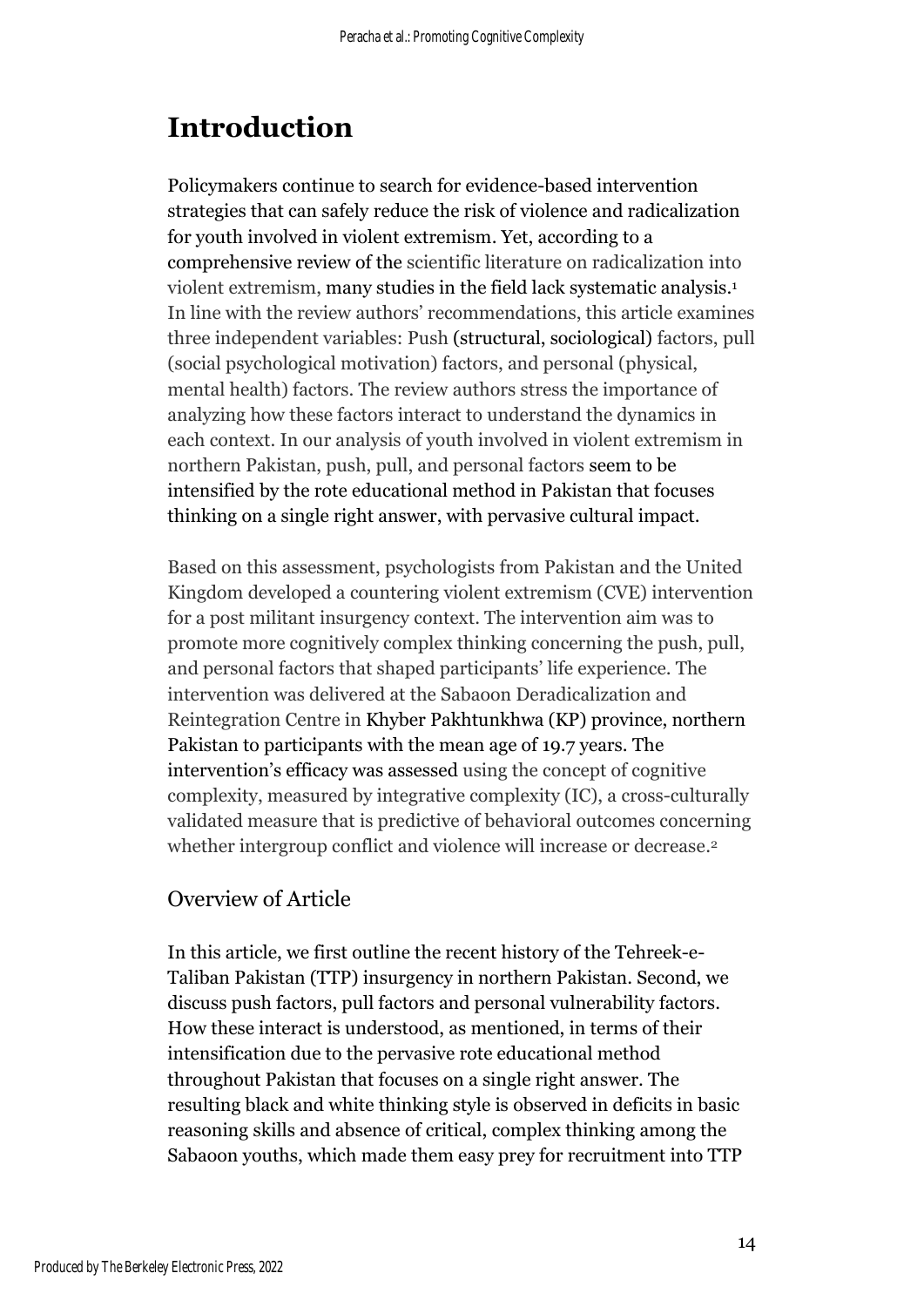violent extremism. We go on to explain how the interaction of these factors informed the themes of the CVE intervention. 3 Next, we provide some theoretical background on how cognitive factors such as cognitive complexity, meta-awareness and perspective taking can promote deradicalization and rehabilitation. We explain how these are outworked in the structure of the intervention concerning intervention themes relevant to push, pull and personal factors.

We then describe how the Sabaoon team piloted and trained facilitators to deliver the intervention to detained and reintegrated militants, along with an at-risk cohort, at the Sabaoon Deradicalization and Rehabilitation Centre. The aims of the intervention are first to enable the Sabaoon youths to emerge from cognitive radicalization. This, we argue, is marked by the low complex, black and white thinking of extremist ideology. The second aim is to support realistic, cognitively complex goal-direction to sustain their rehabilitation. We hypothesized that integrative complexity and perspective taking scores will increase, post intervention. Our results are followed by a discussion of how these results compare to other IC interventions, and how the intervention worked in the context of the overall Sabaoon program. We explore what broader lessons can apply to CVE efforts elsewhere. And finally, we discuss the limitations and future directions of this work to sustain rehabilitation in the face of the Taliban takeover of neighboring Afghanistan and increased activity by ISIS-K. 4

# Northern Pakistan Recent History

Pakistan's Swat Valley in KP province in northern Pakistan has suffered from violent extremism for years. This is due to Pakistan's proximity to volatile regions of Afghanistan with shared Pashtun ethnicity and cultural values. These cross-border loyalties underpin the following chain of events, summarized below.

Throughout the 1980s, Afghan mujahideen fighters countered the Soviet invasion of Afghanistan against the odds, helped by United States armaments and financial support. The Pashtun Taliban emerged in 1994 to become key players in the Afghanistan Civil War. <sup>5</sup> The subsequent Taliban takeover and repressive rule of Afghanistan (1996- 2001) is well known. In response to the 9/11 attacks in New York by Al - Qaida, a North Atlantic Treaty Organization led coalition sought to destroy al-Qaida training camps hosted in Afghanistan, beginning in 2001. These attacks sparked another refugee flow of mainly destitute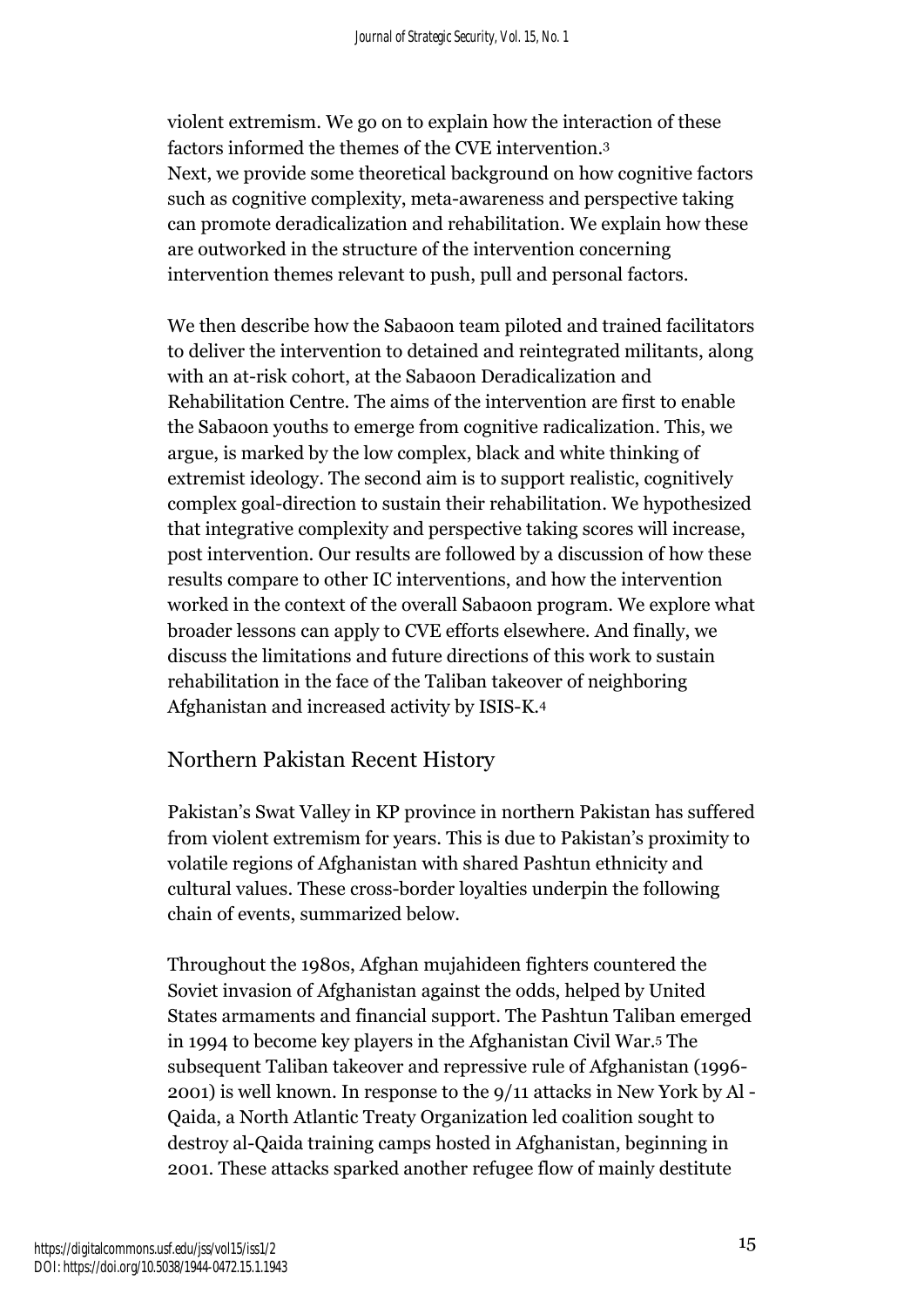Afghan women and children who fled to Pashtun tribal areas of northern Pakistan. Male refugee children, with few options in Pakistan, were placed in madrassas run by radical Pakistani clerics. From this chain of events a new generation of Taliban militants emerged, infused with religious and radical elements quite different from the traditional culture of Afghanistan. 6

Tehreek-e-Taliban Pakistan began activity in 2002 in cross border tribal Pashtun areas. The group is an amalgam of disparate extremist groups, and is distinct from, although inspired by, the Taliban. 7 Tehreek-e-Taliban Pakistan dramatically increased their activity in Swat Valley, northern Pakistan, as the war on Afghanistan progressed. Tehreek-e-Taliban Pakistan's anti-Pakistan, anti-foreign presence agenda was able to ride on shared Pashtun loyalties in Swat Valley where young people identified themselves firstly as Pashtuns sympathetic to Afghans under foreign attack, rather than as citizens of a distant Pakistan. This perception was exacerbated by Swat belonging to the North West Frontier Province until that was changed to KP province, becoming part of Pakistan's Federally Assisted Tribal Authorities. The Tehreek-e-Taliban Pakistan (TTP) insurgency of 2007- 2009 effectively took control of Swat Valley, imposing its violent regime in the name of Sharia, destroying 170 schools, preventing girls from being educated, enacting public punishments and executions, and posing a serious threat to the integrity of the nation of Pakistan.

Following the Pakistan Army's counter-insurgency operation in 2009, overt TTP control lessened, but their ideological influence within Swat Valley continued via its leading figures operating from Afghanistan's border provinces.<sup>8</sup> Some of the most shocking attacks in Pakistan's history, including the assault on a school that killed 132 children in 2014 and the shooting of Malala Yousafzai in 2012 were directly attributed to the (former) TTP leader Maulana Fazlullah. Fazlullah was killed by security forces and TTP leadership weakened. <sup>9</sup> Islamic State (IS) also attempted to gain a foothold in northern Pakistan from its Afghanistan base established in 2015, and some Taliban splinter groups began rebranding themselves as Islamic State to access resources and training. It is thought that over 200 Pakistanis joined the IS fighters in Syria over the last decade. During the period of this study, the fragmentation of extremist factions in Pakistan and Afghanistan continued, as the terrorist attack on the eve of the Afghanistan Eid ceasefire in July 2020 shows. At the time of writing, the complete withdrawal of United States forces at the end of August 2021 has led to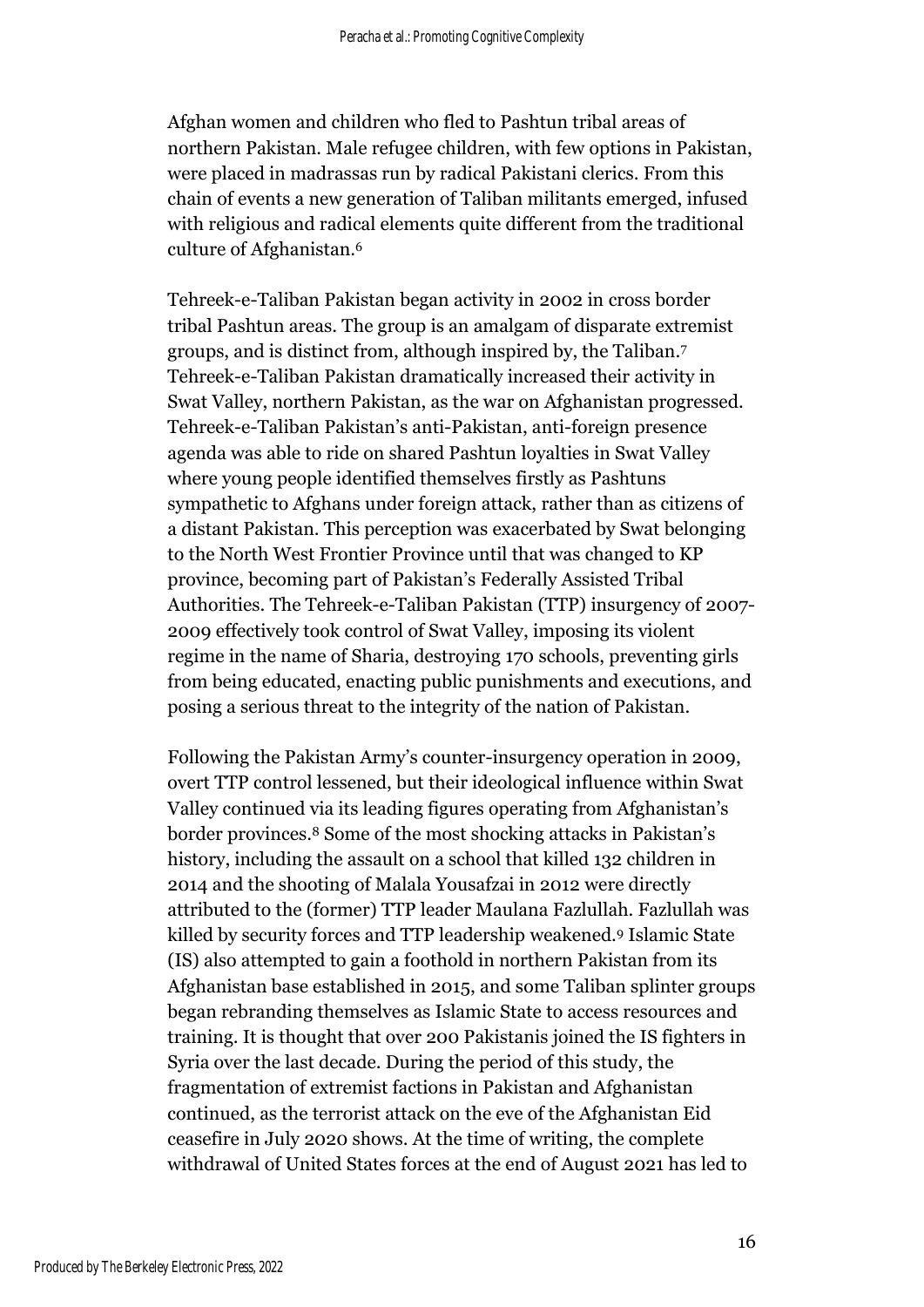a rapid Taliban takeover of Afghanistan, now declared the Islamic Emirate of Afghanistan. The potential for this new chapter of upheaval to affect the home region of this study's reintegrated participants is explored in *Next Steps* section at the end of this article.

# Context for the Intervention

The context for this study is the Sabaoon Centre for Deradicalizations and Reintegration. *Sabaoon,* which in Urdu means 'first light of dawn,' was established by the Pakistan Army in the Malakand region of Northern Pakistan in 2009. It is the only the deradicalization and rehabilitation center for young males from the Swat Valley region under the age of 18 at the time of their capture by the Pakistan Army, for involvement in TTP militancy in Pakistan.

The Army appointed a team of civil society clinical and social psychologists, headed by a neuro-psychologist, to develop and implement the Sabaoon program. <sup>10</sup> Since 2009, the Sabaoon team has assessed 241 ex-militant youth, of which 236 have been successfully rehabilitated and reintegrated to the wider community. There has been only one case of recidivism (0.4%) in the twelve years since Sabaoon was founded. 11

Those inducted to Sabaoon revealed a diversity of needs and backgrounds, with some as young as 12 years old. Sabaoon's Mental Health Team (MHT) in collaboration with supervising psychologists assessed the youths through taking their personal histories and narratives, followed by psychometric assessment, academic assessment, family narrative, and medical examination, which provided insight into the push, pull, and personal factors discussed below.

#### *Push Factors*

Structural, sociological push factors for this study's participants are shaped by the upheaval connected to the TTP insurgency and regional under-development. The Sabaoon team of psychologists found through clinical interviews the following social conditions contributed to this sample's susceptibility to recruitment by TTP. Lack of employment in the local region meant that fathers often worked abroad in Middle East countries for years at a time, leaving these youths unsupervised and with little parental input. Many inductees were middle sons of large Swati families; 60 percent had over 6 siblings, and 22 percent had 9 or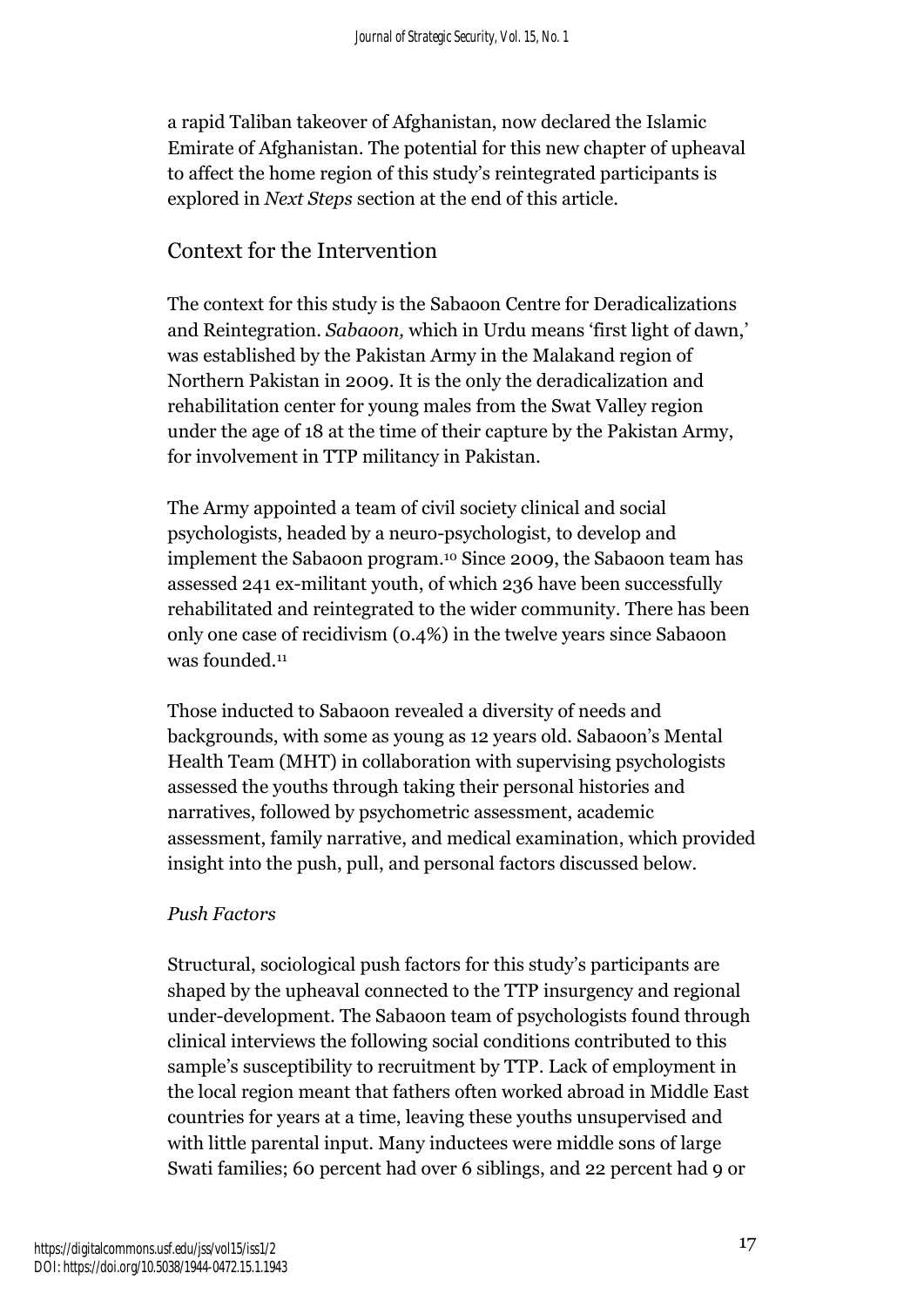more siblings. As middle sons of large families, they were less likely to remain in school. Such families could ill afford additional sons' school fees or the loss of earnings from middle sons taking on menial tasks. The average school drop-out rate is 72 percent by age 14, and many of the young males recruited by the TTP had already dropped out of school or had never attended school.<sup>12</sup> The youths had few employment options in the underdeveloped region and thus few attainable life goals. TTP recruiters easily filled a gap in the youths' lives by promising them a meal, a job, and a cause.

The team observed that Sabaoon graduate youths who maintained goal direction despite continuing structural factors in the region had the best outcomes post reintegration. Over the past twelve years, the Sabaoon team has made it possible for reintegrated youths to pursue their chosen educational or employment goals through practical and financial support. At the same time, the team thought it necessary for realistic decision making and family negotiation skills concerning job, marriage, and educational goals to be included in the intervention assessed in this article, to avoid these goals being derailed.

#### *Pull Factors*

Pull factors such as psychological motivations, community norms, and social attitudes contributed to these youths' vulnerability to violent extremism. These include negative perceptions of Pakistan state authorities, particularly police and security forces, which are perceived to support the "other", such as other nations, the nation of Pakistan, other religions, or other sects within Islam. The young men often expressed having poor relationships with authority figures, including fathers who as described above often worked abroad. For some of the adolescents, taking an oppositional stance against so called foreign Pakistan state authorities felt empowering, providing a counterbalance to these youths' oft reported sense of hopelessness concerning their futures.

As well, in Swat valley towns and villages, a tight sense of communalism prevails. This is often associated with mistrust and the fear of the other, and is intensified by geographic isolation between villages in KP's mountainous, Himalayan terrain. <sup>13</sup> Extensive research shows that a tight sense of communalism is among key cultural risk factors correlating with the frequency and severity of violent extremism attacks in a range of cultural contexts.<sup>14</sup> A tight sense of communalism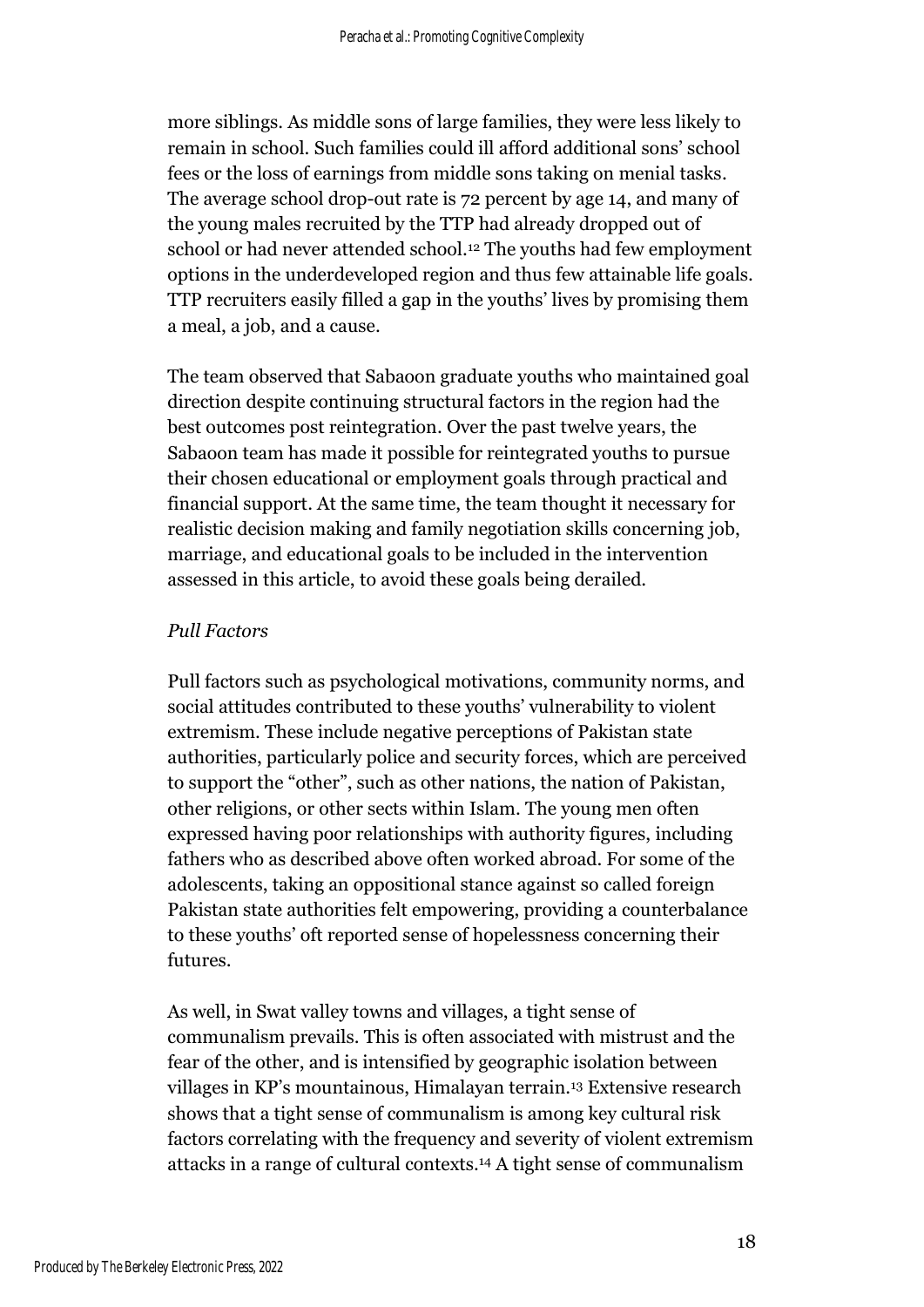is related to low tolerance for difference, and a justification for strong punishments against deviation from cultural norms.

This norm of strong punishments is illustrated by fieldwork that the team undertook to identify culturally appropriate media to use in the intervention. The team gathered twenty-five examples of Swat folklore, proverbs, and traditional stories from villages in KP. Yet, all these stories had violence and punishment as a major theme, particularly against women who are depicted as untrustworthy and untruthful. To avoid reinforcing socialization impacts that might discourage trust, exploration, and independent thinking, these locally sourced materials were excluded. Instead, well known Pakistani cartoon film clips were selected to introduce session themes in a light touch, humorous way, to avoid provoking threat or reactance.

Another pull factor according to experimental research is that individuals who are fused with their group, as can occur in tight communalism contexts, are found to be more willing to sacrifice themselves for the group.<sup>15</sup> The Sabaoon team found that the youths felt they had to submit their personal goals to family or community expectations. In some cases, among Sabaoon detainees, family members and authority figures within the community played a role in encouraging the youth towards militancy, cohering with the norm of subsuming, or sacrificing one's life for the group.

The Sabaoon team discovered that the youths recruited by TTP were assigned new names by the militants. This new identity had the effect of detaching the individual from his former identity and family ties, becoming a part of a larger collective and a greater cause. Loss of former self-identity while immersing in a new group identity is associated with lack of personal agency, conformity to the group and obedience to authority. <sup>16</sup> The lure of belonging to a powerful group combined with the promise of blissful ease and even higher status in the afterlife. Overall, the Sabaoon team found that belonging was observed to be a more important for these youths than the tenets of the ideology per se. This is a finding in accordance with research showing that commitment to extremist ideology usually develops after committing to violent extremism. 17

We incorporated these pull factors into the intervention themes and role play activities to promote agency and an ability to balance the individual's values and goals with those of the family and cultural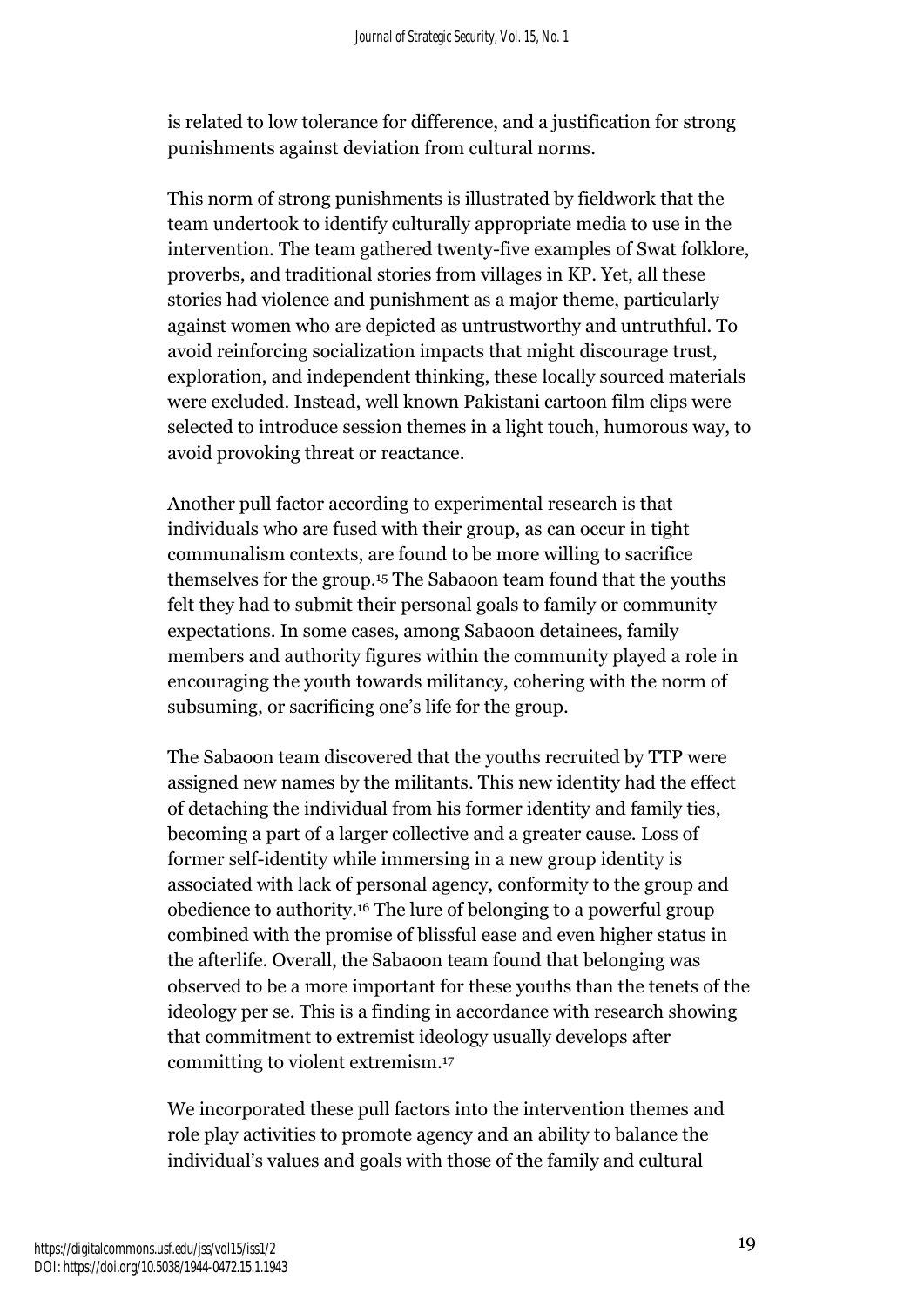group. We developed activities to differentiate proportionate punishments for social norm breaking from those that are disproportionate. Unpacking young men's sense of hopelessness about local political corruption and its impact on their life chances involved activities to open the possibility of voting and involvement in local politics. This was explored based on objective rather than subjective criteria such as voting according to family and tribe loyalties. We explored science and traditional beliefs to open themes concerning fatalism, a belief that one's destiny and life events are predetermined by forces beyond one's control. These activities aimed to support discovering middle positions between extremes of inflated agency versus having no agency. A theme of male dominance was indirectly addressed by including group activities that promoted the welfare of and equal opportunities for females.<sup>18</sup> And, as individuals who are socialized to give up their personal goals in conformity to the group can have a greater tendency to compete with outgroups, and given the turbulence and trauma of the TTP insurgency, we designed two sessions around role played conflicts in which injustice is perpetuated toward the ingroup, using randomly assigned fictionalized groups to safely elicit overt ingroup and outgroup conflict dynamics.<sup>19</sup>

#### *Personal Factors*

Youths with a record of truancy, dropping out of school or running away from home also showed trends of impulsivity, anxiety, insecurity, and aggressive impulses.<sup>20</sup> As well, the team found a higher-thannormal frequency of neurological abnormalities, measured by electroencephalogram (EEG) and other neuropsychological tests, arising from head trauma such as obstetric/neo-natal trauma, untreated fevers in childhood, poor nutrition, and/or beatings by TTP. These indicate a range of early and sustained deprivations in the lives of these young people, with possible subsequent impacts on reasoning skills. 21

We devised activities to provide emotion management skills in the intervention to calm anxiety, fear, and impulsivity to allow for more balanced reasoning. We included practical, sensory, and action-based activities to engage participants' varied learning styles to support reasoning skills. Below, we argue how push, pull, and personal factors were intensified by the singular rote method of education across Pakistan and Swat Valley schools impacting the *how* of thinking.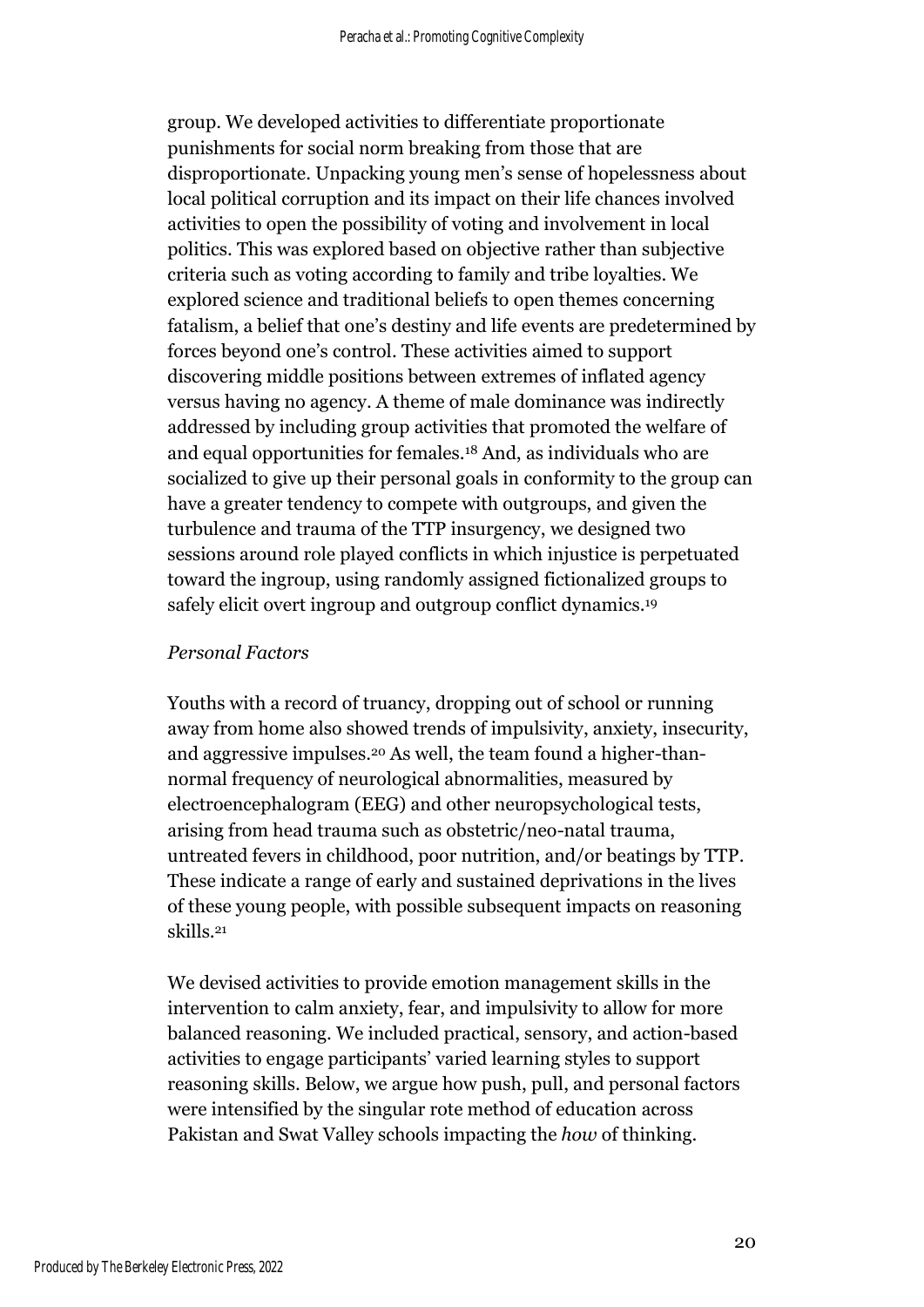# Push, Pull, and Personal Factors Intensified by Rote Education

Rote education in Pakistan schools affects every subject taught in school. Learning is based on rote repetition and memorization, and impacts those with abundant or little formal education. In addition, young people are socialized by their elders to see their social world as they are told to see it, in a binary, right/wrong manner. In answer to any question, a single right answer is assumed to exist. The Sabaoon team found that the youths often have anxiety about giving teachers or authority figures the wrong answer. Thinking can be a search for the teacher's expected answer, and proceeds mainly at the concrete level. The ability to apply higher level abstract principles to new contexts, as required by contextual reasoning or independent, critical thinking, is mainly out of reach. Below, we argue that rote education in this cultural context intensifies and integrates the push, pull, and personal factors described so far.

Sabaoon youths' way of thinking about the structural pull factors in their lives was in black and white terms, as a victim oppressed by the other, as a member of the good ingroup versus the bad outgroup, or as helpless in the grip of fate. Pull factors, such as the need for belonging and identity, involved black and white group categorizations of inclusion or exclusion, monocausal assumptions about blame, agency, outcomes, with categorical rules governing behavior without exception. Achievement means giving the expected answer to teacher or authorities. As argued above, the rote educational method prevailing in Pakistan tends to creates a climate of certainty through the expectation that there is a single right answer to any question.<sup>22</sup>

The combined effect is described as follows, "cultural systems that have a strong emphasis on certainty create a strong press for coherence which results in a collapse of complexity—or more simplistic Black– White thinking."<sup>23</sup> The authors of this research acknowledge that a collectivist, communal culture is not a direct cause of low complexity thinking. Instead, collectivist, communal culture may be a moderator variable if other factors such as rote education and limited life chances are strongly present. This accords with our analysis of rote education as intensifying and integrating push, pull, and personal factors.

As part of clinical interviews, the Sabaoon team assessed the inductees' reasoning abilities using the Standard Progressive Matrices (SPM). The SPM is a culture free nonverbal assessment of individuals' logical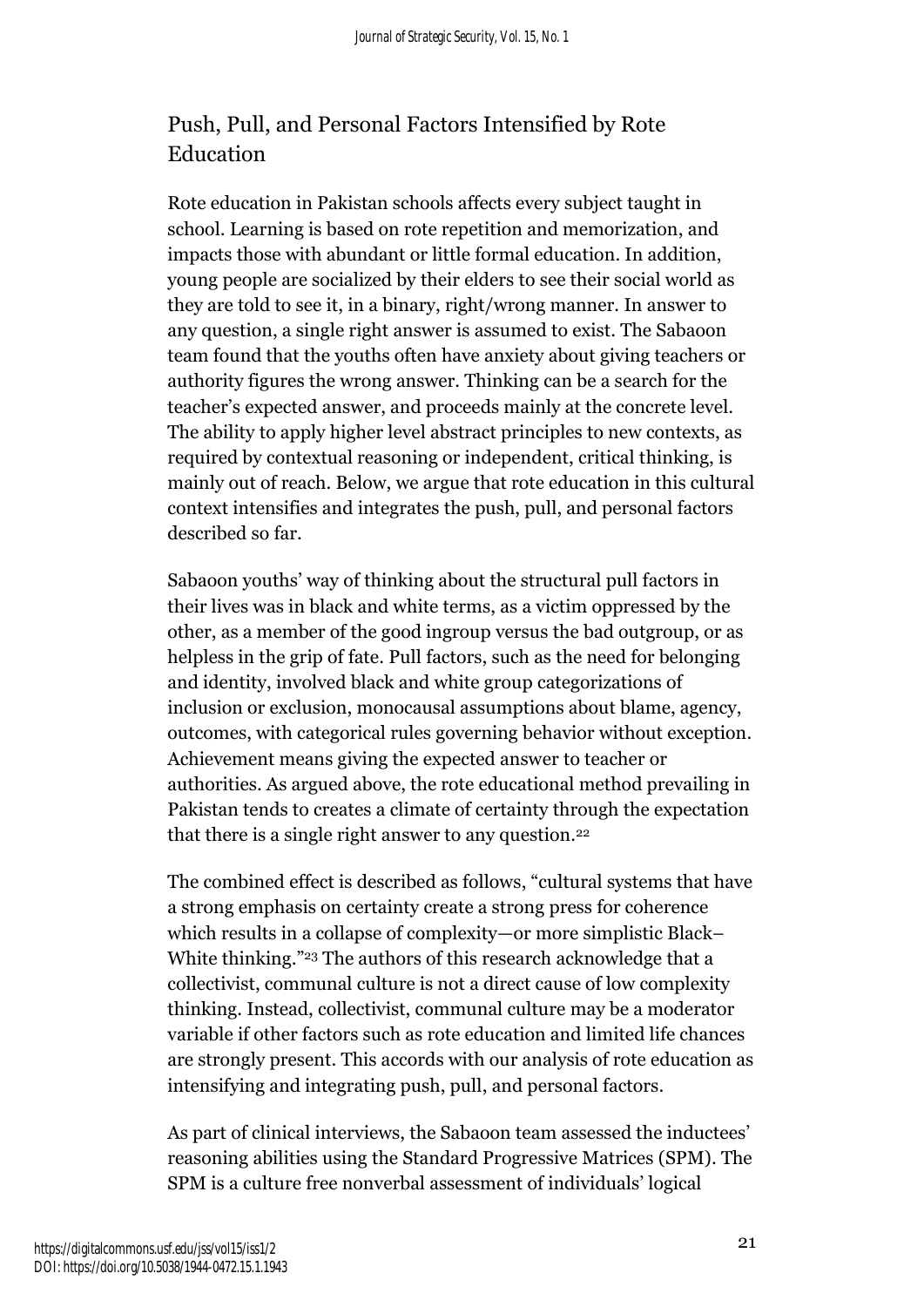reasoning abilities, and includes the ability to make meaning out of confusion, and to formulate new concepts when faced with novel information. <sup>24</sup> The team found that over 90 percent of the Sabaoon population were below the bottom 25th percentile on reasoning skills in comparison with the SPM's international database. As well, the team analyzed verbal data from clinical interviews across four contrasting individual cases from low to high academic achievers. Each case was analyzed for integrative complexity (IC), a measure of cognitive complexity.<sup>25</sup> All four cases showed low IC scores<sup>26</sup> indicating a low complex, black and white structure of thinking, regardless of academic or intellectual ability. Ideas were either right or wrong, people were either good or bad, outcomes of actions were certain, with little inbetween. Given that the youths already thought about their social world in black and white terms, it was easy for TTP to shift them to a purportedly more empowering but equally black and white extremist ideology. This lack of ability to critically examine arguments meant that the Sabaoon youth were easily persuaded by TTP that they were fighting foreign forces in the nation of Pakistan, as decreed by the Qur'an, despite the lack of Qur'anic evidence for this.

In a similar vein, researchers Gambetta and Hertog found that university graduates with engineering and science degrees in Middle East and North African contexts show unexpectedly high participation in violent extremism despite their extensive education. <sup>27</sup> According to the study's authors, this was explained at least in part by teaching methods geared to finding a single right answer which reinforces a tendency, even among university graduates, towards low complex, black and white thinking, which is also a linguistic feature of extremist ideologies generally. <sup>28</sup> The Sabaoon team similarly observed that most male students in the Swat region are expected to take up sciences rather than liberal arts, reinforcing the quest for a single right answer even among the highly educated.

In short, the Sabaoon youth seemed less able to think critically or complexly, regardless of their academic ability or years in formal education. They were less able to question or perceive other perspectives, intensifying the impact of the other limiting factors in their lives. They were unable to see through the black and white TTP ideology which presented an empathetic face towards Swatis' ingroup while denouncing their outgroups – a binary strategy pitting 'us against them' that is widely used by violent extremist groups. 29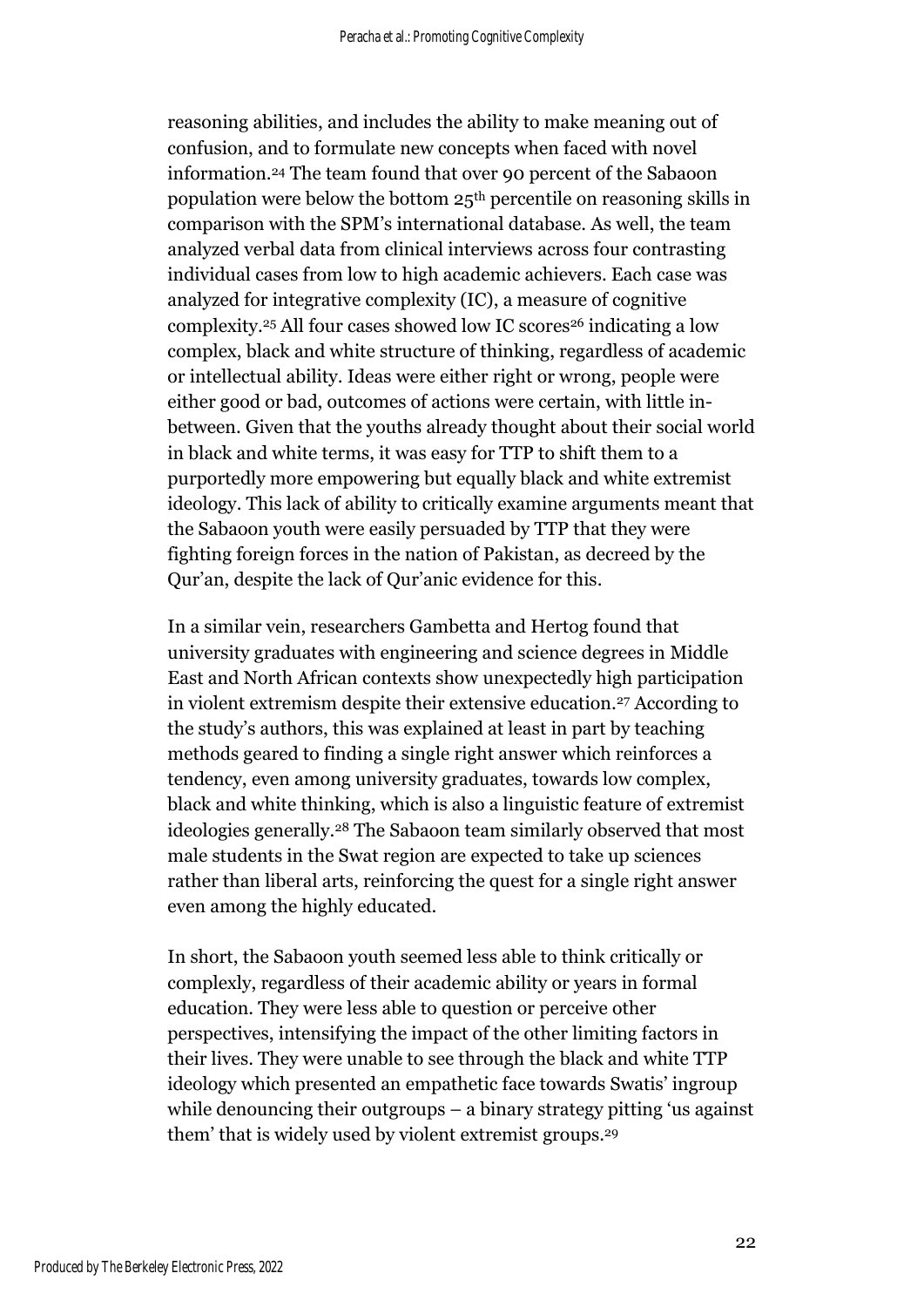So far, we have described how the push, pull, and personal factors were intensified by the pervasive impact of rote education. Researchers often consider the process of cognitive radicalization to be less important to understand or address compared to causes for violent behavior. But here, once the youth were cognitively engaged and recruited, steps towards violence were prosaic. The team learned through clinical interviews that most of the youths recruited by TTP were initially assigned menial tasks. Once recruits were observed to be loyal to the relevant commander, they were considered for further training. Those deemed to be of low cognitive ability were generally assigned to suicide bombing training as a one-off contribution to the group's mission, whereas those considered to have higher cognitive abilities were used for longer-term goals. These youths were given physical and weapons training to prepare them for higher status militant missions.<sup>30</sup>

In summary, our analysis of the process of radicalization is that it was not strongly motivated by perceived political grievance. Rather, perceived rewards of belonging, mission, and status inherent in TTP recruitment provided an alternative to the structural push, pull and personal factors limiting their lives. The youths were already tilted towards black and white thinking through the pull of their socialization and its intensification through rote education. This accorded with the binary logic of TTP ideology, which the youths were unable to question. In the words of the Sabaoon team: "These youths were not dangerous in themselves, but they could be made to do dangerous things."<sup>31</sup>

# Psychological Concepts that Structure the Intervention

Sabaoon commissioned the intervention using the IC thinking method (explained below), funded by the Netherlands Government in 2018. We next explain how the youths' black and white, low complex thinking provided an *entrée* for the intervention's engine of change, which is the leveraging of more complex and critical thinking. This is explained through the psychological concepts below.

## *Cognitive Complexity*

The IC thinking method draws on the concept of cognitive complexity, measured by integrative complexity (IC). Integrative complexity concerns one's ability to differentiate and integrate multiple perspectives or dimensions on an issue.<sup>32</sup> Decades of IC research by Peter Suedfeld and colleagues demonstrate that IC is a reliable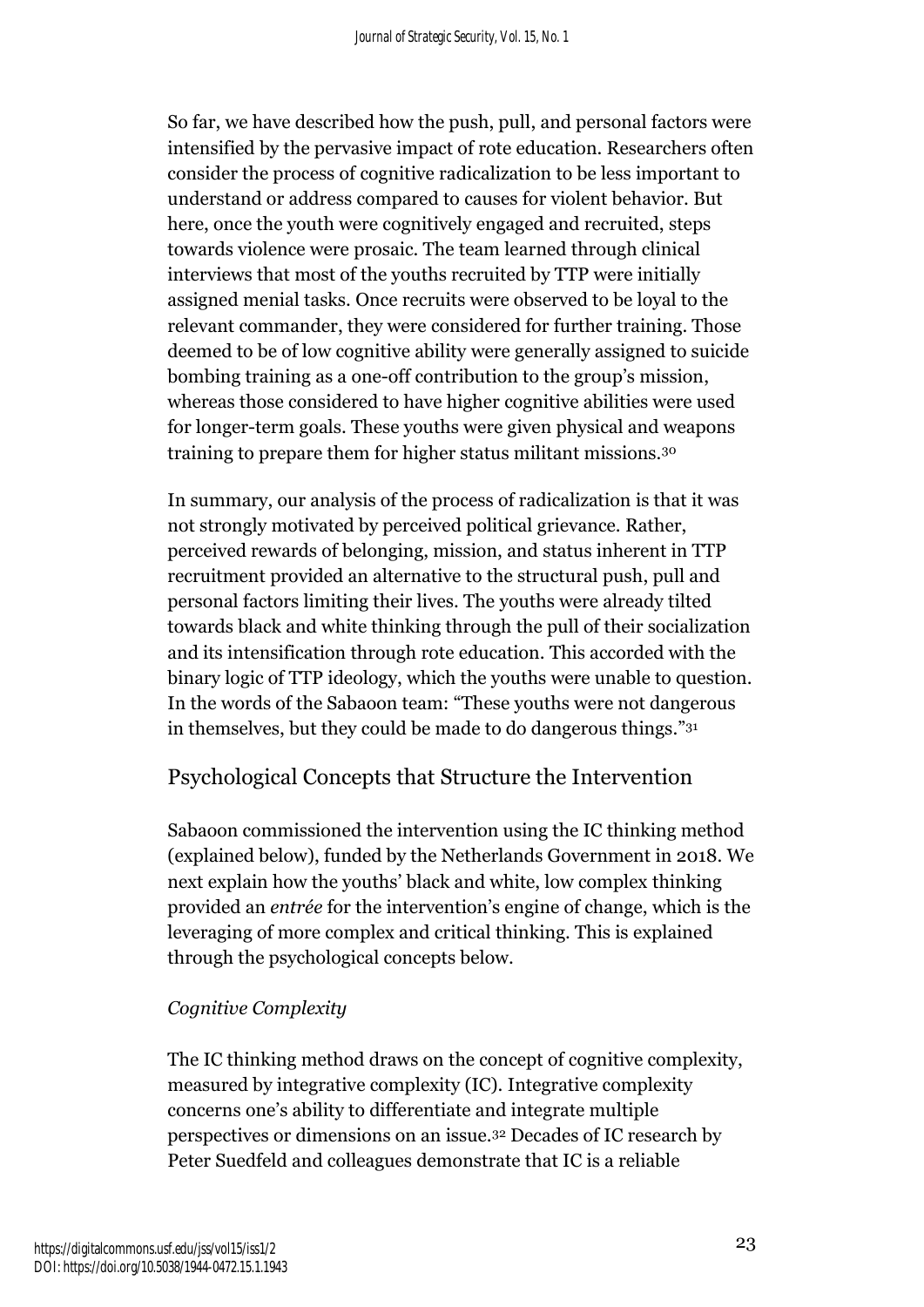psychological predictor of violence in intergroup conflict. Recent research shows that the ideologies of extremist and violent extremist groups also show low IC. <sup>33</sup> Low IC indicates a propensity for binary, black and white thinking that precludes acknowledging validity of different viewpoints, thus preventing collaborative conflict resolution. Low IC is evident across a range of extremist discourses (Islamist, sectarian/territorial, white supremacist, and animal rights), and violent extremists demonstrate statistically lower complexity than nonviolent but ideologically similar counterparts.<sup>34</sup> Analyses of archived communications of political and military decision-makers involved in conflicts, such as the American Civil War, World War 1, World War 2, Cuban Missile Crisis, and Gulf War 1, show that a significant drop in decision makers' IC predicts intensified conflict and violence in subsequent real world events.<sup>35</sup>

Conversely, increases in complexity of thinking typically result in nonviolent strategies for conflict resolution.<sup>36</sup> Higher IC can render individuals or groups more amenable to mutual understanding, which can predict more peaceful outcomes to conflict. In line with the research on IC, the target of an IC intervention is not participants' beliefs per se, but rather the *how* of thinking: The black and white, binary, categorical, mono-causal, single perspectives on which violent extremist ideologies are built. As argued above, this binary structure can be appealing to individuals whose ability to engage with complexity is constricted due to the push, pull, personal, and rote educational stressors in their lives.

Because IC analysis concerns a person's structure of argument rather than substantive content such as attitudes or beliefs, proponents argue it is less prone to demand characteristics or social desirability. This can help to address a concern amongst CVE intervention practitioners about faked compliance. With IC scoring, a small amount of impression management is possible, but this is easily identified by experienced coders, and once identified, is excluded from results.

#### *Meta-awareness*

Meta-awareness involves changing one's focus of attention, a skill that can reduce negative reactance. Reactance is a defensive cognitive response marshalled when a person detects that they are being persuaded to change their thinking. Ironically, in response to deradicalization efforts, people can often double down on their thinking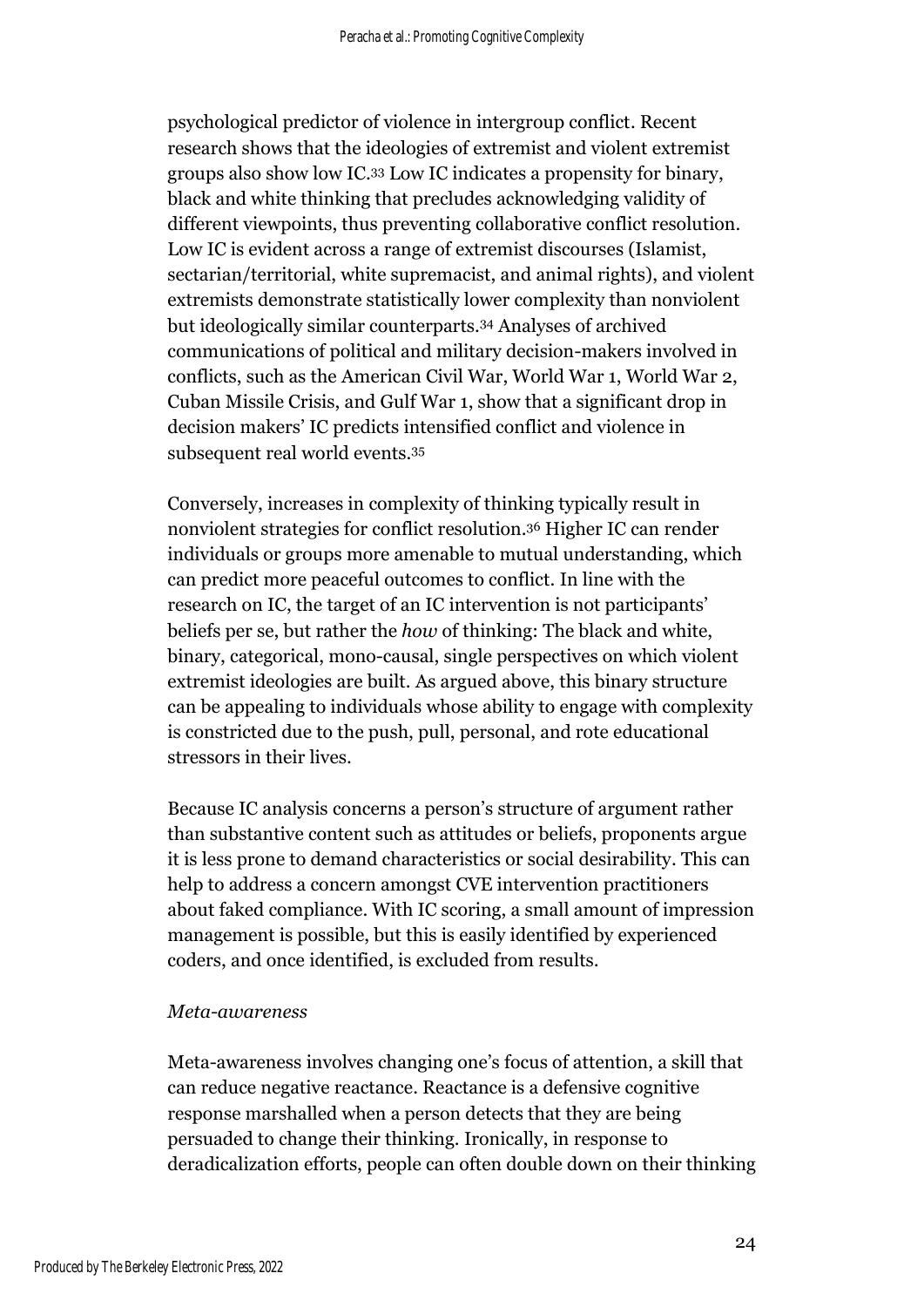and become even more extreme as they defend their thinking against change. <sup>37</sup> The Sabaoon team earlier had observed that rational arguments to counter TTP ideology were often not accepted by inductees. They also found that suggesting new counter narratives to replace violent extremist narratives had only fleeting impact. In fact, those with higher cognitive abilities marshalled even stronger reactance, and were more adept at screening out new information, than those with lower cognitive abilities. Reactance is likely to be a factor in the lack of empirical evidence for deradicalization efforts that rely mainly on logical thinking and correct information in a range of countries. 38

We designed learning activities to enable participants to shift attentional awareness, or to shift perspectives, within themselves - a process referred to as decentering or meta-awareness.<sup>39</sup> Metaawareness involves stepping back and shifting attention to sensory perception in the present tense, to gain some safe psychological distance from the power of negative black and white judgements or emotions. This stepping back allows one to reflect on how one's way of thinking is a malleable process over time, influenced by multiple factors such as current bodily state, emotions, sensory perception, and how many elements are currently being considered. The process supports the management of emotions concerning hot topics of group identity, inter-group conflicts and loyalties to an extreme group or ideology.

In short, a key skill developed in the IC intervention is meta-awareness, a form of metacognition that enables a person to 'see one's thinking' and reflect up on it over time. <sup>40</sup> With the help of meta-awareness, low complex, black and white thinking can be incrementally shifted towards higher levels of awareness and more complex thinking, without provoking threat. Integrative complexity interventions enable alternative perspectives to be perceived without a defensive collapse back into black and white thinking. This process leads to an ability to see through the manipulative strategies of any extreme ideology.<sup>41</sup>

## *Perspective Taking*

One of the most common approaches to increasing cognitive complexity in intergroup conflict interventions is to promote perspective taking, which, to some degree involves empathy. Previous studies have found that empathy when used to help reduce violent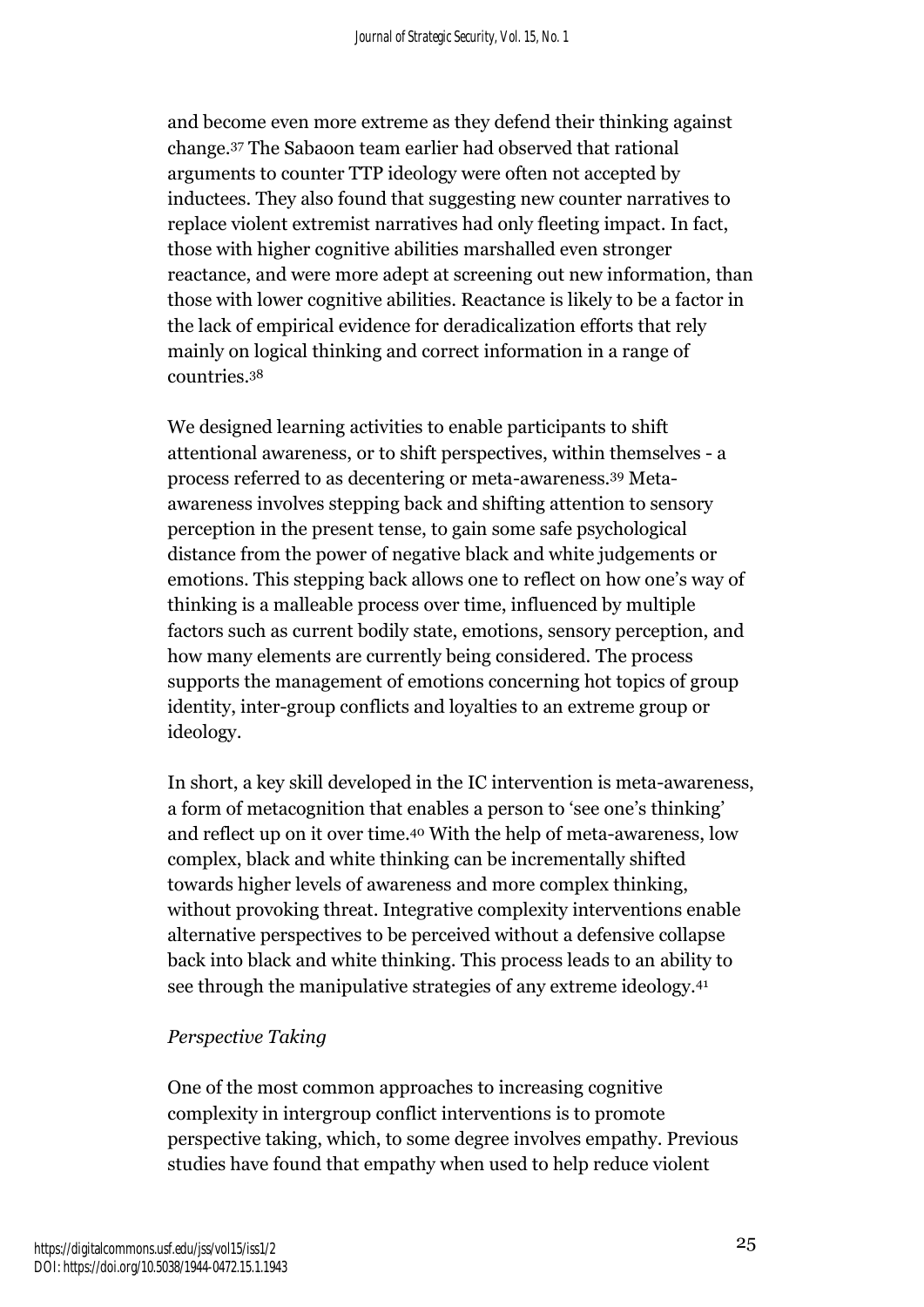extremism can have mixed results, particularly as extremists often exploit emotional concern and identify fusion with a selected group, which is then used to legitimize aggression against other groups.<sup>42</sup> Cognitive empathy, which is motivated to understand another's way of thinking, seems safer to leverage in this context. We created group roleplays that avoid threat to group identity by using randomly assigned subgroups, to avoid exacerbating threat concerning who has power and who does not regarding an intergroup conflict. 43

#### *Course Structure*

To recap, the course themes above arising from push, pull, and personal factors are structured by cognitive complexity, metaawareness and perspective taking. The intervention's eight sessions each has a four step pattern designed to promote cognitive complexity and perspective taking, as follows:

- Step A) playful exploration of social dilemmas using cultural themes described above;
- Step B) increase in tension and polarization to provoke low complexity responses in group activities, followed by metaawareness prompts;
- Step C) exploration of emotions and value ranges underpinning conflicts to promote differentiation; and
- Step D) integration, reframing and resolve.<sup>44</sup>

To enable emotion management in Steps A and B, meta-awareness prompts are used. As previously mentioned, meta-awareness shifts awareness to present experience involving thinking, feeling, and sensing.<sup>45</sup> The resulting increased psychological distance can help people to disidentify from their thought content and inner experience, thus reducing the impact of negative emotions at key points in the sessions.<sup>46</sup> This helps to make negative internal experience, often concerning the other, easier to tolerate.<sup>47</sup> Towards the end of the course, meta-awareness is also used to foster awareness of the rhetorical strategies used in speech and media that are intended to polarize or radicalize, and to observe one's own emotional responses to these messages. In each session, direct reference to Swat or Pakistan specific extremism was intentionally avoided in designing the course, to minimize reactance to allow participants to build and practice cognitive and emotional skills with more distant (but parallel) narratives. <sup>48</sup>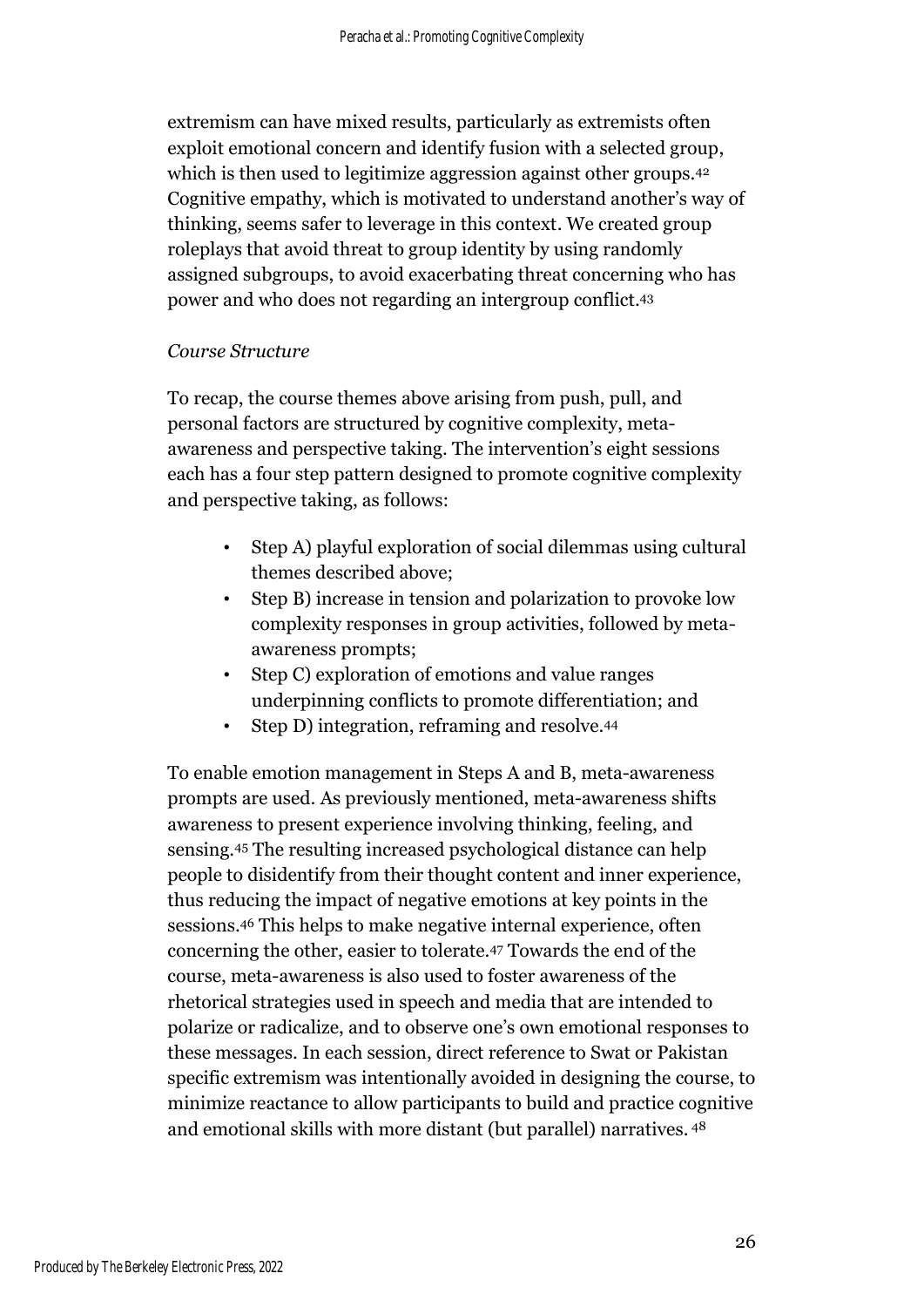To scaffold cognitive differentiation (the ability to perceive some validity in shades of grey, multiple dimensions, or differing perspectives) in Step C, we identified a set of culturally appropriate value tensions relevant to the cultural themes above. These are taken from a range of human value universals backed by empirical research.<sup>49</sup> We selected the following value tensions:

- (a) Mercy/benevolence vs Obedience/punishment,
- (b) Individualism vs Tribe/Family
- (c) Individual Achievement vs Conformity to social group norms and roles, and
- (d) Justice for all vs. Power/security for the ingroup.

Values research has shown that perceived threat to a group's own values can shift people towards a defensive single value (for example, favoring power, security, and traditional roles at the complete expense of openness, universalism, and individual achievement). In doing so, thinking becomes more one sided and less complex. This lack of complexity inclines thinking towards more extreme positions. However, enabling participants to perceive at least some validity in more than one of their own or others' important values promotes more complex thinking.<sup>50</sup> In Step C, values spectrums are created using signs placed on the floor at opposite ends of the room, and enacted spatially by walking along the values spectrum to experience and identify value tensions, personal tradeoffs, and shades of grey. 51

In Step D in each session, role played resolutions to social tensions and dilemmas occur through randomized small groups.<sup>52</sup> Participants end up role playing randomly assigned and varying sides of a conflict within a session. This makes it harder to place all blame on the outgroup or to dehumanize them. Step D provides the opportunity to reappraise the social tension and examples of extreme rhetoric in more adaptive ways, a reframing process that is associated with better health and mental health outcomes as well as better intergroup attitudes.<sup>53</sup> As participants become aware of the malleability of one's own and others' cognitive perspectives, a willingness to come to the table to resolve conflicts through negotiation and problem solving increases.<sup>54</sup> By giving participants practical skills in maximizing a range of their own values while respecting the values of others, they are able rehumanize the other, and opt for a range of prosocial ways to resolve conflict rather than resort to violence. Throughout, course activities address and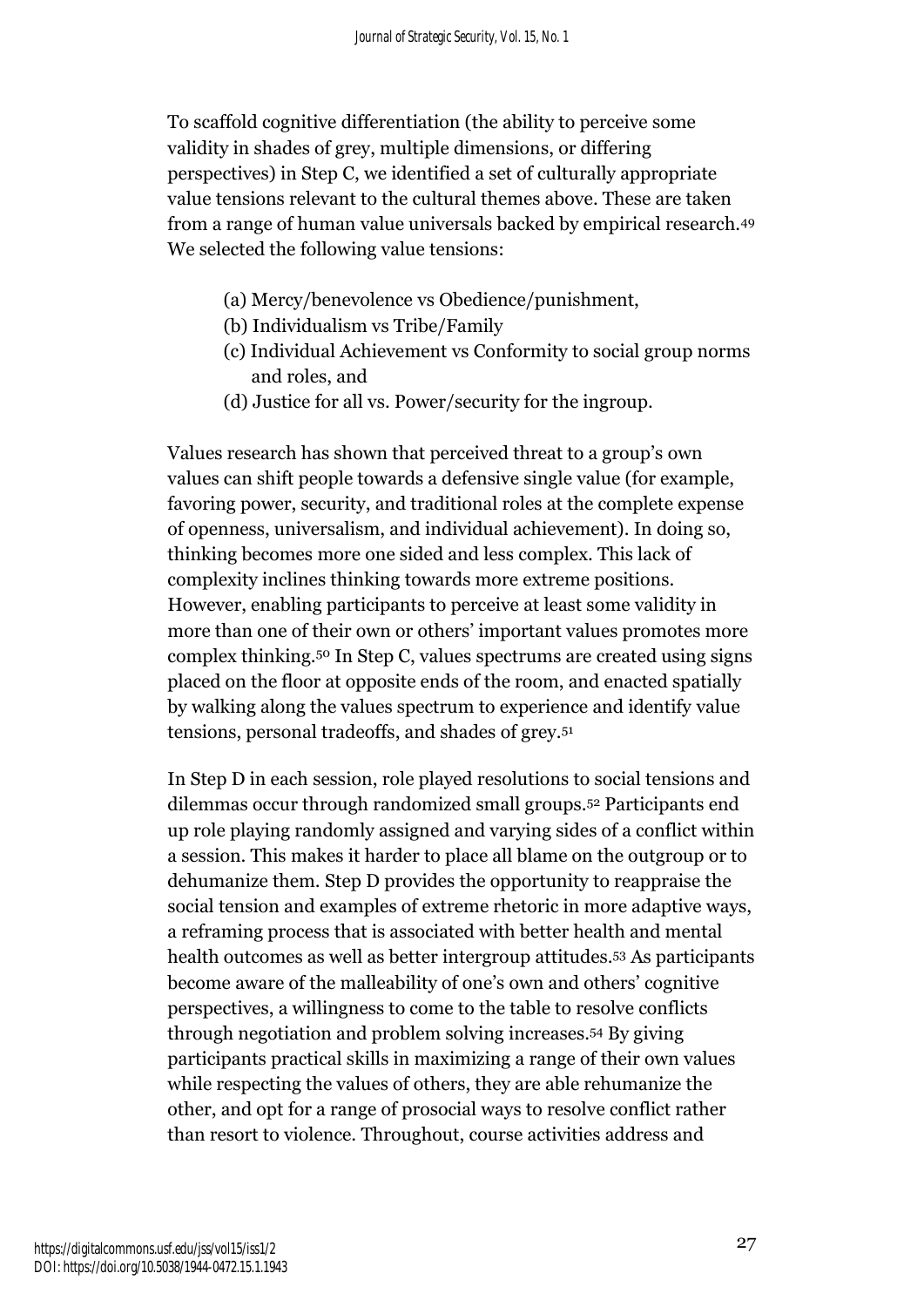resolve identification with one's own group as the only way of protecting against uncertainty.<sup>55</sup>

#### *Hypotheses*

Based on the prior results showing significant IC gain in 80 out of 80 similarly structured IC courses in nine different cultural contexts, two main hypotheses concerning IC are proposed.<sup>56</sup> One, following the IC intervention, participants will demonstrate higher IC scores in written responses to open ended prompts regarding participants' self-identified ingroup/s and outgroup/s. Two, following the IC intervention, participants' oral presentations will show IC scores indicating differentiation (IC scores 2, 3 and above) at the end of the course.

As trends using perspective taking and empathy measures are not consistent across other IC courses, hypotheses regarding perspective taking and empathy are exploratory. Exploratory hypotheses are as follows. One, following the intervention, participants will demonstrate higher self-report scores in perspective taking and empathy measures. Two, following the intervention participants will demonstrate expected changes in self-report scores on a Violent Extremism Belief Scale concerning attitudes relevant to violent extremism.

# Method

#### *Participants*

At the time of the study, the Sabaoon intake totaled 74 males. Course participants were selected from the 74 according to the following criteria:

- Middle scores between a percentile rank between the  $5<sup>th</sup>$  to 75th percentile on the Standard Progressive Matrices (SPM) test. (As mentioned previously, SPM is a non-verbal, culturefree test of reasoning abilities that affords internationally comparable score ranges). <sup>57</sup> Selecting the middle SPM scorers avoids the extreme differences between high and low SPM scorers in Pakistan which could skew results.
- Age range (13-26 years).
- Availability and willingness of the youth to participate in the intervention.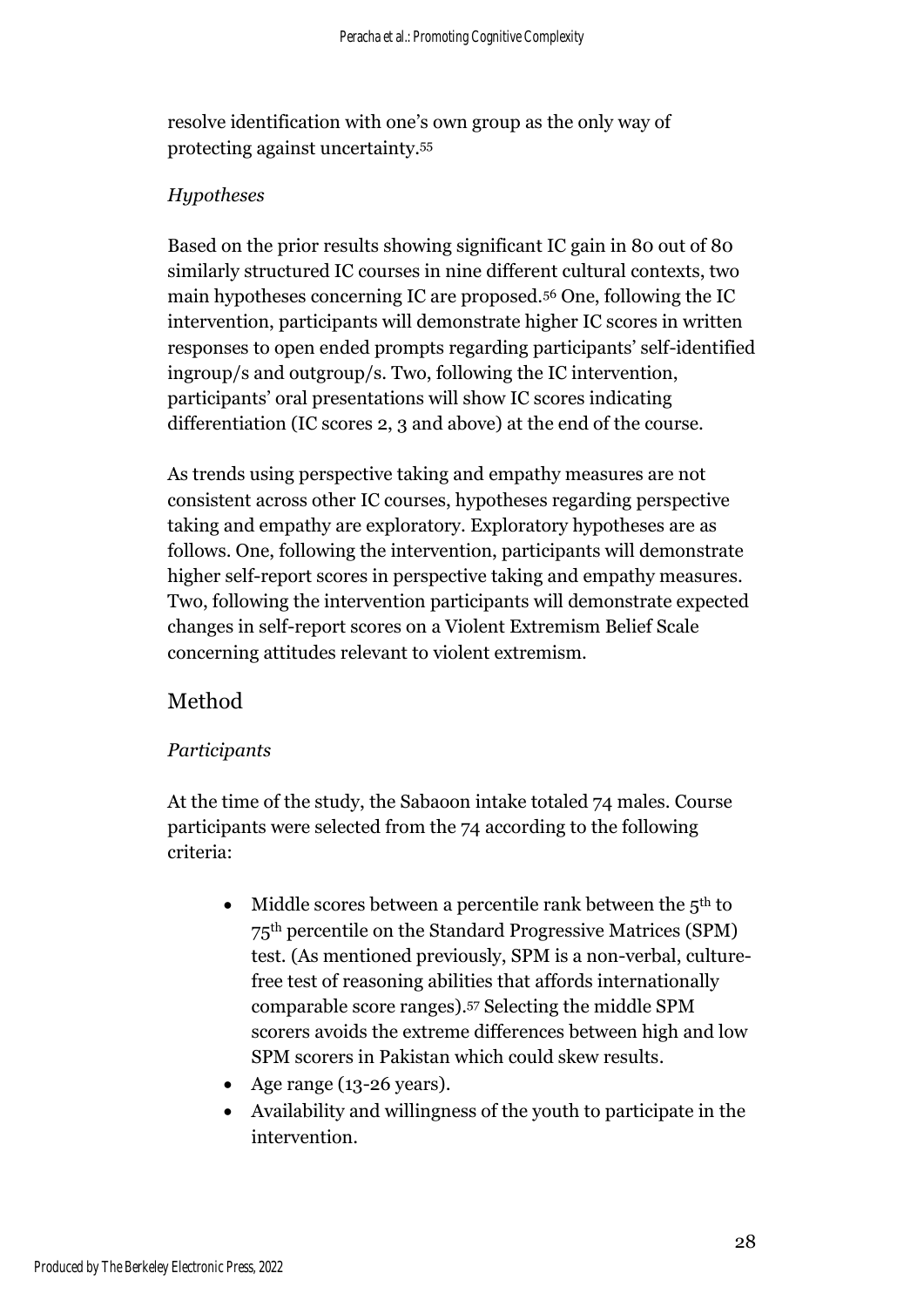Based on the above selection criteria, 64 Sabaoon youths completed the 16-hour IC intervention in three cohorts:

- 1. 13 currently detained for TTP militancy (CVE Detained cohort), 20.3 percent;
- 2. 38 formerly detained militants undergoing reintegration (CVE Reintegrated cohort), 59.4 percent;
- 3. 13 at risk students (PVE At risk cohort), 20.3 percent. Mean age is 19.77 years  $(SD = 3.26$ , age range is from 13-22 years of age). All participants are male.

# *Piloting and facilitator training*

The authors collaborated through in person work weeks in the United Kingdom and in Pakistan to develop the draft content. Eight sessions (16 contact hours) of group activity were designed drawing on the themes, psychological concepts, and value tensions, described above. When the session materials were complete, the director and senior management of Sabaoon approved the course content and assessment protocol. These were then translated into Urdu. Facilitator Guides for group activities, media rich PowerPoints, handouts and homework assignments were created.

A second visit to Pakistan provided IC facilitator training to the Sabaoon team. We filmed an inhouse pilot course which was used to refine course content based on challenges encountered. Next, the senior Sabaoon team trained thirteen potential local facilitators (from the Mental Health Team staff working at Sabaoon and Monitoring Center along with social workers) over two weeks of immersive training. Six were shortlisted to become facilitators of the IC course.

The six trained facilitators conducted a second pilot course with Sabaoon teaching staff to test the materials and prepare for possible challenges that some participants may pose, whether disruptive, withdrawn, argumentative, and so forth. All sessions were videotaped so that the facilitators could identify and address any problems. A third pilot was tested on a Punjab group of male secondary school students. Of the many schools contacted only one school for boys showed comparable demographics to the target population at Sabaoon, yielding a sample of 74 males (ages 13 to 17 years). These participants were similarly given the SPM reasoning test. A sample of 16 boys was selected to participate in the intervention based on SPM scores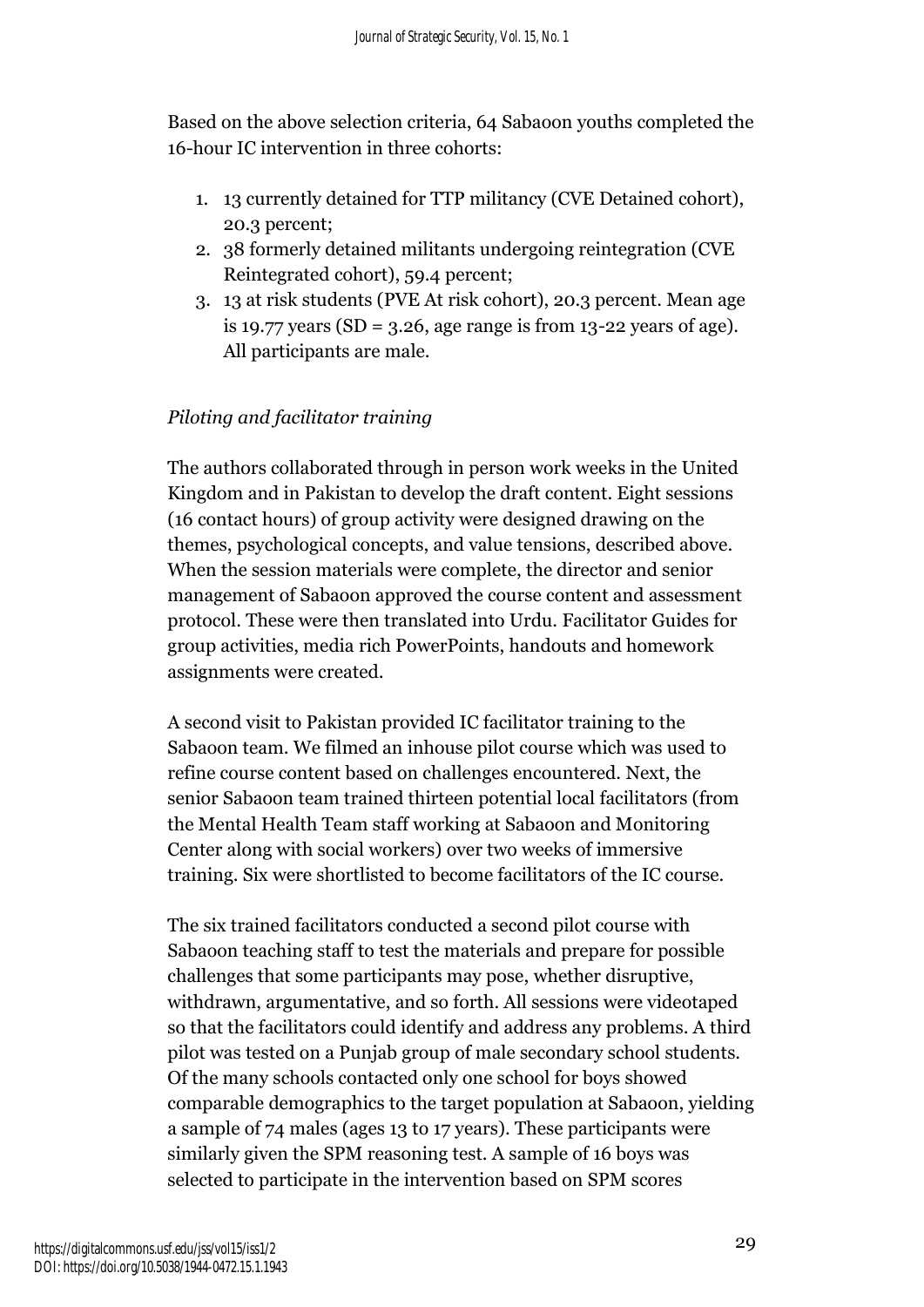matching the prospective Swat sample, excluding the extreme differences between high or low SPM scorers (according to the internationally comparable score ranges) to avoid skewing results.

#### *Course Delivery*

The same procedure with SPM was carried out in advance of course delivery to Sabaoon participants. The eight-session intervention was entitled "*Hum Aur Hamara IC*" (Urdu for 'Us and Our IC') was then delivered to the CVE Detained, CVE Reintegrated, and PVE At-risk cohorts, starting with a pre-testing session. Participants completed pretest measures before the beginning of the course and post-test measures after the final session. For Pashto-speaking participants for whom written Urdu is difficult, written responses were given orally and transcribed verbatim by a facilitator. In pairs, two trained facilitators, each with around 10-15 participants, delivered the course (16 contact hours) over three to four weeks to the three cohorts at Sabaoon.

#### Measures

#### *Integrative Complexity*

Integrative complexity (IC), a measure of cognitive complexity, is scored on a scale from 1 to 7, using standard coding procedures.<sup>58</sup> A score of 1 represents the most simple cognitive structures (for example "our group is completely right"), a score of 2 represents emerging complexity (for example "sometimes what the other group says makes a bit of sense"), and a score of 3 represents fully differentiated cognitive structures that acknowledge the validity of different perspectives (for example "our main concern is equality between the groups because it is so important for human dignity, whereas they are concerned with overall economic prosperity, which of course is needed too"). Scores of 4-7 represent higher level integrations and more advanced complexity of cognitive structures, for example, "everyone needs to have enough to live on so both are important. But these are in a tug of war; maybe we can find a middle position that at least minimally serves both needs."

Participants' written verbal data for IC scoring was elicited using a Paragraph Completion Test (PCT). Paragraph Completion Tests are widely used to assess conceptual complexity's integrative component.<sup>59</sup> PCT using IC scoring shows satisfactory test-retest reliability and convergent validity using cognitive and personality variables, according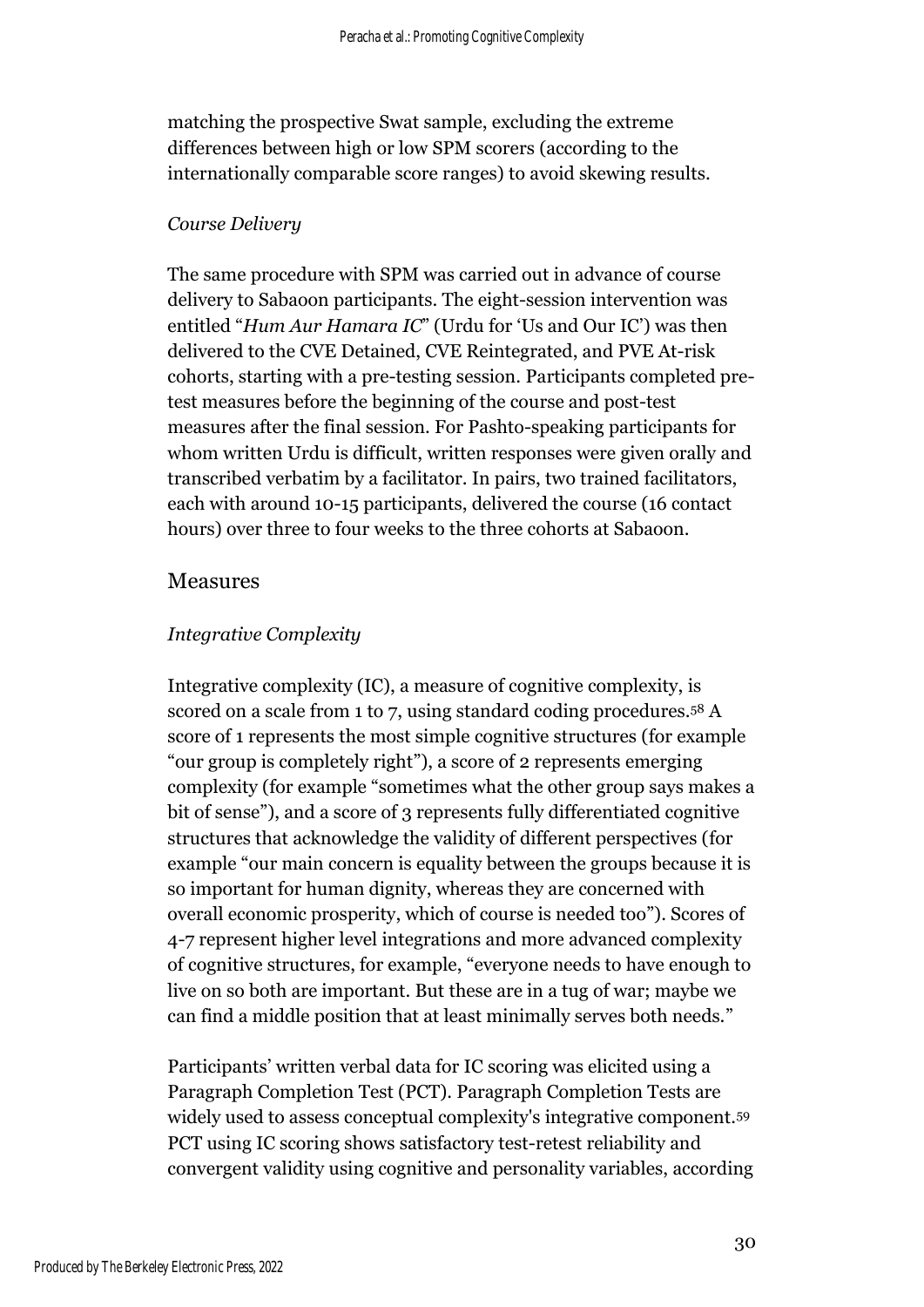to previous research. <sup>60</sup> As a measure of structure of thinking and argument, rather than content, IC is difficult to fake. When participants are speaking or writing, their attention is focused on mental content, not its underlying structure, making the measure less susceptible to demand characteristics.

The PCT asks the participants first to write down the group or community with which they identify and then to write down the group/s that are different or opposite to their group. These are chosen from a list of group identity options relevant to northern Pakistan. Participants are instructed to select any they feel apply, or to come up with their own. Participants are next prompted to write paragraphs in a free-flowing way in response to two open-ended prompts:

- 1. "When I think about my group" and
- 2. "When I think about the other group".

Participants wrote eight coded paragraphs (four paragraphs in the pretest, and four in the post test).

Three trained Urdu speaking IC coders reviewed and coded all paragraphs (512 total, with no missing data). Participants' mean IC score was 1.28 at baseline (pretest), which is comparable to other IC scores using PCT data. Coders achieved perfect agreement on 85 percent of scores, and scores that differed between the coders were moderated through discussion. A 30 percent sample of PCT paragraphs covering the range of scores across pre and posttest was translated into English and coded independently by an English-speaking IC coder, achieving perfect agreement with the Urdu speaking coders.

Participants' oral presentations were given to the whole group at the end of the course, and were scored for IC. This task allowed participants to prepare in advance their responses to two prompts, "What did you experience during the course?" and "How did the course effect your thinking?" Oral data from Pashto presentations were translated into Urdu, and an Urdu speaker translated the presentations into English. Urdu and English-speaking coders coded the entirety of the videotaped oral presentations. The three coders achieved perfect agreement on 84 percent of cases and full agreement on the remaining scores through discussion.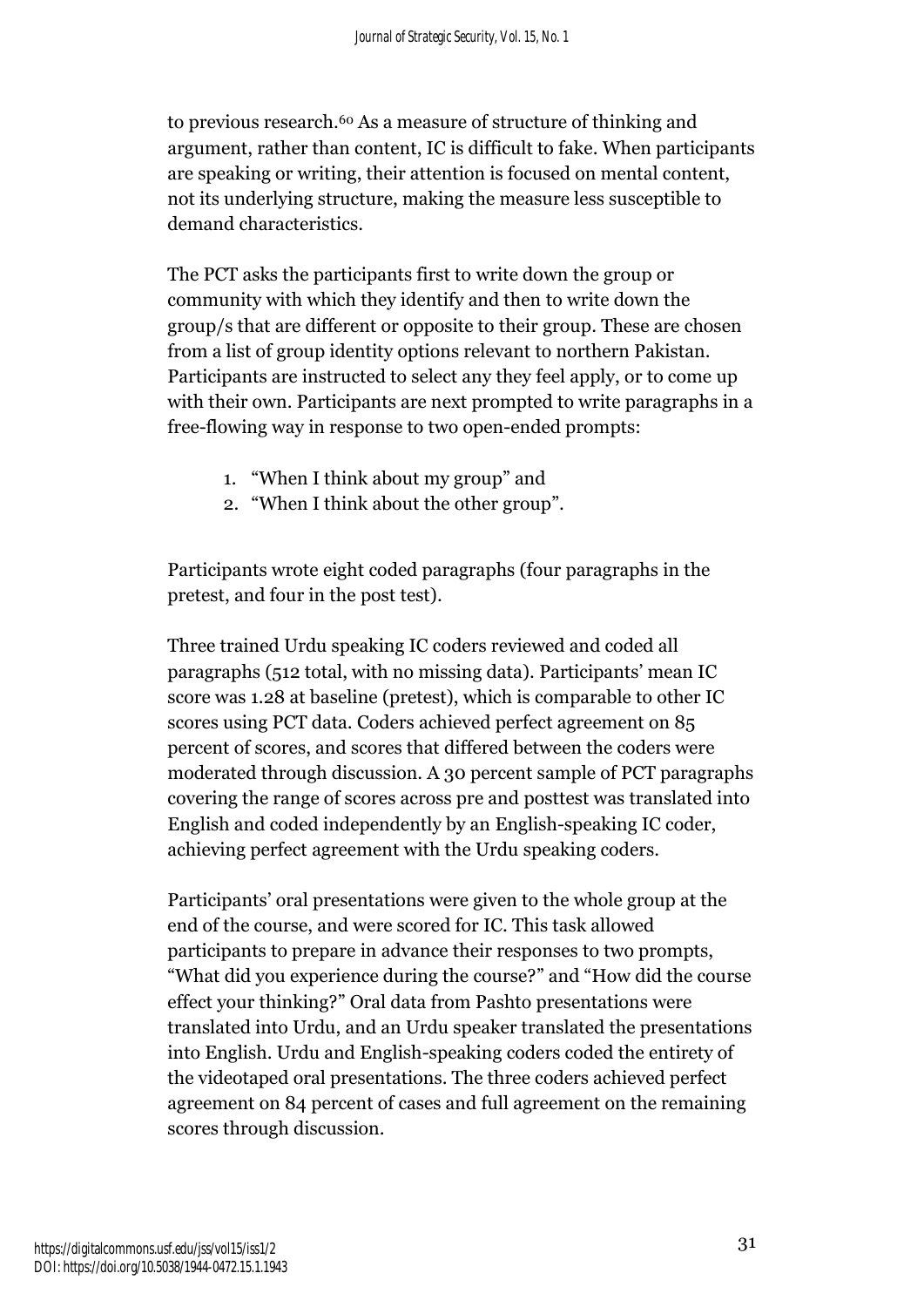## *Perspective Taking and Empathy*

Perspective taking was measured using the Interpersonal Reactivity Index, which has good validity and reliability cross-culturally.<sup>61</sup> Two subscales were used: Perspective taking and Emotional empathy. Participants responded by giving their ratings on a five-point Likert scale. Empathy was further measured using the Basic Empathy Scale. Two subscales were used: Affective empathy (emotional congruence with another person's emotions), and Cognitive empathy (ability to understand another person's emotions).<sup>62</sup> Participants responded by giving their ratings on a five-point Likert scale.

## *Violent Extremist Belief Scale*

The Violent Extremist Belief Scale (VEBS) was administered at the end of pre and post testing. This scale was developed to measure factors that arise in the CVE literature, to provide guidelines for interviewing skills. Factors are: Religious power relating to extremism and religious legitimation of violence; Power politics relating to the desire to attain power through politics; Lack of positive thinking concerning religious harmony and tolerance towards humanity; and Risk taking and impulsive behavior. <sup>63</sup> Participants responded by giving their ratings on a five-point Likert scale.

## Results

# *Cognitive Complexity Measured by IC Using a Paragraph Completion Test*

Results from paired samples t-tests show statistically significant increases in cognitive complexity overall, and for each cohort, CVE Detained, CVE Reintegrated, and PVE At risk. Effect size overall and for each cohort is very large. The PVE At risk cohort shows the largest increase in IC (a gain of 1.21), with the CVE Reintegrated cohort second (0.63). The CVE Detained cohort shows the smallest yet still significant IC gain (0.31). Please see Table 1. Pre and Post-test Mean IC Scores from Paragraph Completion Test, below.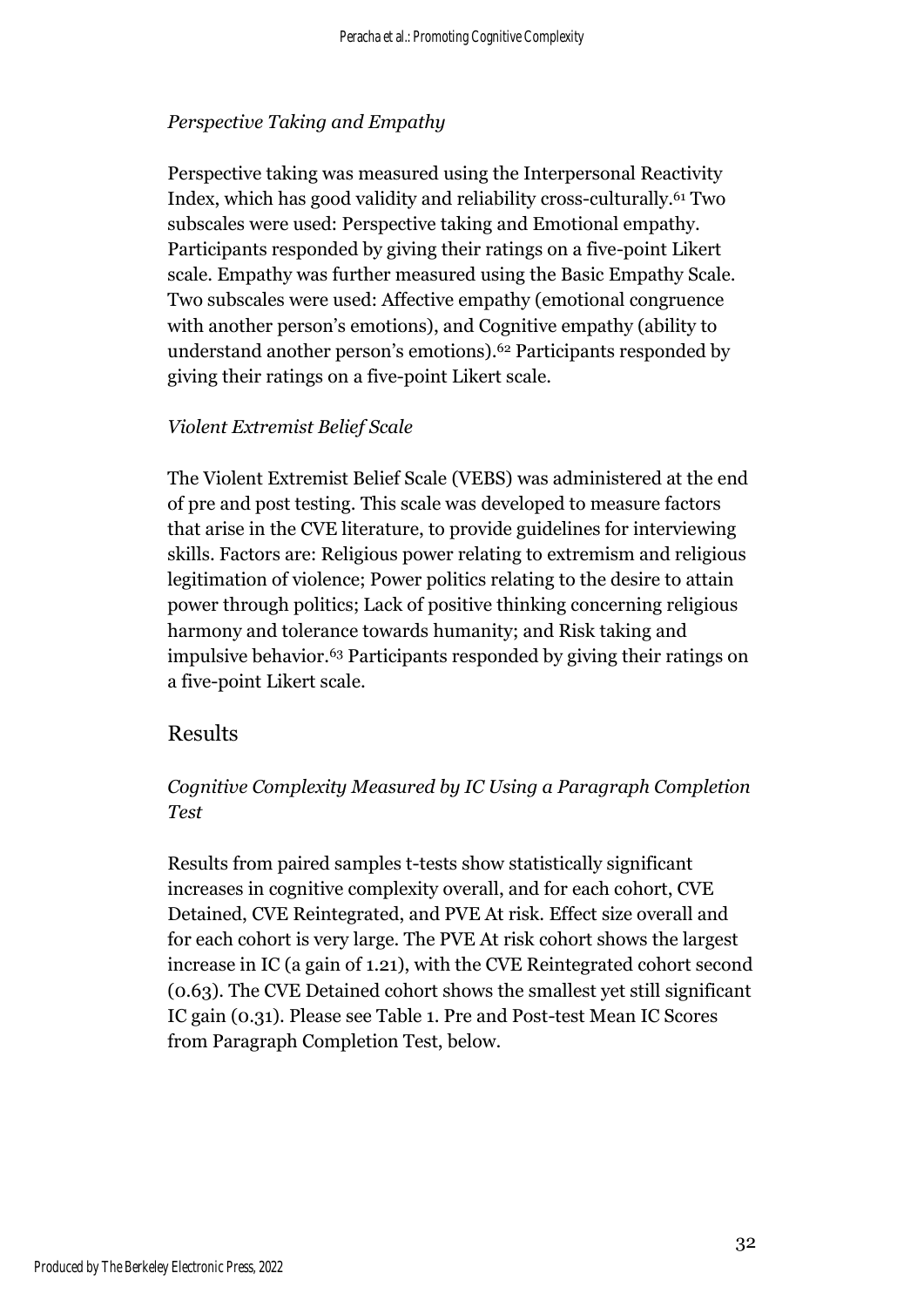|                 | Pre test        |              |           | Post test    |           |              |              | 95% CI  |        |           |
|-----------------|-----------------|--------------|-----------|--------------|-----------|--------------|--------------|---------|--------|-----------|
|                 | <b>Variable</b> |              |           |              |           | t(df)        | $\mathbf{p}$ |         |        | Cohen's d |
|                 |                 | $\mathbf{M}$ | <b>SD</b> | $\mathbf{M}$ | <b>SD</b> |              |              | LL      | UL     |           |
| <b>Overall</b>  |                 |              |           |              |           |              |              |         |        |           |
| <b>Sample</b>   | IC score        | 1.28         | .31       | 1.96         | .78       | $-7.16(63)$  | $.000*$      | $-0.87$ | $-49$  | $-1.80$   |
| $N=64$          |                 |              |           |              |           |              |              |         |        |           |
| <b>PVE</b>      |                 |              |           |              |           |              |              |         |        |           |
| At risk         | IC score        | 1.21         |           |              |           | $-3.86(12)$  | $.002*$      |         |        | $-2.22$   |
| cohort          |                 |              | .27       | 2.42         | 1.03      |              |              | $-1.90$ | $-53$  |           |
| $N=13$          |                 |              |           |              |           |              |              |         |        |           |
| <b>CVE</b>      |                 |              |           |              |           |              |              |         |        |           |
| <b>Detained</b> | IC score        |              |           |              |           | $-2.79(12)$  | $.016*$      |         |        | $-1.61$   |
| cohort          |                 | 1.19         | .21       | 1.50         | .49       |              |              | $-555$  | $-.07$ |           |
| $N=13$          |                 |              |           |              |           |              |              |         |        |           |
| <b>CVE</b>      |                 |              |           |              |           |              |              |         |        |           |
| Reintegra       | IC score        |              |           |              | .86       |              | $.000*$      | $-0.83$ |        | $-2.08$   |
| ted cohort      |                 | 1.33         | .19       | 1.96         |           | $-6.337(37)$ |              |         | $-43$  |           |
| $N=38$          |                 |              |           |              |           |              |              |         |        |           |

Table 1. Pre and Post-test Mean IC Scores from Paragraph Completion Test

Note. CI = Confidence Interval, LL= Lower Limit, UL = Upper Limit. Asterix (\*) point out IC mean differences that showed significant gain.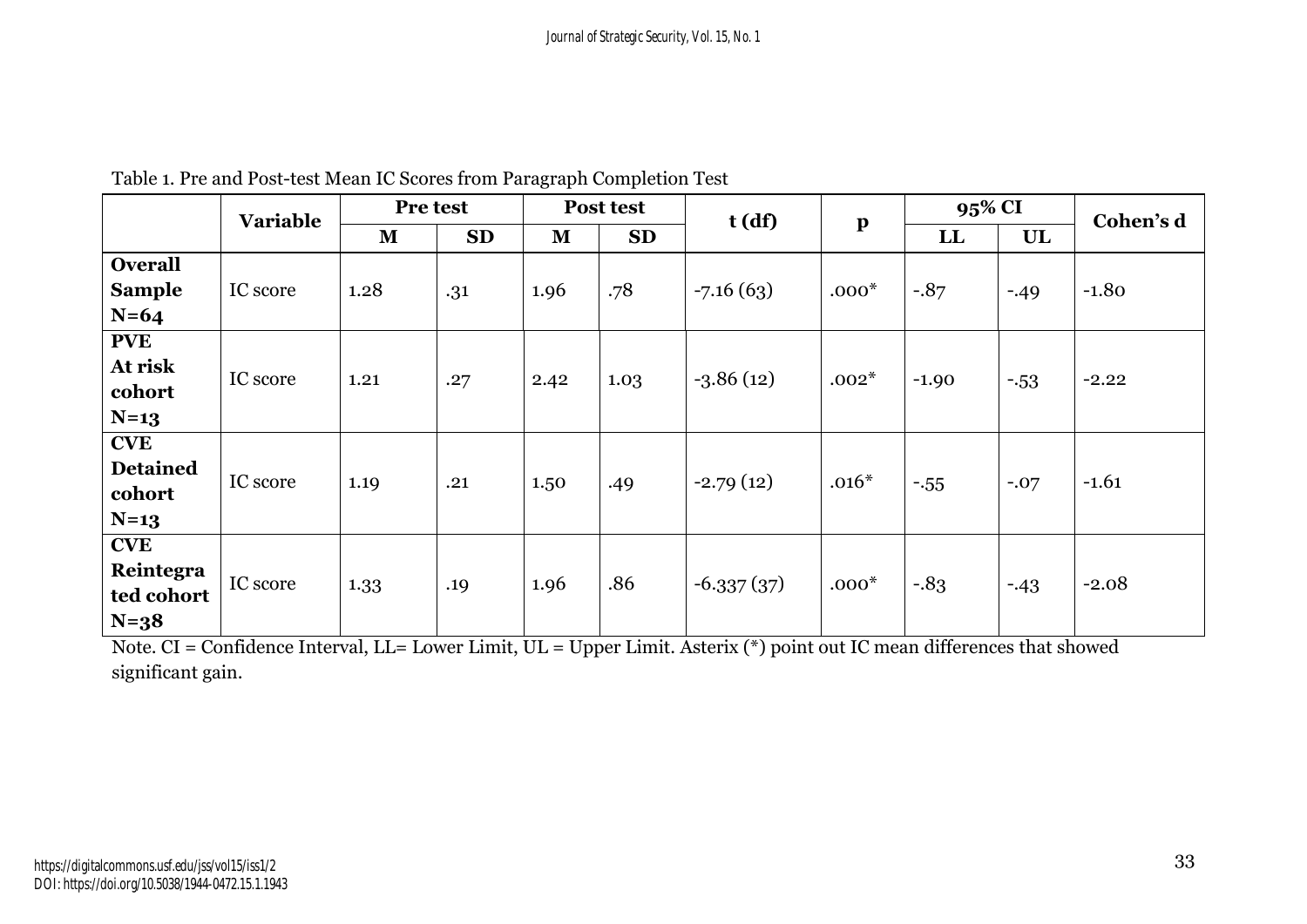Overall, gain in IC is highly significant regarding participants' selfidentified Ingroup (t=-3.37, p>001) with a large effect size. Gain in IC is highly significant regarding participants' self-identified Outgroup/s  $(t=-7.12, p<0.000)$  with a large effect size. See Tables 3 and 4 in the Appendix A and B for additional details.

#### *Oral Presentations*

Individual presentations were given at the end of the course to the whole group. Mean IC score for the overall sample was 2.67. The CVE Reintegrated cohort shows the highest mean IC score (2.87), CVE Detained mean score is 2.54, and PVE At risk mean score is 2.23. Please see Table 2. IC Scores for the Sample, below.

| Group                   |    | M(SD)      | min.-max. |
|-------------------------|----|------------|-----------|
| <b>Overall</b>          | 64 | 2.67(1.01) | $1-6$     |
| <b>PVE At risk</b>      | 13 | 2.23(60)   | $1 - 3$   |
| <b>CVE Detained</b>     | 13 | 2.54(.66)  | $2 - 4$   |
| <b>CVE Reintegrated</b> | 38 | 2.87(1.28) | $1-6$     |

Table 2. IC Scores for the Sample

#### *Perspective Taking, Empathy, and Violent Extremist Beliefs*

The subscales used from the Interpersonal Reactivity Index and the Basic Empathy Scale each showed non-significant results. See Table 3 in Appendix A. <sup>64</sup> Two VEBS subscales showed expected decreases in the post test: Lack of positive/moderate thinking about humanity and religious harmony ( $t = -2.19$ ;  $p < 0.03$ ) and Risk taking/ Impulsive behavior ( $t = 2.01$ ,  $p < 0.04$ ). The two other scales, religious power, violence, and extremism  $(t = -0.68; p < 0.50)$  and Power politics, desire to attain power through politics ( $t = 1.84$ ;  $p < 0.07$ ) were not significant. There was no overall VEBS significance  $(t = -1.32; p < 0.19)$ . See Table 4 in Appendix B.

## Discussion

#### *Integrative complexity scores*

The main hypothesis is supported by significant increases in IC scores in posttest written responses to open ended PCT prompts. There are significant increases for the overall sample and for each cohort. Before the IC intervention, participants' written responses about their Ingroup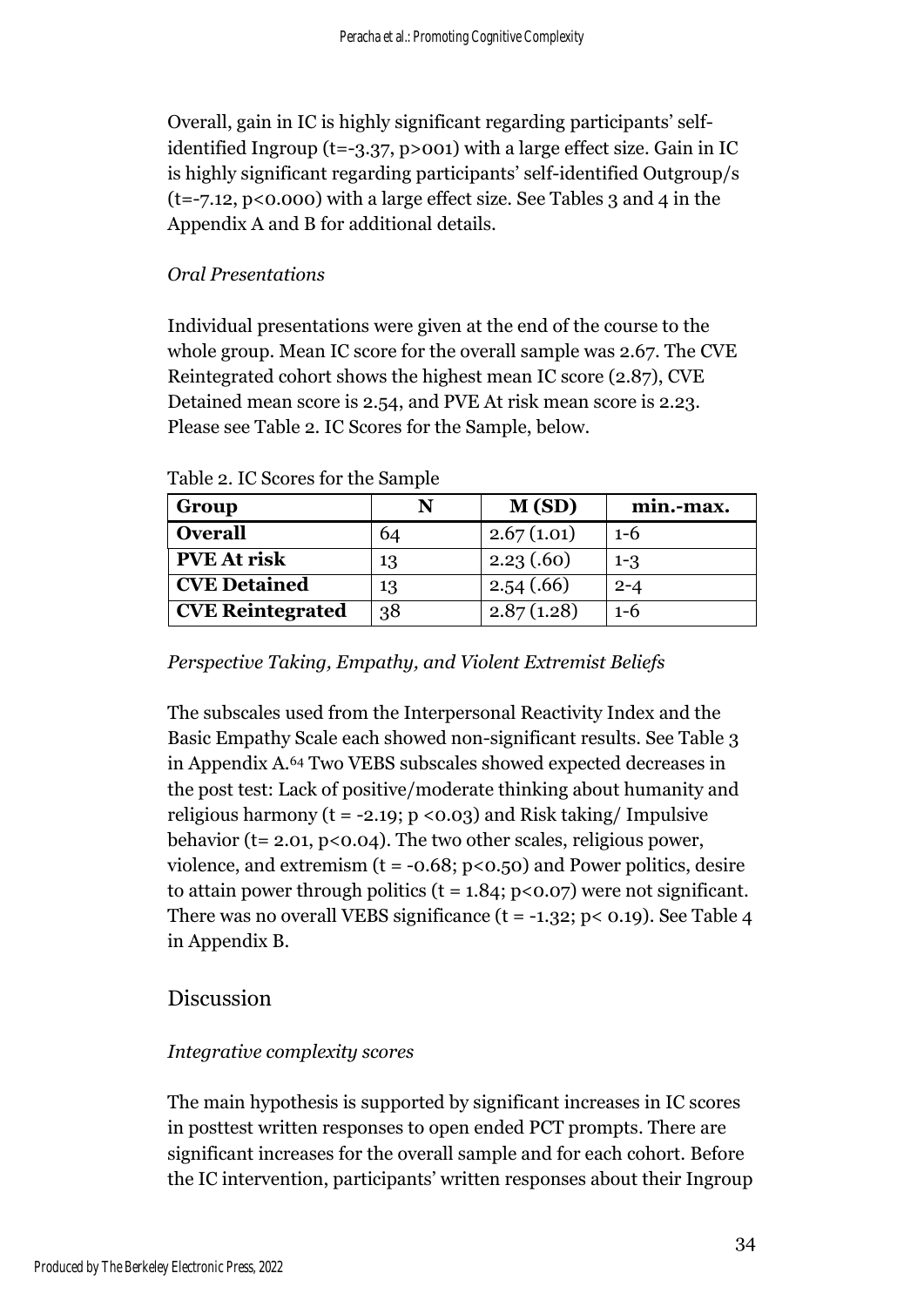and Outgroup were mainly structured simply, dichotomously, and in black and white, categorical terms. After the intervention, their written responses show more complex, qualified evaluations of the both Ingroup and Outgroup as having both some good and bad qualities. They show acknowledgement of at least some validity in different or opposing viewpoints, and acknowledge some shared values. Participants' written responses show awareness of multiple causes of grievances, multiple factors involved, and an awareness of how their own thinking has changed over time. This increase in complex thinking is slightly stronger in paragraphs written about participants' designated Outgroup compared to Ingroup, across all three cohorts. It is encouraging to see that despite participants' low reasoning scores and rote educational background the overall gain in IC is consonant with the gain in IC found with similar courses designed and delivered in far less challenging contexts. These less challenging contexts include PVE courses for high schools, community organizations, or for youth deemed at risk in a community setting. 65

#### *Countering Violent Extremism (CVE) Detained cohort*

Before the IC intervention, participants still detained for violent extremist activities showed dichotomous, unidimensional, unqualified positive evaluations of their Ingroup/s, and unqualified negative evaluations concerning their designated Outgroup/s. In social psychological research, one of the main determinants of negative attitudes and prejudice towards outgroups is perceived threat posed to the ingroup.<sup>66</sup> In response to perceived threat, a negative view can be intensified by extremist ideology to the point of derogating and dehumanizing outgroups. As the all-good ingroup is pitted against the all-bad outgroup, as analysis of extremist ideology reveals, this is associated with legitimation and acceptance of aggression and violence towards the outgroup. It is particularly extreme when the outgroup comes to be viewed as less than fully human and thus not deserving of humane treatment. 67

After participating in the IC course, the cognitive structure concerning participants' self-identified Ingroup/s and Outgroup/s shift. The CVE Detained cohort's cognitive complexity towards the Outgroup increased significantly, indicating that the designated Outgroup/s are no longer seen in wholly negative terms. Instead, there is an implicit acceptance of some validity in the Outgroup's viewpoints and values. This increase in IC signifies a lessening of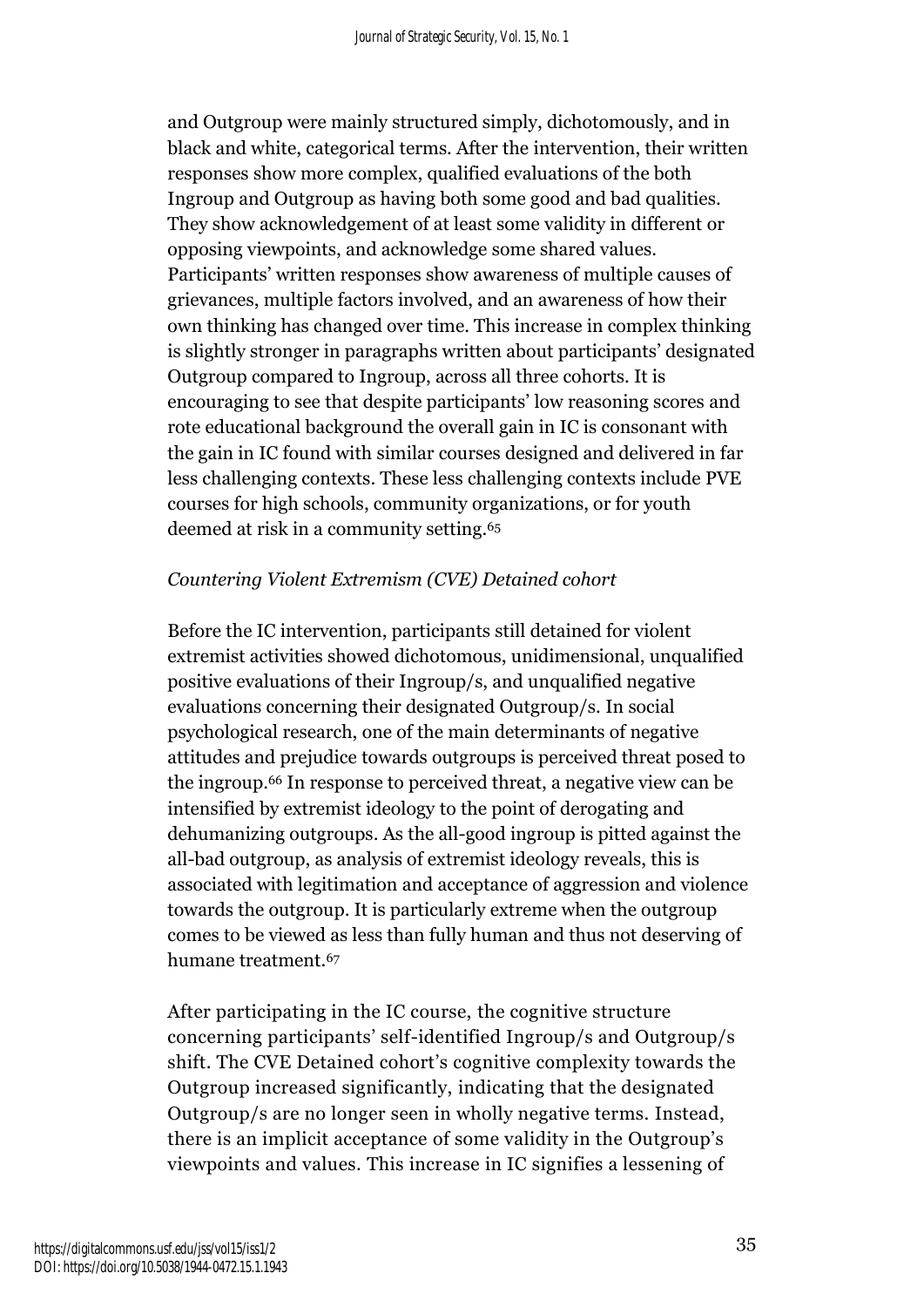adherence to extremist ideology that legitimates violence against Outgroups. Interestingly, there was a trivial decrease in IC regarding CVE's Detained cohort's Ingroup. This non-significant, slight decrease may indicate that CVE Detained cohort's energy and attention was taken up in reframing the Outgroup, or it may point to having more positive perceptions of a more broadly defined Ingroup, explained more fully below.

#### *Countering Violent Extremism (CVE) Reintegrated Cohort*

The CVE Reintegrated cohort, like the CVE Detained, previously were captured by the Pakistan Army for involvement in violent extremist activities. The Reintegrated are now in a monitored process of reintegration. Generally, they have a longer experience of the Sabaoon program and Monitoring Centre than the other two cohorts, and their results seem to illustrate a Sabaoon effect: A slightly higher pre-test IC mean across both Ingroup and Outgroup, and more even-handed gain in IC regarding both Ingroup and the Outgroup. These results suggest that the IC course had a particularly broad impact for the reintegrated cohort. The post test scores also confirms that the criteria for Sabaoon team decisions about readiness for reintegration were valid and robust. Given that human behavior is generally motivated according to one's perception of the social world, negotiated means of addressing conflict only becomes possible once these perceptions open in complexity, as they did in this study.

#### *Preventing Violent Extremism (PVE) At Risk Cohort*

The PVE At risk cohort had not been involved in prior violent extremist activities, although they had been identified as at risk by authorities, often due to family members' support or involvement in violent extremism. Preventing Violent Extremism cohort's IC gains are higher compared to CVE Detained and Reintegrated cohorts. This suggests there is perhaps a steeper climb to emerge from black and white thinking for those who have engaged in the potentially traumatizing effect of violent activity and being captured. The PVE At risk cohort show the highest gain in IC regarding the Outgroup, a score that is higher in comparison with written data from most other IC courses delivered in less challenging contexts.<sup>68</sup> Unfortunately, due to the sensitive nature of this research, direct participant quotes are not provided.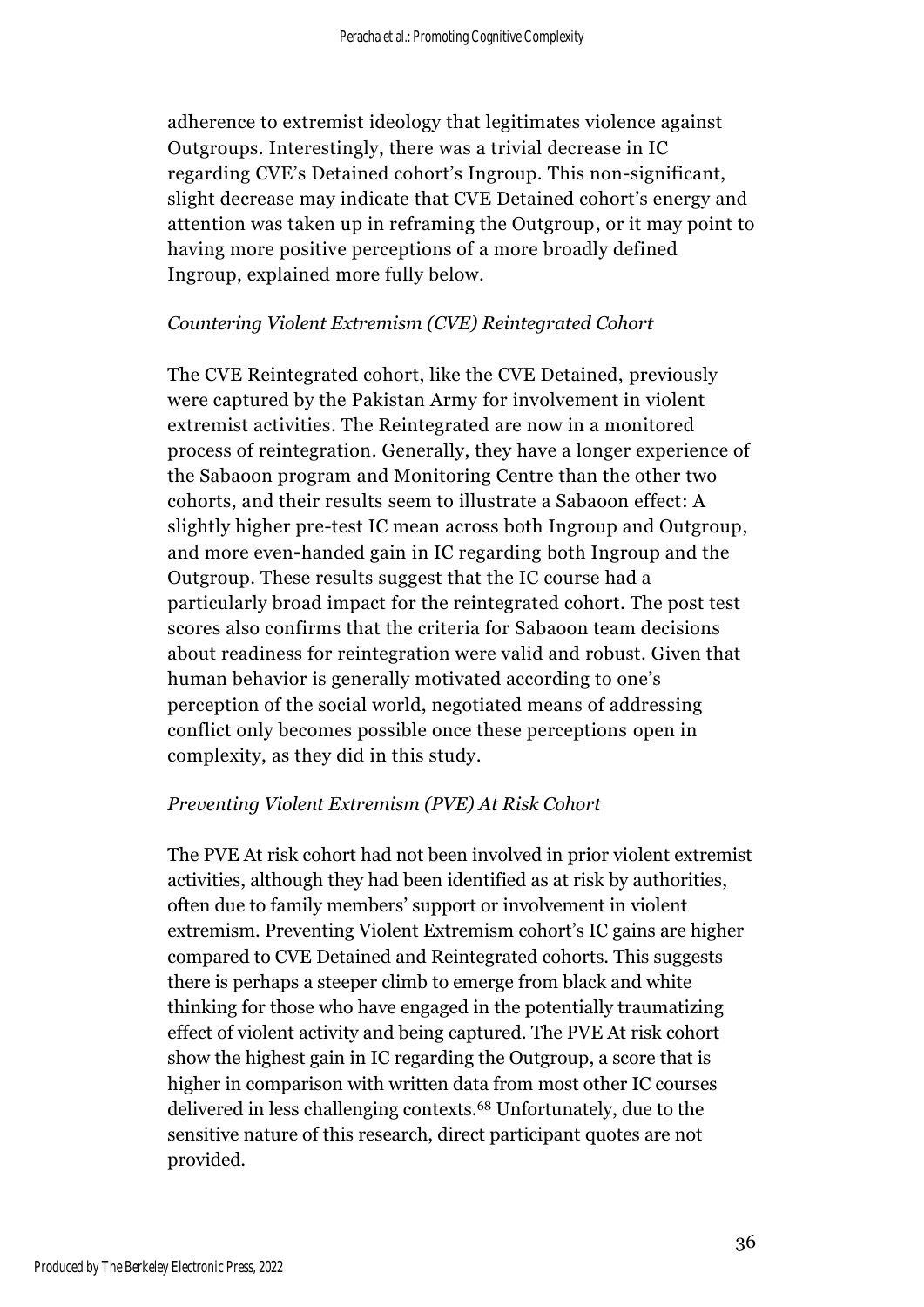#### *Oral Presentations and IC Scores*

Oral presentations prepared in advance by everyone was given to the whole group at the end of the course. Overall scores show that implicit differentiation (IC score 2) has been reached by nearly all, and explicit differentiation (score 3) has been reached by around half of the 64 participants. Nine participants (mainly CVE Reintegrated) showed IC scores 4, 5 and 6.

Analysis of the video films made clear that it was difficult, particularly for the CVE Detained and PVE At risk participants, to reveal their thinking in the group context. The social space in Swat is closely governed by social norms, and there is immense pressure to conform. Despite this challenge, all participants' oral presentations showed they achieved the ability to see some validity in differing perspectives (with an overall mean score of 2.67). The CVE Reintegrated cohort were the stars here, showing unusually strong IC scores through their oral presentations. Nearly half (45 percent) of Reintegrated cohort's oral presentations show elaborated argument structures understanding both sides of a conflict (at IC score 3). Nine Reintegrated participants achieved IC scores of 4, 5 and 6. These scores show integration, the ability to see higher order links between several different views, values, causes, and outcomes, making sense of how reasonable people can view the situation so differently. Integrative complexity scores of 5 and 6 show multileveled complexity, which is expected to be found in the balanced judgements of supreme court judges. These are high IC scores compared to oral presentations in other IC courses. These high scores may reflect their longer exposure to the Sabaoon program and Monitoring Centre which may have encouraged their confidence to share the breadth of their thinking to the wider group. They are remarkable findings given these participants' status as former militants with prior low reasoning scores and limited, rote education which predisposes the search for a single right answer.<sup>69</sup>

As well, participants' personal experiences of nutritional deprivation, mental health and head trauma issues provide ample reasons for a critical thinking intervention to fail. By using the IC method employing the A, B, C, D steps with meta-awareness while engaging sensory, embodied, practical, and emotional learning styles concerning cultural themes relevant to life experiences, participants were able to overcome some of these personal challenges. CVE Reintegrated participants' oral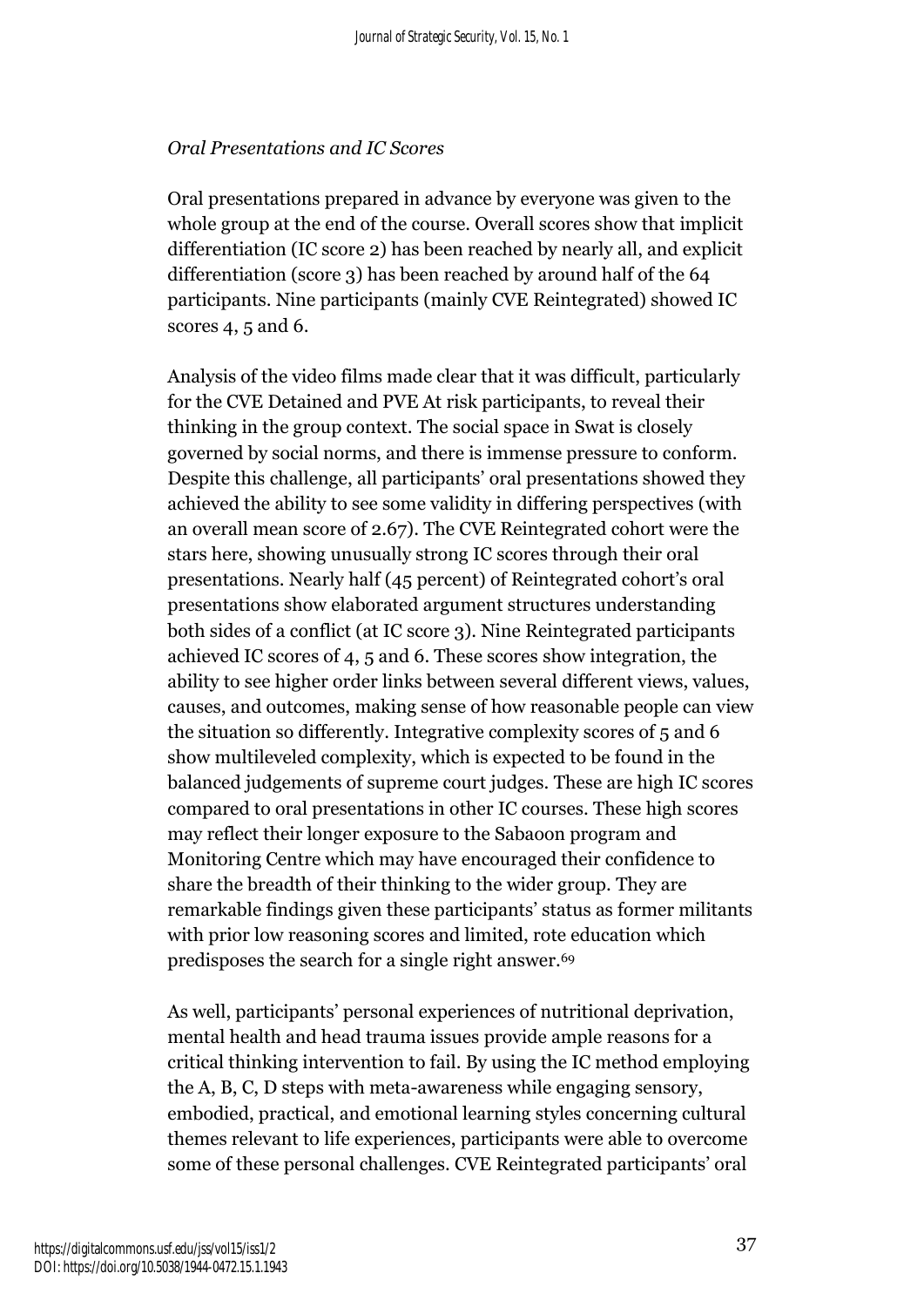presentations particularly displayed an increased sense of empowerment. In their oral presentations, they often expressed a desire: To use these thinking skills for pro-social conflict resolution as they return to their communities. As one Reintegrated participant said (transliterated for reasons of sensitivity), "I never heard of this before. I did not know about this kind of thinking. I never did this before. But I can do this. And I can bring this to my community to help them solve problems."

## *Perspective Taking and Empathy Subscales*

The non-significant results from the self-report perspective taking and empathy subscales may suggest participant fatigue. These scales were administered after the PCT which was two times longer than usual. For this study, we were concerned that it might be difficult for Sabaoon participants to write freely in the PCTs, so we devised the PCT to require a total of eight paragraphs. This doubled the normal length of the PCT in comparison to other IC courses. In retrospect, we think the participants were flagging after the PCTs, which may have affected these results. Nevertheless, the post-test PCT paragraphs do show many examples of implicit and explicit perspective taking coded at IC scores 2 and 3, particularly concerning designated Outgroups. Doing so depends upon the ability to see some validity in others' perspectives.

## *Violent Extremist Belief Scale*

Two of the four VEBS subscales showed the expected decrease in Lack of positive/moderate thinking concerning inter-religious harmony and Risk taking/ impulsive behavior. These changes appear to reflect the impact of conflict resolving course activities that require some trust and willingness to engage with the other, and an ability to manage emotions and reactions while doing so. The other two scales showed did not show significant change. However, a slight, non-significant increase among the Reintegrated cohort in Power Politics items was surprising and invited further scrutiny.

The VEBS scores and PCT verbal data taken together made good sense given that the Swati youths had not been motivated by political or religious ideology when they were recruited by TTP. <sup>70</sup> At that point, the youths had scant (if any) political identification with Pakistan as a nation. They had little prior understanding of Islam, having only read the Qur'an in Arabic (if at all), rendering the claims of the extremist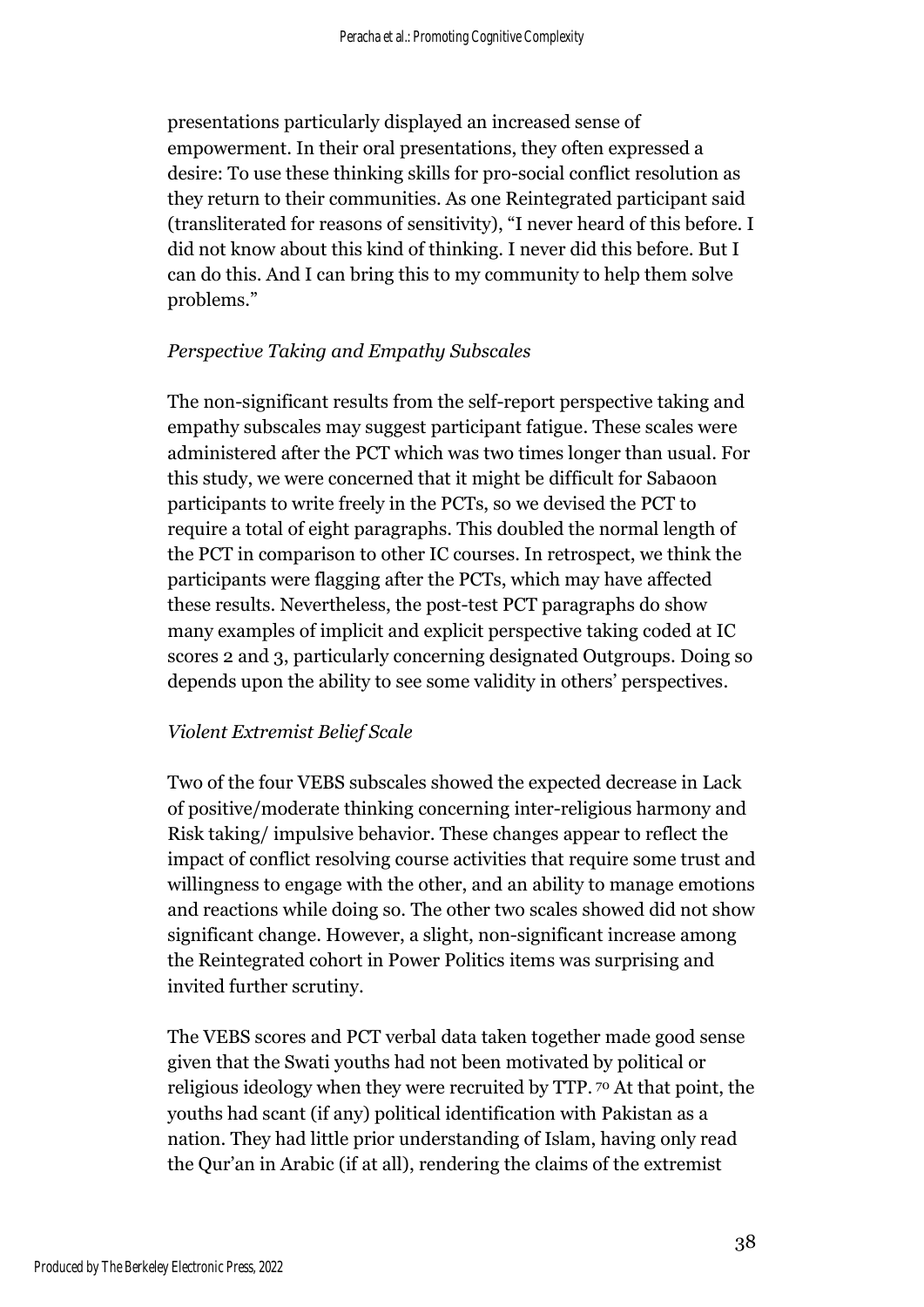narrative believable. At Sabaoon, holistic and remedial education delivered both civics education and moderate religious instruction. For many youths, this was the first time they made a meaningful connection with their own nationality and religion. We think this shift to reframing their religion and Pakistan nationality in a more inclusive and positive light occurred during the rehabilitation program at Sabaoon, prior to the IC sessions. The IC intervention reinforced this new perspective, evidenced in increased positive identification with national and religious elements of Ingroup identity in the post test written data.

It is also interesting that participants' posttest written data show a broader, more inclusive framing of their Ingroup, for example, beyond their local region, or beyond their version of Islam, and in some cases, inclusive of other religions. As above, the posttest PCTs do show a significant increase in IC scores concerning their Outgroup, a shift predictive of reduction in violent intergroup conflict and increased social harmony. Thus, it seems that participants' slightly increased scores on these two VEBS scales does not indicate future support for violent extremism itself, but rather increased identification with a more positive and inclusive religion and polity, assuaging of one of the radicalization factors explained earlier. <sup>71</sup> As the two other VEBS scales decreased as expected, there was no overall result indicating support for violent extremism.

# Applying Lessons to Other CVE Interventions

The results of this study touch on questions raised by other CVE efforts. What does IC method and measurement add to other CVE efforts? Meta-analyses of CVE initiatives in a range of countries show that it is difficult to establish the efficacy of deradicalization interventions that rely mainly on instilling logical arguments and correct information. We argue this is due in part to such interventions provoking reactance (cognitive resistance to making changes in thinking). <sup>72</sup> As IC is arguably held at a less than conscious level, IC method and measurement may address the potential for extremists to respond with either a reactant, doubling down response, or to give a fake, socially desirable response. <sup>73</sup> IC measurement, as part of an array of regionally specific measurement tools, could improve measurement for other deradicalization interventions.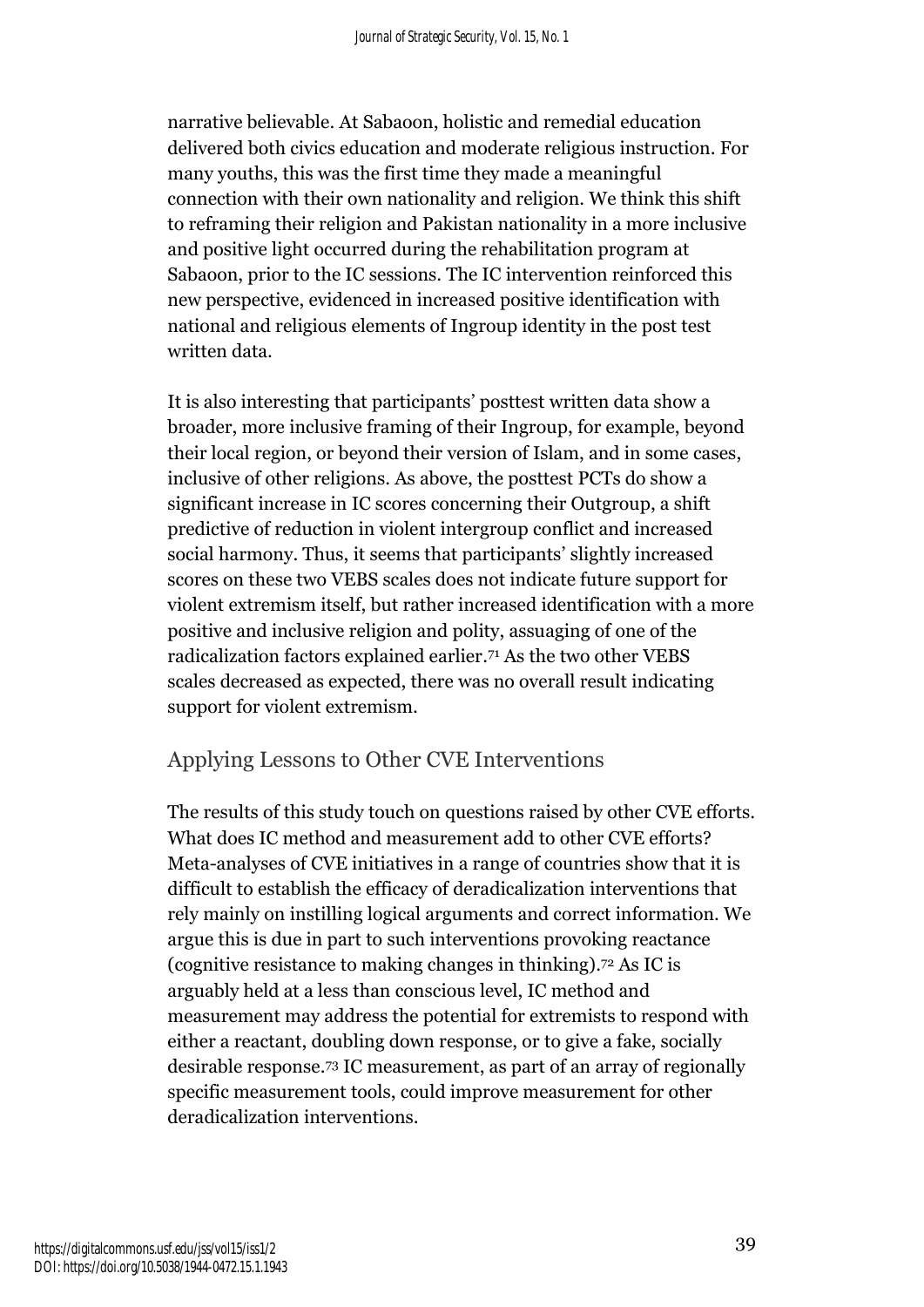Secondly, what does the IC intervention add to a holistic, multidisciplinary program like Sabaoon? Sabaoon already encompasses most of the successful features found in the Saudi, Malaysian and Indonesian deradicalization models. Sabaoon's distinctives include individually tailored, extensive clinical assessments and psychosocial interventions for individuals, families and groups which informs a flexible program for each inductee. Inductees can be resident in the Sabaoon program from 6 months to five years, with an average duration of two to three years. Sabaoon provides mainstream education with remedial and accelerated education to cater to the range of slow learners and high achievers. The more academically inclined are supported to go on to higher education after rehabilitation. Vocational training for the less academically inclined is geared towards working in the local economy. Sports serve a therapeutic purpose and are provided for all. Religious instruction is provided to address misuse of Qur'anic verses taken out of context, encourage verification of Qur'anic texts, and to augment often limited religious understanding through an approach that emphasizes humanism, tolerance, and harmony between all faiths. Each Sabaoon graduate receives ongoing support from the Monitoring Centre as they reintegrate into their villages and pursue chosen life goals. These features combine to produce Sabaoon's extremely low rate of recidivism (0.4 percent), mentioned above, over 12 years since its founding in 2009. 74

In answer to the question concerning what an IC intervention adds to an already successful program such as Sabaoon's, the first point is that the intervention followed on from Sabaoon's provision of practical support and funding for youths' chosen education or employment goals. Sabaoon's record of accomplishment of low recidivism does imply that at least some targeted mitigation of structural push factors such as education and employment is needed for successful deradicalization and reintegration. However, it seems a false dichotomy to expect mitigations to structural factors on their own to be sufficient if graduates also lack the cognitive ability to navigate the pull factors of their social context. The IC method was commissioned so that the youths would become cognitively resourced to emerge from black and white thinking, navigate their social world going forward, avoid derailing their goal direction in the face of unchanged push, pull and personal factors, as well as to become resilient to the lure of belonging, status, and reward promised by extremist groups generally.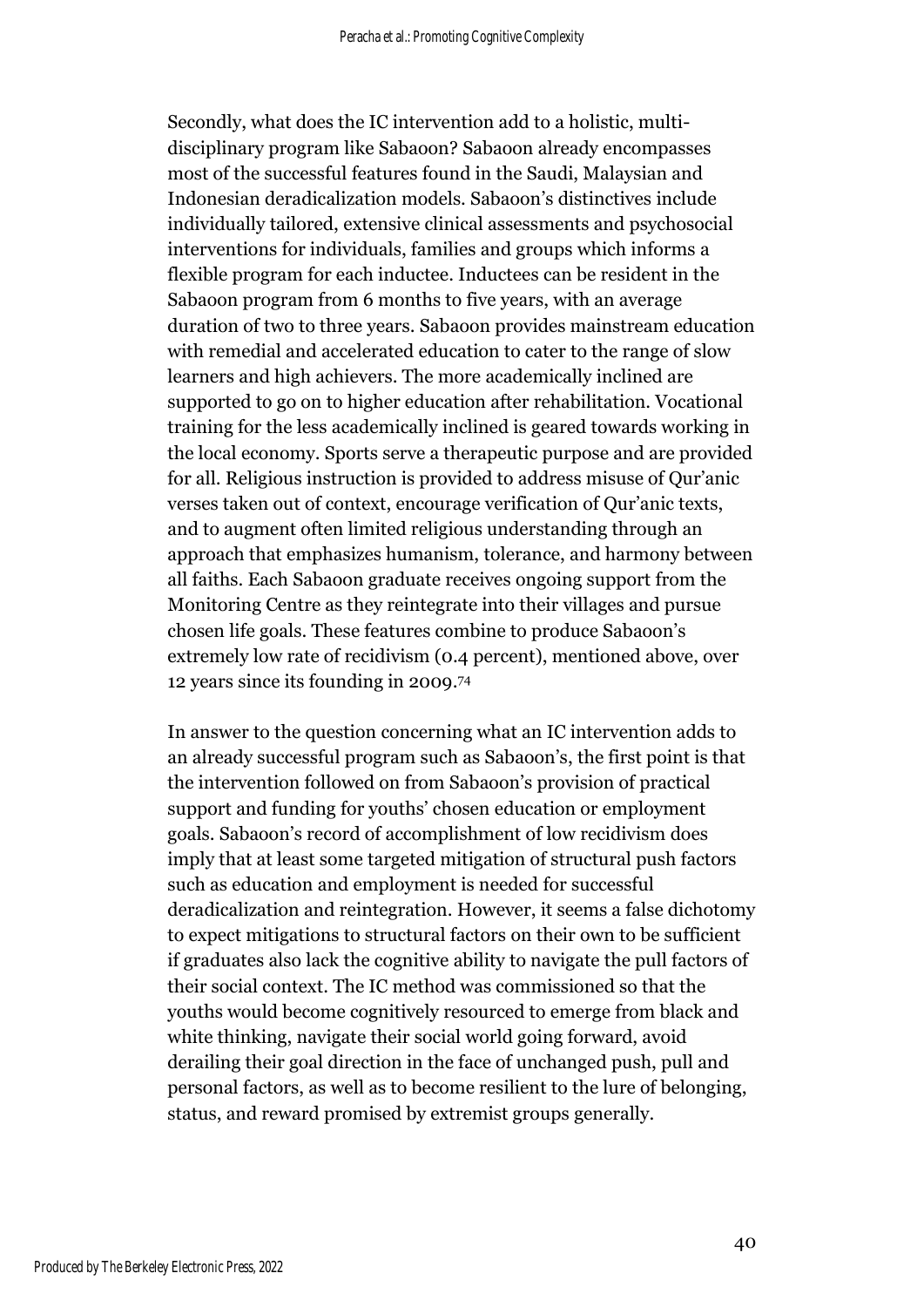Timing is important to consider. The Sabaoon team consider that introducing some initial IC course sessions for selected individuals at approximately at a one-year juncture from the start of detention could help to hasten the resolving of binary cognitive structures to promote deradicalization. The team reports that at the time of induction at Sabaoon, the youths' ability to think logically is limited. Inductees may feel traumatized, fearful, or confused. After one year at Sabaoon, inductees' reasoning abilities improve, measured by the SPM assessment. This improvement at one year on seems to be a result of individually tailored psychosocial interventions, which in turn produces a readiness for the IC intervention.

The second point at which an IC intervention may be beneficial for other CVE programs is after the deradicalization process has been successfully achieved, to ensure that participants' structure of thinking has in fact emerged from black and white thinking, before commencing reintegration. As mentioned above, the CVE Reintegrated participants' post test IC scores confirmed that the criteria for reintegration taken by the Sabaoon team had in fact been valid. A hard to fake measurement like IC, tailored to an intervention designed to increase IC, could be a helpful, discriminating tool to be used along with other locally validated measures for other deradicalization programs.

A third point for implementing additional IC sessions is soon after reintegration, when it is natural that these individuals will encounter differing perspectives, daily tensions, complex social issues, and the pull of social norms. In this article, the oral presentations of the CVE Reintegrated youth showed a surprising prowess in achieving high levels of differentiation and integration in their thinking. It seems that these increases in IC turbocharged the impact of the Sabaoon program. Their oral presentations demonstrated their skills of thinking flexibly and critically for themselves, seeing through manipulative communications, generating alternative perspectives, charting realistic trajectories, addressing issues related to stigma, and reforming bonds at the family and community level.

# Limitations and Challenges

Could factors other than the IC thinking course be responsible for these results? This cannot be answered by this study as it was not feasible to have a control group. The reasons for this are as follows. Given that the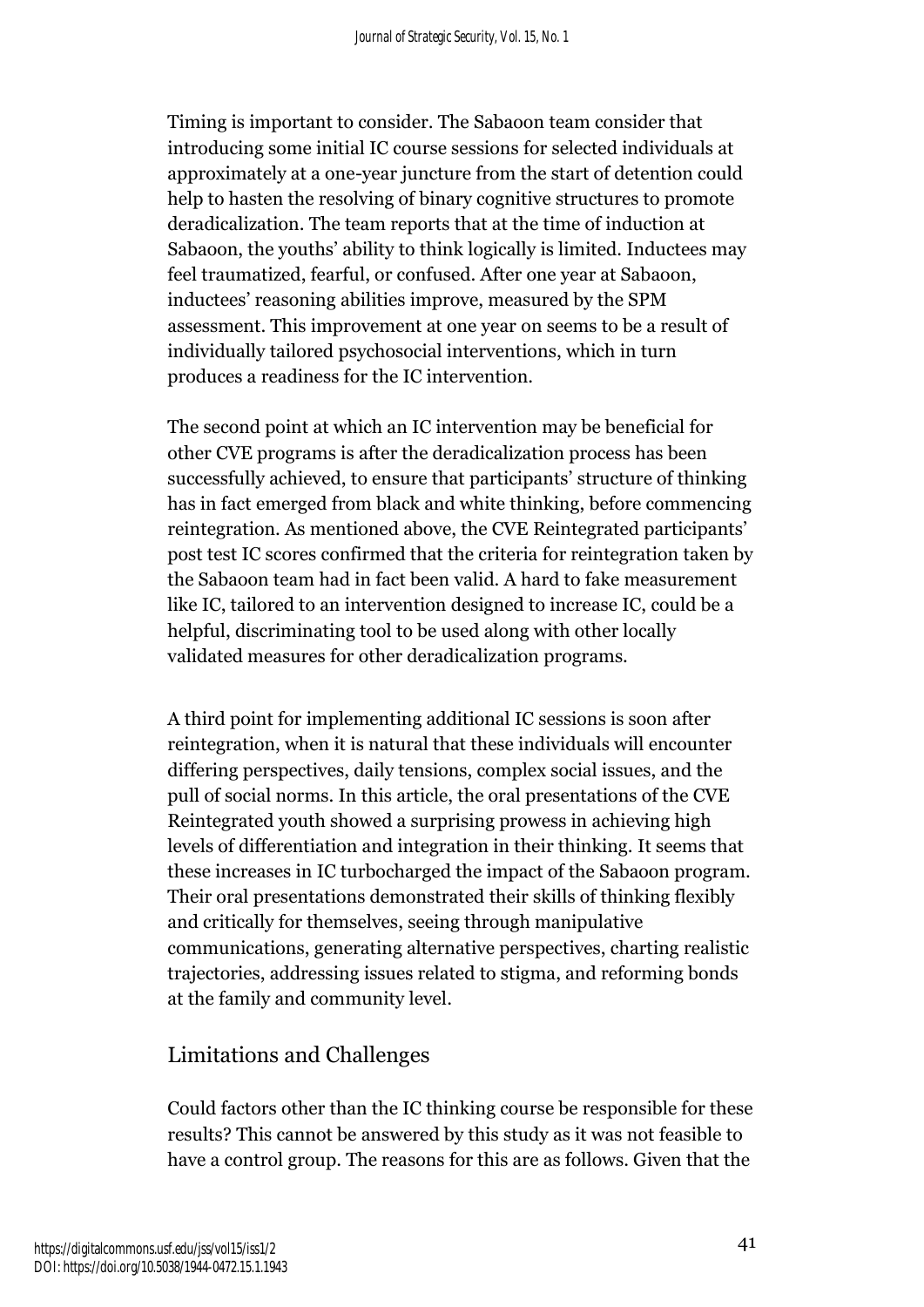entire current Sabaoon population was selected for the intervention, it was not feasible to recruit and gain consent from other populations matched on important variables such as demographics and SPM scores, given the scope and timescale of the funded project. However, control group comparisons matched on these variables are now available in other projects. A follow-on project to this study has been completed for a large sample of Pakistan secondary school students ( $n = 687$ , mean age 14.8 years of age) with a control/intervention design. <sup>75</sup> This IC critical thinking course was delivered in secondary schools in vulnerable regions in Swat Valley and in Punjab. Here, the control and intervention groups were matched on age, gender, educational attainment, and SPM scores. These results show significant gain in IC for the intervention group, and virtually no gain in IC for the control group. Additionally, an IC critical thinking course designed for secondary schools in the United Kingdom ( $n = 199$ , mean age 14.7) shows significantly higher IC gains for the intervention group compared to the control group. <sup>76</sup> Both sets of control/intervention results indicate that IC gain was due to the IC intervention, and not to other influences.

It would have been preferable for the IC coding to be carried out by coders completely independent from Sabaoon psychologists and developers of the course. However, this study was carried out in highrisk security context. As such, it was necessary that the analysis of raw verbal data was carried out by the appointed Sabaoon team of psychologists.

Lastly, the greatest challenge to this project was the pervasive impact of rote education on *how* participants think. Adaptations of the IC method are needed for each context, and in this study, a great deal of effort was spent in addressing the impact of rote education and low reasoning abilities by creating sequences of small steps to enable a transition from concrete, right/wrong thinking, and to assuage the fear of being wrong, to support participants to think more independently, flexibly, and critically. When something did not work out in piloting as planned, it was often traced back to having missed out some of these small steps to address the constraints arising from rote education.

#### *Next Steps*

In addition to the IC critical thinking course delivered to Pakistan secondary schools mentioned above, a short version of that IC critical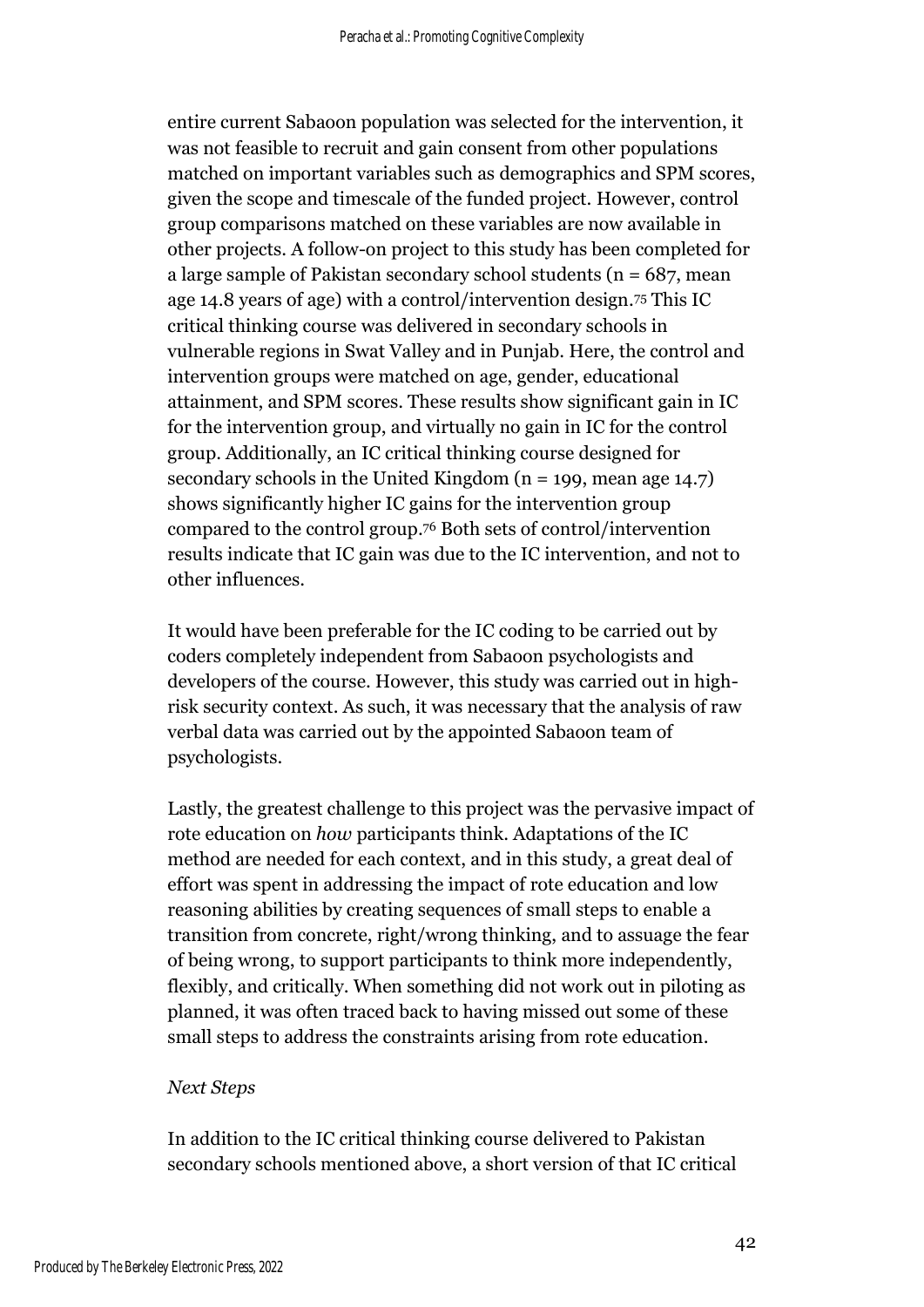thinking course has been delivered online in Pakistan, with promising results. In response to the COVID era, we have developed online methods of training facilitators, monitoring courses, scalable IC related measurement, with significant results. We are currently delivering advanced IC critical thinking courses in universities in northern Pakistan and Punjab, leveraging topics in history and political science to increase cognitive complexity and critical thinking. In short, we hope to take all that we are learning to inform a range of scalable IC courses and teacher training for primary, secondary, tertiary, and adult education.

An urgent question remains. Can the gains reported in this study be maintained over time, or in the face of challenges such as the current Taliban takeover of neighboring Afghanistan and resurgence of other extremist groups such as ISIS-K? To answer this question, a longitudinal study two years following this study has been undertaken with Sabaoon reintegrated graduates by one of the authors, Raafia Raees Khan (forthcoming), showing that IC gains are maintained up to a two year interval, in accordance with independently observed participant behavior change reported in studies of other IC interventions. 77

# Conclusion

To our knowledge, the study presented here is the first assessment of an empirically based intervention delivered to young males who were involved in fighting for Tehreek-e-Taliban Pakistan (TTP). The Swati youths who had been apprehended by the Pakistan Army, and subsequently participated in this study, were lacking in family supervision and many had dropped out of school. Without much hope for finding employment in the under-developed northern Pakistan region, subjected to the prevailing tight communalism and rote education which habituated them to black and white, right/wrong thinking, these young men lacked basic critical thinking abilities. They were unable to see through the false promises of the militants. These low IC youths were fortunately stopped in their tracks. Sabaoon was, for these young males, the first light of dawn.

The IC intervention results show the expected gain in cognitive complexity measured by IC comparing pre to post test, consonant with increased critical thinking and reframed self-identifications concerning Outgroup/s and Ingroup. Course content capturing participants'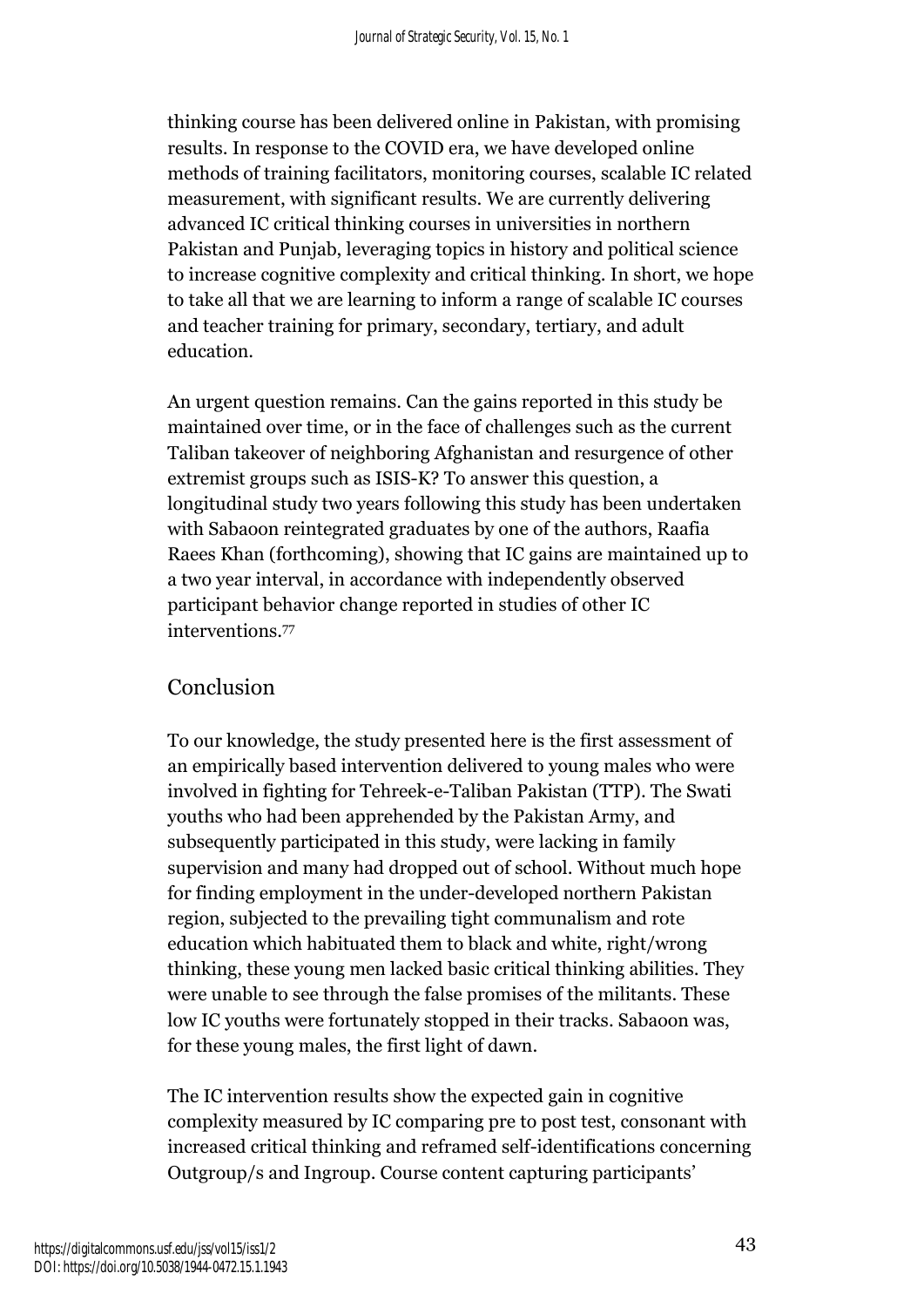everyday social tensions allowed the young men to explore their thinking as it is entwined with emotions, to step back, get some distance, reduce a sense of threat, and use a greater range of values and thinking skills to find new solutions to intra and intergroup tensions exploited by extremism, and to see through the lures to extremism. Despite some initial positive economic development taking place in the KP region, many hard structural factors remain. As mentioned above, push factors need to be addressed at the structural level. Equally important is the need to seed a virtuous cycle based on cognitive skills to reduce the black and white thinking that heightens vulnerability to extremist ideology. In sum, we think the addition of the IC course to the Sabaoon program helped to accelerate deradicalization and support rehabilitation. It is our aim to introduce this method for other deradicalization centers and prison populations.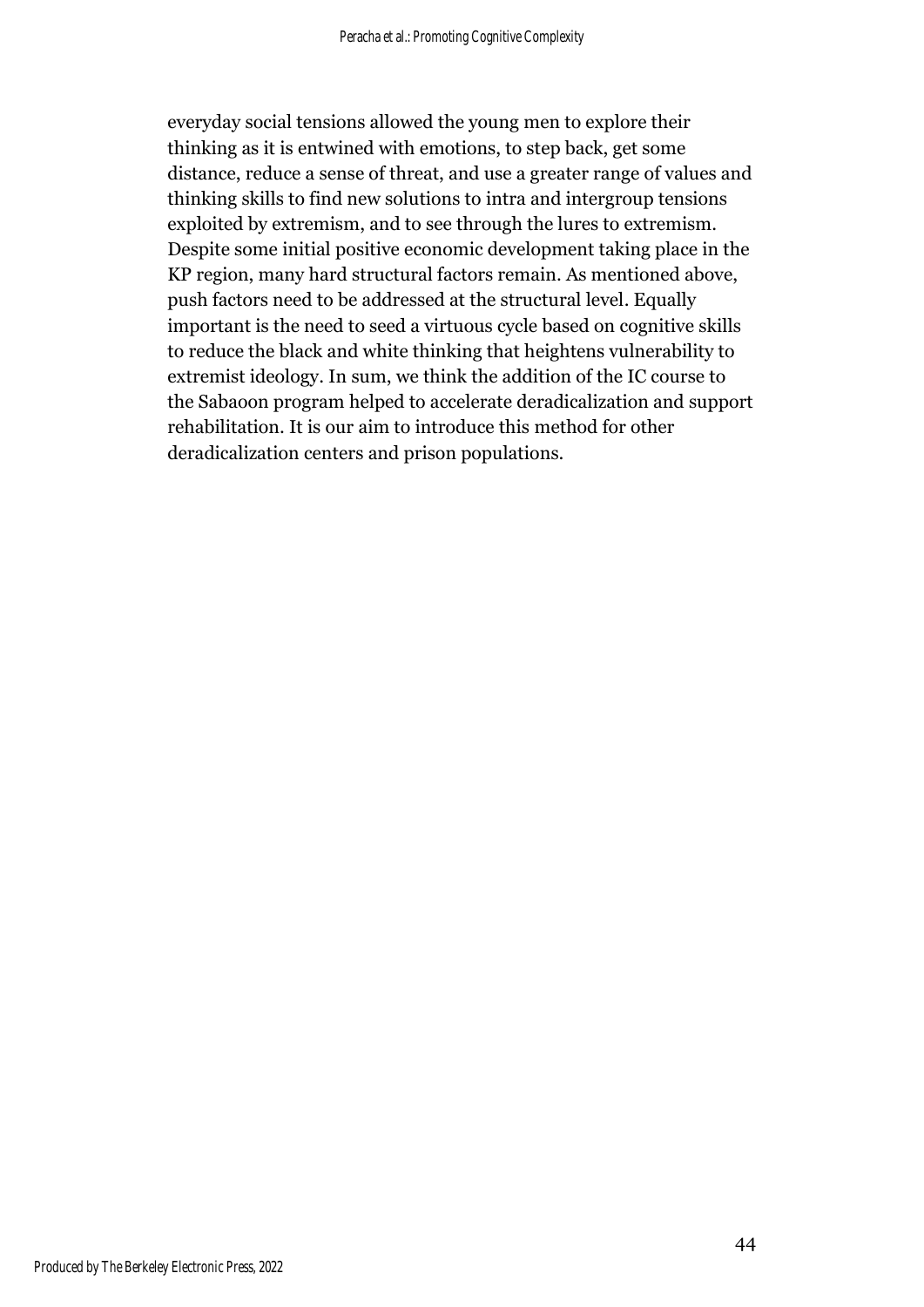# **Appendix A**

|                            |                 | <b>Pre-test</b> |           |      | Post-test |         |              |              | 95% CI | Cohen's d |
|----------------------------|-----------------|-----------------|-----------|------|-----------|---------|--------------|--------------|--------|-----------|
|                            | <b>Variable</b> | M               | <b>SD</b> | M    | <b>SD</b> | t       | $\mathbf{p}$ | $\mathbf{L}$ | UL     |           |
| Ingroup                    |                 |                 |           |      |           |         |              |              |        |           |
| <b>Overall</b>             | IC gain         | 1.31            | .40       | 1.63 | .71       | $-3.37$ | $.001*$      | $-0.50$      | $-13$  | $-0.84$   |
| <b>Sample</b>              |                 |                 |           |      |           |         |              |              |        |           |
| Ingroup                    | IC gain         | 1.27            | .39       | 1.73 | .83       | $-1.85$ | .09          | $-1.00$      | .08    | $-1.06$   |
| <b>PVE</b> group           |                 |                 |           |      |           |         |              |              |        |           |
| <b>Ingroup</b>             | IC gain         | 1.31            | .43       | 1.23 | .33       | .62     | .55          | $-.19$       | .35    | 0.35      |
| <b>CVE</b> group           |                 |                 |           |      |           |         |              |              |        |           |
| Ingroup<br><b>RI</b> group | IC gain         | 1.33            | .41       | 1.72 | .73       | $-3.30$ | $.002*$      | $-.64$       | $-15$  | $-1.08$   |

Note. CI = Confidence Interval, LL= Lower Limit, UL = Upper Limit. Asterix (\*) point out IC mean differences that showed significant gain.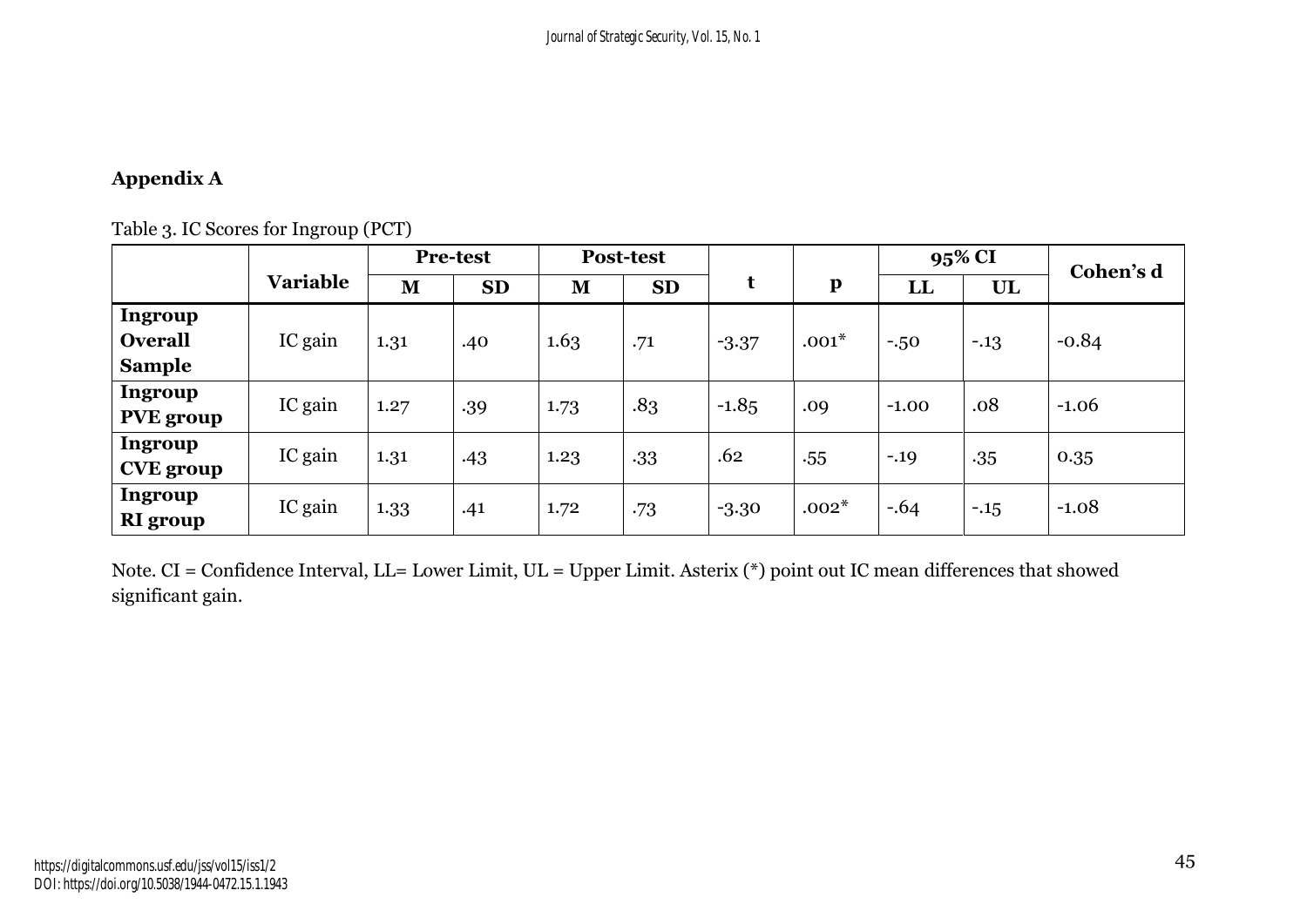# **Appendix B**

# Table 4. IC Scores for Outgroup (PCT)

|                                   | <b>Variable</b> | <b>Pre-test</b> |           | <b>Post-test</b> |           |         |              | 95% CI       |        | Cohen's d |
|-----------------------------------|-----------------|-----------------|-----------|------------------|-----------|---------|--------------|--------------|--------|-----------|
|                                   |                 | M               | <b>SD</b> | M                | <b>SD</b> |         | $\mathbf{p}$ | $\mathbf{L}$ | UL     |           |
| Outgroup<br><b>Overall Sample</b> | IC              | 1.25            | .41       | 2.30             | 1.15      | $-7.12$ | $.000*$      | $-1.35$      | $-76$  | $-1.79$   |
| Outgroup<br><b>PVE</b> group      | IC              | 1.15            | .24       | 3.12             | 1.52      | $-4.29$ | $.001*$      | $-2.96$      | $-.96$ | $-2.47$   |
| <b>Outgroup CVE</b><br>group      | IC              | 1.08            | .19       | 1.77             | .86       | $-2.84$ | $.015*$      | $-1.22$      | $-.16$ | $-1.63$   |
| Outgroup<br><b>RI</b> group       | IC              | 1.33            | .48       | 2.20             | .96       | $-5.68$ | $.000*$      | $-1.17$      | $-.56$ | $-1.86$   |

Note. CI = Confidence Interval, LL= Lower Limit, UL = Upper Limit. Asterix (\*) point out IC mean differences that showed significant gain.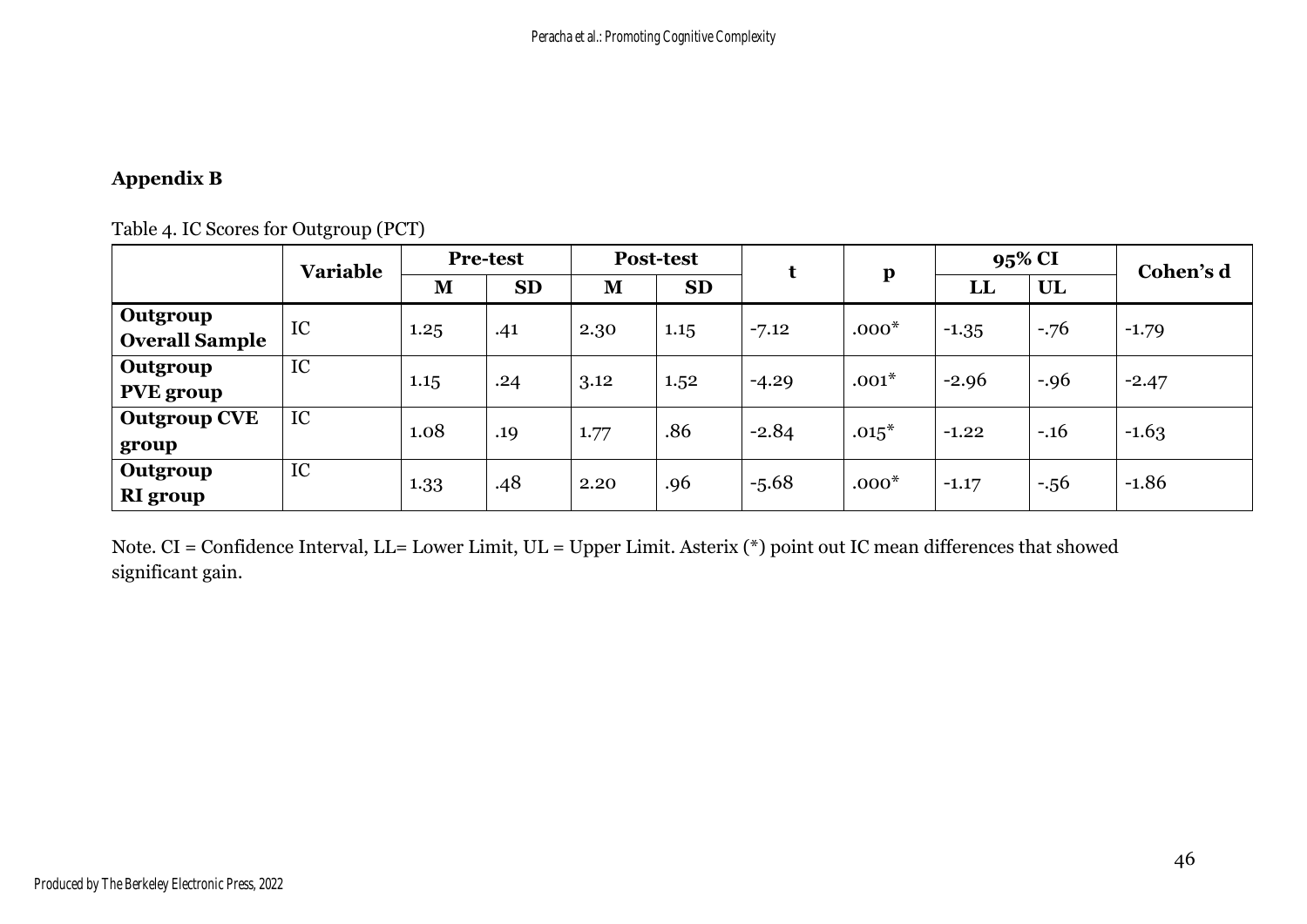# **Appendix C**

| <b>Variable</b>           | <b>Pre-test</b> |           | <b>Post-test</b> |           | t(59)   |              | 95% CI  |      | Cohen's d |
|---------------------------|-----------------|-----------|------------------|-----------|---------|--------------|---------|------|-----------|
|                           | M               | <b>SD</b> | M                | <b>SD</b> |         | $\mathbf{p}$ | பட      | UL   |           |
| <b>Perspective Taking</b> | 19.07           | 3.26      | 19.37            | 3.25      | $-0.52$ | .60          | $-1.45$ | .85  | .07       |
| <b>Affective Empathy</b>  | 39.59           | 5.37      | 38.88            | 5.72      | .99     | .33          | $-73$   | 2.15 | $-13$     |
| <b>Cognitive Empathy</b>  | 34.69           | 4.20      | 33.77            | 3.73      | 1.41    | .16          | $-39$   | 2.25 | $-.19$    |

Table 5. Perspective Taking and Empathy Questionnaire Scores

Note. CI = Confidence Interval, LL= Lower Limit, UL = Upper Limit.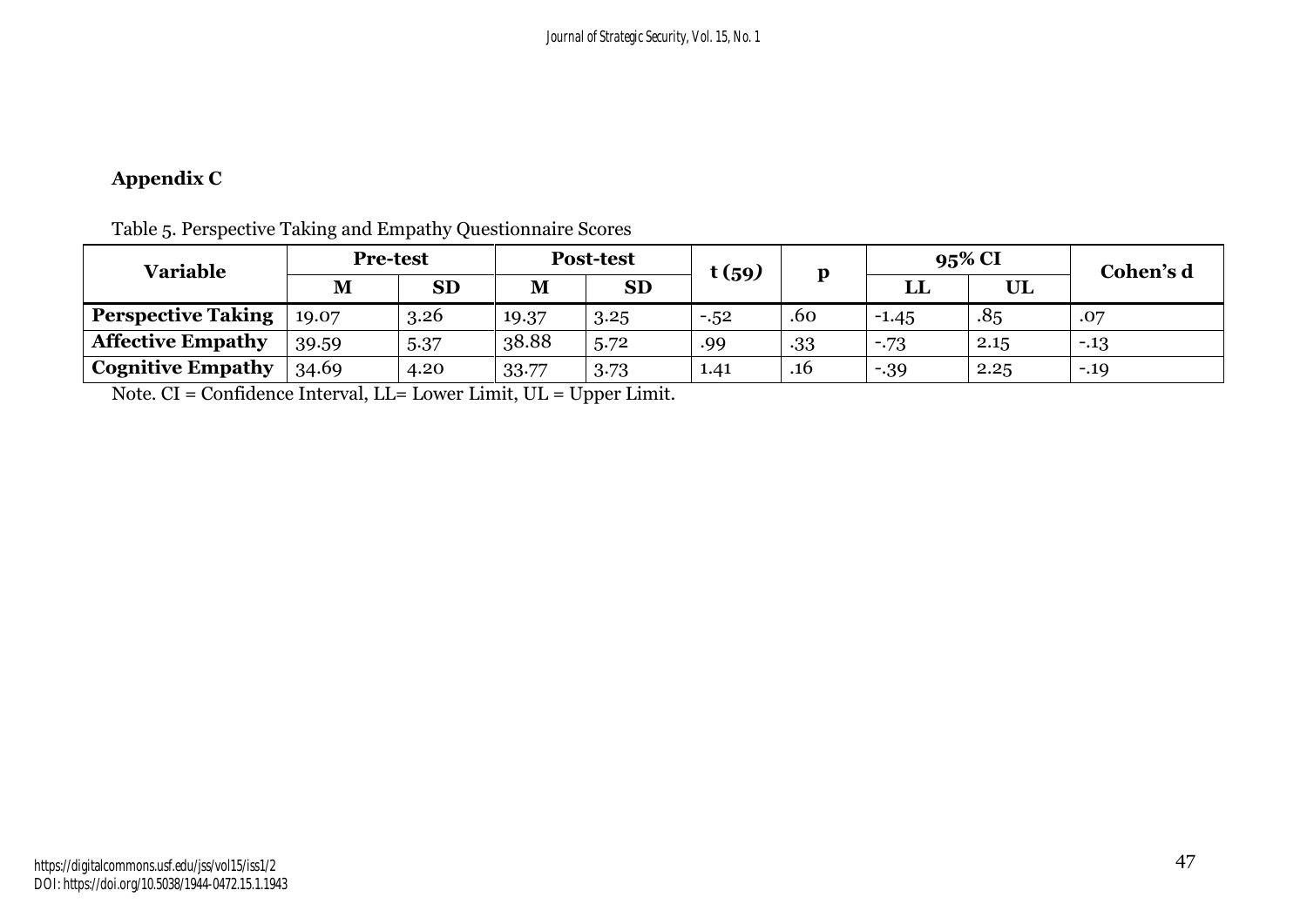# **Appendix D**

| <b>Variable</b>        | <b>Pre-test</b> |           | <b>Post-test</b> |           | t(54)   |              | 95% CI   |        | Cohen's d |
|------------------------|-----------------|-----------|------------------|-----------|---------|--------------|----------|--------|-----------|
|                        | M               | <b>SD</b> | M                | <b>SD</b> |         | $\mathbf{p}$ | LL       | UL     |           |
| <b>VEBS</b> total      | 51.89           | 24.77     | 56.60            | 7.75      | $-1.32$ | .19          | $-11.88$ | 2.46   | .18       |
| <b>Religious power</b> |                 |           |                  |           |         |              |          |        | .09       |
| violence and           | 22.25           | 13.42     | 23.50            | 5.39      | $-0.68$ | .50          | $-4.90$  | 2.40   |           |
| extremism              |                 |           |                  |           |         |              |          |        |           |
| Lack of positive       | 12.36           |           | 13.78            | 1.80      | $-2.19$ | $.03*$       | $-2.73$  | $-.12$ | .32       |
| thinking               |                 | 4.31      |                  |           |         |              |          |        |           |
| <b>Power politics</b>  | 10.48           | 5.64      | 9.00             | 3.77      | 1.84    | .07          | $-.12$   | 3.09   | $-.25$    |
| <b>Risk taking and</b> |                 |           |                  |           |         |              |          |        |           |
| impulsive behavior     | 9.13            | 2.86      | 8.19             | 2.57      | 2.01    | $.04*$       | .04      | 1.83   | $-31$     |

Table 6. Violent Extremism Belief Scores (VEBS)

Note. CI = Confidence Interval, LL= Lower Limit, UL = Upper Limit. Asterix (\*) point out IC mean differences that showed significant gain.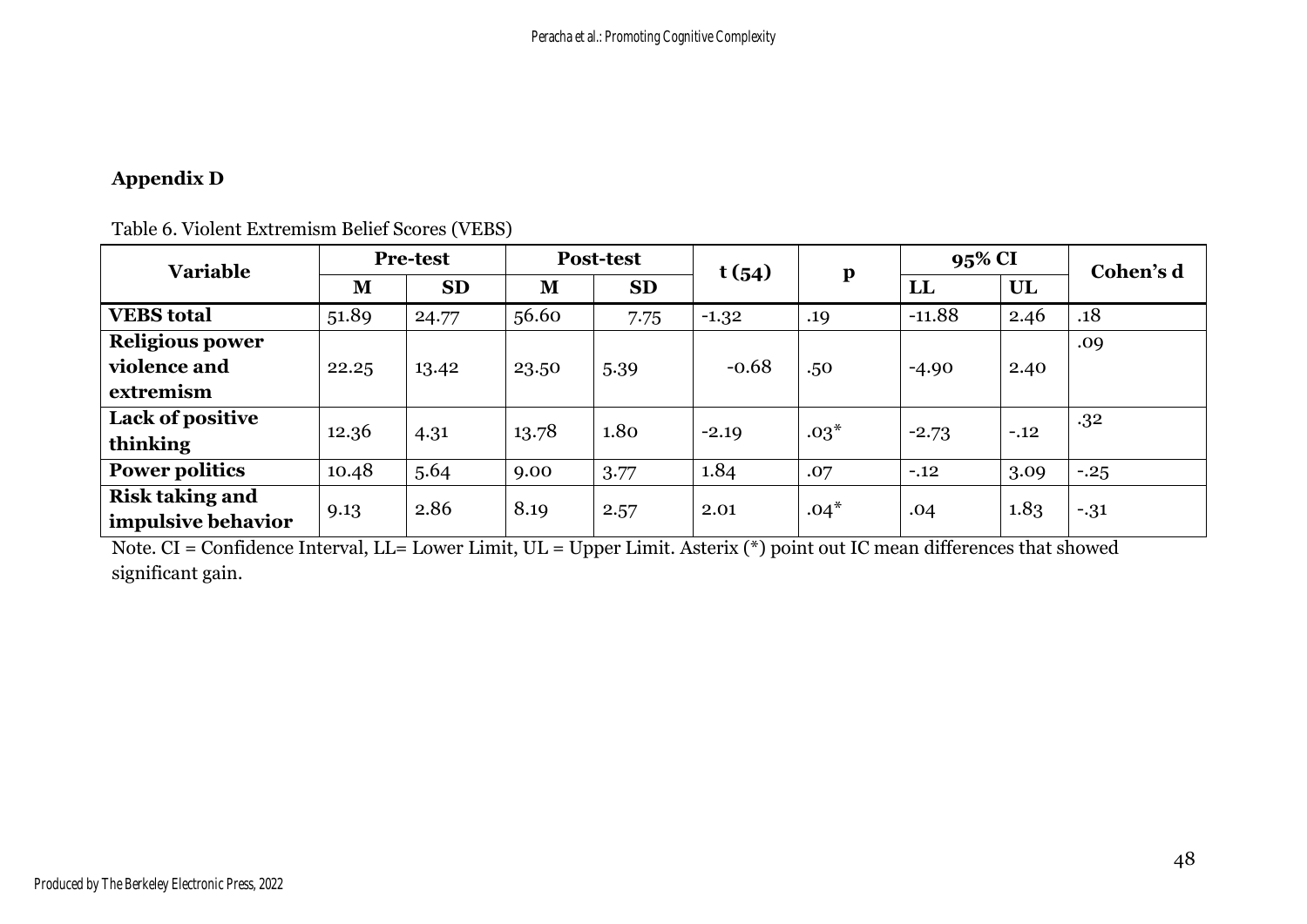# Endnotes

- <sup>1</sup> Matteo Vergani, Muhammad Iqbal, Ekin Ilbahar, and Greg Barton, "The Three Ps of Radicalization: Push, Pull and Personal. A Systematic Scoping Review of the Scientific Evidence about Radicalization into Violent Extremism," *Studies in Conflict & Terrorism* 43, no.10 (2020): 845 - #. URL/DOI Missing
- <sup>2</sup> Peter Suedfeld, "The Cognitive Processing of Politics and Politicians: Archival Studies of Conceptual and Integrative Complexity," *Journal of Personality* 78, no.6 (2010): 1669-702, https://doi.org/10.1111/j.1467-6494.2010.00666.x
- <sup>3</sup> Kamaldeep Bhui, Nasir Warfa and Edgar Jones, "Is Violent Radicalisation Associated with Poverty, Migration, Poor Self-Reported Health and Common Mental Disorders?" *PLOS One* 9, no. 3: e90718, (March 2014), https://doi.org/10.1371/journal.pone.0090718
- <sup>4</sup> Niamatullah Ibrahimi and Shahram Akbarzadeh, "Intra-*Jihadist* Conflict and Cooperation: Islamic State–Khorasan Province and the Taliban in Afghanistan," *Studies in Conflict & Terrorism* 43 no.12 (2020): 1086- 1107, https://doi.org[/10.1080/1057610X.2018.1529367](https://doi.org/10.1080/1057610X.2018.1529367)
- <sup>5</sup> Ahmed Rashid, *Taliban: The Power of Militant Islam in Afghanistan and Beyond* (London: I.B. Tauris & Co. Ltd, 2010).
- <sup>6</sup> Lindsay Maizland, "The Taliban in Afghanistan," Council on Foreign Relations, August 3, 2021, https://www.cfr.org/backgrounder/taliban-afghanistan
- <sup>7</sup> Antonio Giustozzi, "The resurgence of the Tehrik-i-Taliban Pakistan," August 12, 2021, RUSI Royal United Services Institute, https://rusi.org/explore-ourresearch/publications/commentary/resurgence-tehrik-i-taliban-pakistan
- <sup>8</sup> Ahmed Rashid, (2010) Taliban: The Power of Militant Islam in Afghanistan and Beyond, (London: I.B. Tauris & Co. Ltd).
- <sup>9</sup> Anita M. Weiss, *The Tehrik-e-Taliban in Swat. In: Interpreting Islam, Modernity, and Women's Rights in Pakistan* (New York: Palgrave Macmillan, 2014), 131-135. <sup>10</sup> SWAaT NGO (Social Welfare, Academics and Training for Pakistan).
- <sup>11</sup> Feriha Peracha, Raafia Khan and Sara Savage, "Sabaoon: Educational Methods Successfully Countering and Preventing Violent Extremism," in *Expanding Research on Countering Violent Extremism,* ed., Sara Zeiger (Abu Dhabi: Hedayah and Edith Cowan University, 2016), 85-104.
- <sup>12</sup> Feriha Peracha, Raafia Khan and Sara Savage, "Sabaoon: Educational Methods Successfully Countering and Preventing Violent Extremism," 85-104.
- <sup>13</sup> Feriha Peracha, Sara Savage, Raafia Khan and Asma Ayub. "Intervention of Integrative Complexity Thinking with the Violent Extremist Youth of Sabaoon: Inducted, Enrolled and Reintegrated," Final (unpublished) Report submitted to the Government of the Netherlands (Nov 2019).
- <sup>14</sup> Michele J. Gelfand, Gary LaFree, Susan Fahey and Emily Feinberg, "Culture and Extremism," *Journal of Social Issues* 69, no. 3 (2013): 495- 517, https://doi.org/10.1111/josi.12026
- <sup>15</sup> William B. Swann, Angel Gómez, John F. Dovidio, Sonia Hart and Jolanda Jetten, "Dying and Killing for One's Group: Identity Fusion Moderates Responses to Intergroup Versions of the Trolley Problem," *Psychological Science* 21, no. 8 (2010):1176-1183, https://doi.org/10.1177/0956797610376656
- <sup>16</sup> Stanley Milgram, "Behavioral Study of Obedience," *The Journal of Abnormal and Social Psychology* 67, no. 4 (October 1963): 371–378, [https://doi.org/10.1037/h0040525;](https://doi.org/10.1037/h0040525) Philip Zimbardo, "Pathology of Imprisonment," *Society* 9, no. 6 (1972): 4-8; Michael Hogg, Arie Kruglanski and Kees van den Bos, "Uncertainty and the Roots of Extremism," *Journal of Social Issues* 69, no. 3 (September 2013): 407–418, https://doi.org/10.1111/josi.12021
- <sup>17</sup> Marc Sageman, "Leaderless Jihad: Terror Networks in Twenty-First Century," *Policing: A Journal of Policy and Practice* 2, no. 4 (2008): 508– 509, https://doi.org/10.1093/police/pan057; John Horgan, *Walking Away from Terrorism: Accounts of Disengagement from Radical and Extremist Movements*, (London: Routledge, 2009); Tore Bjørgo ed., *Root Causes of Terrorism: Myths, Reality and Ways Forward* (London: Routledge, 2005).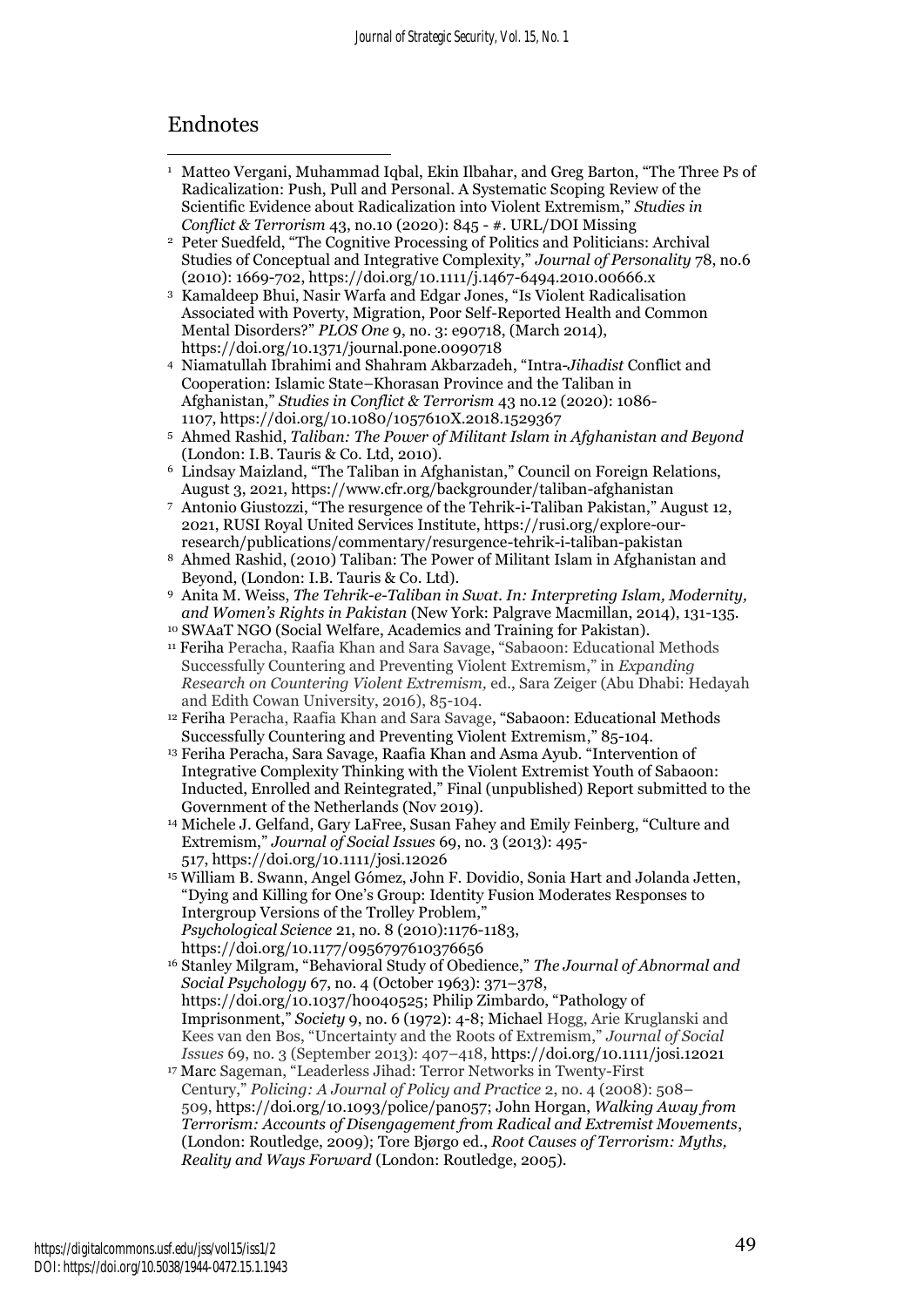- <sup>18</sup> Robert J. House, Paul J. Hanges, Mansour Javidan, Peter Dorfman and Vipin Gupta eds., *Culture, Leadership and Organizations: The GLOBE Study of 62 Societies*, (Thousand Oaks, California: SAGE publications Inc. 2004).
- <sup>19</sup> Harry Triandis, *Individualism and Collectivism: New Directions in Social Psychology*, (Boulder: Westview Press, 1995).
- <sup>20</sup> Barbara K. Keogh, Carol E. Smith, "Group Techniques and Proposed Scoring System for the Bender-Gestalt Test with Children," *Journal of Clinical Psychology* 17, no. 2 (April 1961): 172–175, [https://doi.org/10.1002/1097-](https://doi.org/10.1002/1097-4679(196104)17:2%3c172::aid-jclp2270170222%3e3.0.co;2-l) [4679\(196104\)17:2<172::aid-jclp2270170222>3.0.co;2-l;](https://doi.org/10.1002/1097-4679(196104)17:2%3c172::aid-jclp2270170222%3e3.0.co;2-l) Feriha Peracha, Raafia Khan, Arooj Ahmad, Sadia J. Khan, Sahar Hussein and Haroon Rashid Choudry, "Socio Demographic Variables in the Vulnerable Youth Predisposed Towards Militancy (Swat, Pakistan)," *Psychiatry, Psychology and Law* 19, no.3 (2012): 439- 447, https://doi.org/10.1080/13218719.2011.598635
- <sup>21</sup> Peracha, Khan, Ahmad, Khan, Hussein and Choudry, "Socio Demographic Variables in the Vulnerable Youth Predisposed Towards Militancy," 439-447.
- <sup>22</sup> Hogg, Kruglanski and van den Bos, Uncertainty and the Roots of Extremism, 407.
- <sup>23</sup> Gelfand, LaFree, Fahey and Feinberg, "Culture and Extremism," 495-517.
- <sup>24</sup> John Raven and Jean Raven, "Progressive Matrices," in *Handbook of Nonverbal Assessment*, ed., R. Steve McCallum (New York: Springer, 2003).
- <sup>25</sup> Gloria Baker-Brown, Elizabeth J. Ballard, Susan Bluck, Brian de Vries, Peter Suedfeld and Philip E. Tetlock, "The Conceptual/Integrative Complexity Scoring Manual," in *Motivation and Personality: Handbook of Thematic Content Analysis*, eds., Charles P. Smith, John W. Atkinson, David C. McClelland, and Joseph Veroff, (New York: Cambridge University Press, 1992), 401-418.
- <sup>26</sup> Peracha, Khan and Savage, "Sabaoon: Educational Methods Successfully Countering and Preventing Violent Extremism," 85-104.
- <sup>27</sup> Diego Muro, *Engineers of Jihad: The Curious Connection between Violent Extremism and Education*, by Diego Gambetta and Steffen Hertog, Terrorism and Political Violence 29, no. 6 (2017): 1154-1156, https://doi.org[/10.1080/09546553.2017.1377559](https://doi.org/10.1080/09546553.2017.1377559)
- <sup>28</sup> Lucian G. Conway III and Kathrene R. Conway, "Terrorist Rhetorical Style and Its Consequences for Understanding Terrorist Violence," *Dynamics of Asymmetric Conflict* 4, no. 2 (2011): 175–192[, https://doi.org/10.1080/17467586.2011.627940](https://doi.org/10.1080/17467586.2011.627940)
- <sup>29</sup> Conway and Conway, "Terrorist Rhetorical Style and Its Consequences for Understanding Terrorist Violence," 175-192.
- <sup>30</sup> Peracha, Khan and Savage, "Sabaoon: Educational Methods Successfully Countering and Preventing Violent Extremism," 85-104.
- <sup>31</sup> Peracha, Khan and Savage, "Sabaoon: Educational Methods Successfully Countering and Preventing Violent Extremism," 85-104.
- <sup>32</sup> Baker-Brown, Ballard, Bluck, de Vries, Suedfeld and Tetlock, "The Conceptual/Integrative Complexity Scoring Manual," 401-418.
- <sup>33</sup> Peter Suedfeld, Ryan W. Cross, and Carson Logan, "Can Thematic Content Analysis Separate the Pyramid of Ideas from the Pyramid of Action? A comparison Among Different Degrees of Commitment to Violence," in *Looking Back, Looking Forward: Perspectives on Terrorism and Responses to It*, eds., Hriar Cabayan, Valerie Sitterle, and Matt Yandura, (Washington DC: Pentagon Strategic Multilayer Assessment White Paper, September 2013), http://nsiteam.com/perspectiveson-terrorism-and-responses-to-it/
- <sup>34</sup> Lucian G. Conway III, Laura J. Gornick, Shannon Houck, Kirsten Hands Towgood, and Kathrene R. Conway, "The Hidden Implications of Radical Group Rhetoric: Integrative Complexity and Terrorism," *Dynamics of Asymmetric Conflict: Pathways toward Terrorism and Genocide* 4, no. 2 (2011): 155-165, https://doi.org/10.1080/17467586.2011.627938.
- <sup>35</sup> Peter Suedfeld, Dana C. Leighton, D.C., and Lucian G. Conway III, "Integrative Complexity and Cognitive Management in International Confrontations: Research and Potential Applications," in *The Psychology of Resolving Global Conflicts: From War to Peace,* eds., Mari Fitzduf and Chris E. Stout, (Westport: Praeger Security International, 2006); Lucian G. Conway III, Peter Suedfeld and Philip E. Tetlock, "Integrative Complexity in Politics," in *Oxford Handbook of Behavioral Political Science,* eds., Alex Mintz and Lesley Terris (Oxford: Oxford University Press, 2018).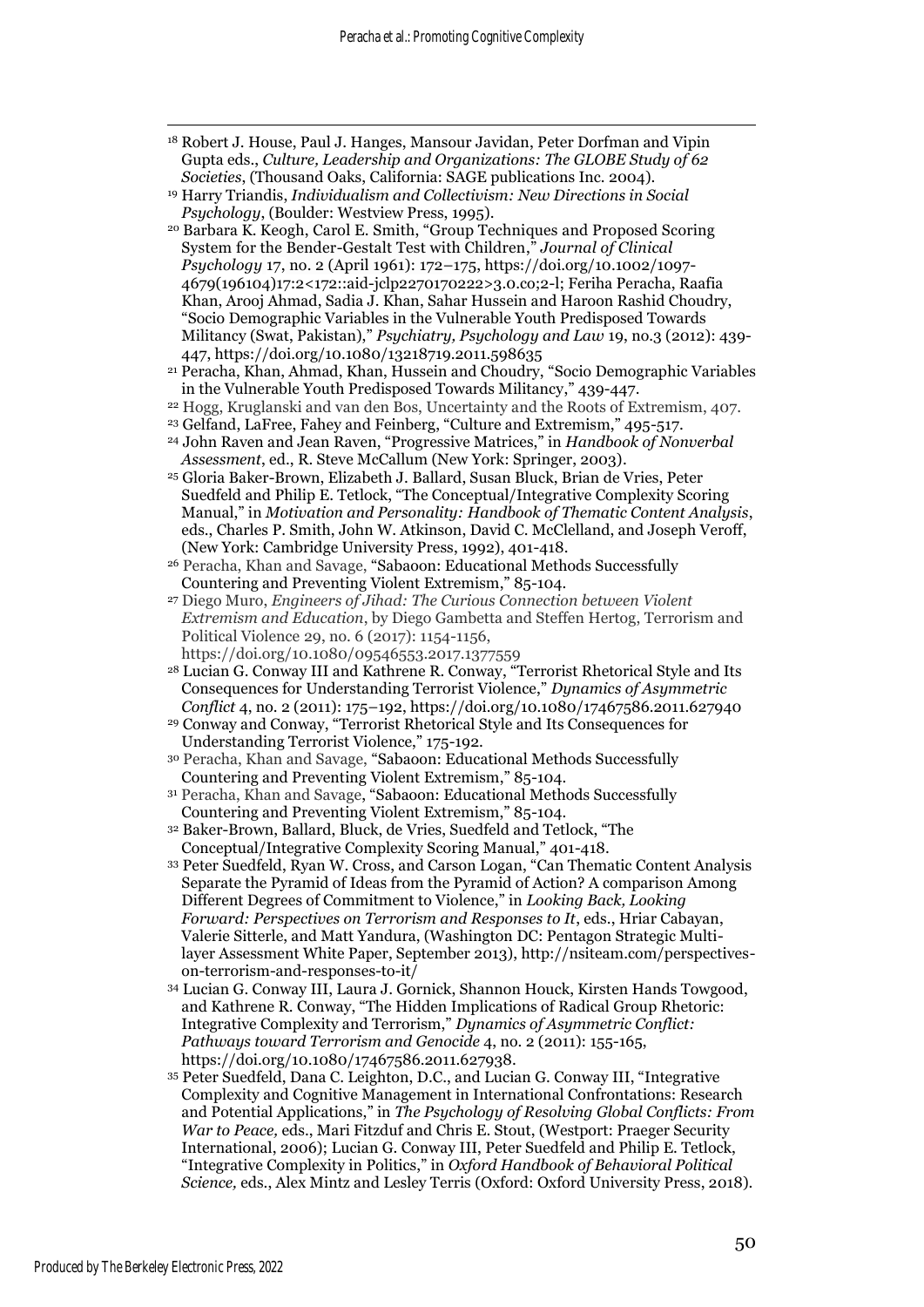- <sup>36</sup> Lucian G. Conway III, Peter Suedfeld and Philip E. Tetlock, "Integrative Complexity and Political Decisions that Lead to War or Peace," in *Peace, Conflict, and Violence: Peace Psychology for the 21st century,* eds., Daniel J. Christie, Richard V. Wagner, and Deborah D. Winter, (Prentice Hall/Pearson Education, 2001), 66-75.
- <sup>37</sup> Jonah Berger, *The Catalyst: How to Change Anyone's Mind*, (New York: Simon & Schuster, 2020).
- <sup>38</sup> Rachel Briggs and Sebastian Feves, *Review of Programs to Counter Narratives of Violent Extremism: What Works and What are the Implications for Government?* (London: Institute for Strategic Dialogue, 2013) https://www.dmeforpeace.org/peacexchange/wp-
- content/uploads/2018/10/Review-of-Programs-to-Counter-Narratives-of-Violent-Extremism.pdf
- <sup>39</sup> Sara Savage and Patricia Andrews Fearon, "Increasing Cognitive Complexity and Meta-Awareness among At -Risk Youth in Bosnia-Herzegovina in order to Reduce Risk of Extremism and Inter-Ethnic Tension," *Journal of Peace and Conflict* 27, no. 2 (May 2021): 225-239, [https://doi.org/10.1037/pac0000557](https://psycnet.apa.org/doi/10.1037/pac0000557)
- <sup>40</sup> Amit Bernstein, Yuval Hadash, Yael Lichtash, Galia Tanay, Kathrine Shepard, and David Fresco,
- "Decentering and related constructs: A critical review and metacognitive processes model," *Perspectives in Psychology* 10, no. 5 (2015): 599- 617, [h](file:///C:/Users/sarasavage/Dropbox/APA%20revision%20docs%20upload%2027%20Jan%202021/COPY%20JSS/ )ttps://doi.org/10.1177/1745691615594577
- <sup>41</sup> Jose Liht and Sara Savage, "Preventing Violent Extremism through Value Complexity: Being Muslim Being British," *Journal of Strategic Security* 6, no. 4 (2013): 44-66, http://dx.doi.org/10.5038/1944-0472.6.4.3
- <sup>42</sup> Emile G. Bruneau and Rebecca Saxe, "The Power of Being Heard: The Benefits of Perspective-Giving in the Context of Intergroup Conflict," *Journal of Experimental Social Psychology* 48, no. 4 (2012): 855-866, [https://doi.org/10.1016/j.jesp.2012.02.017;](https://doi.org/10.1016/j.jesp.2012.02.017) Eugene M. Caruso, Nicholas Epley, and Max Bazerman, "The Good, the Bad, and the Ugly of Perspective Taking in Groups," in *Ethics in Groups* 8 *(Book series:Research on Managing Groups and Teams)*, ed., Ann E. Tenbrunsel, (2006), 201–224, [https://doi.org/10.1016/S1534-](https://doi.org/10.1016/S1534-0856(06)08010-8) [0856\(06\)08010-8;](https://doi.org/10.1016/S1534-0856(06)08010-8) Christopher Paul, "As a Fish Swims in the Sea: Relationships Between Factors Contributing to Support for Terrorist or Insurgent Groups," *Studies in Conflict & Terrorism* 33, no. 6 (2010): 488-510|, https://doi.org/10.1080/10576101003752630
- <sup>43</sup> Rom Harre and Fathali Moghaddam, "The Self and Others in Psychology and Positioning Theory," in *The Self and Others: Positioning Indiviudals and Groups in Personal Political and Cultural Contexts*, eds., Rom Harre and Fathali Moggadam (Westport, CT: Praeger, 2003), 1-11.
- <sup>44</sup> Sara Savage, Lucy Tutton, Ellen Gordon, Emily Oliver and Alex Ward, "Developing Cognitive Complexity and Value Pluralism within Prevention Curricula: An Empirical Assessment of the 'Living Well with Difference Course' for Secondary Schools in England," *Journal of Social Science Education* 19, special issue (2020): 43-65, https://eric.ed.gov/?id=EJ1260578.
- <sup>45</sup> Zindel V. Segal, J. Mark G. Williams and John D. Teasdale, *Mindfulness-Based Cognitive Therapy for Depression* (2nd ed.) (New York: Guilford Press, 2013).
- <sup>46</sup> Savage and Andrews Fearon, "Increasing Cognitive Complexity and Meta-Awareness," 225-239.
- <sup>47</sup> Lawrence E. Williams, Randy Stein, and Laura Galguera, "The Distinct Affective Consequences of Psychological Distance and Construal Level," *Journal of Consumer Research* 40, no. 6 (2014):1123-1138, https://doi.org/10.1086/674212
- <sup>48</sup> Daniel Goleman, (1996), "Emotional Intelligence. Why it Can Matter More than IQ," *Learning* 24, no. 6 (1996): 49-50.
- <sup>49</sup> Shalom H. Schwartz and Klaus Boehnke, "Evaluating the Structure of Human Values with Confirmatory Factor Analysis," *Journal of Research in Personality* 38, no. 3 (2004): 230-255, https://doi.org/10.1016/S0092-6566(03)00069-2.
- <sup>50</sup> Liht and Savage, "Preventing Violent Extremism through Value Complexity," 44- 46.
- <sup>51</sup> Philip J. Barnard, David J. Duke, Richard W. Byrne and Iain Davidson, "Differentiation in Cognitive and Emotional Meanings: An Evolutionary Analysis,"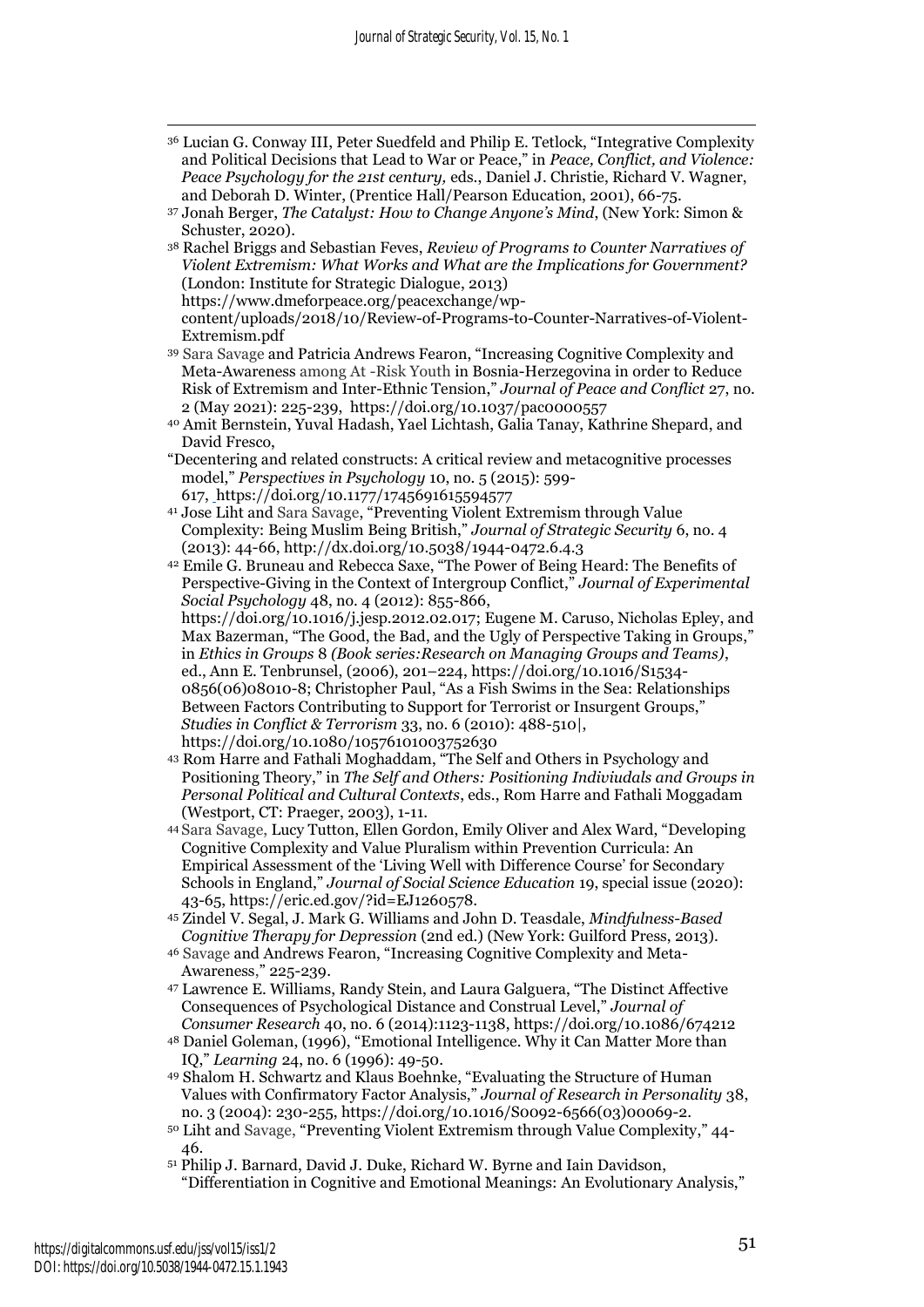*Cognition and Emotion* 21*,* no. 6 (2007): 1155-1183, https://doi.org/10.1080/02699930701437477.

- <sup>52</sup> Henri Tajfel, "Experiments in Intergroup Discrimination," *Scientific American* 223, no. 5 (1970): 96–102, https://doi.org/10.1038/scientificamerican1170-96.
- <sup>53</sup> Özlem Ayduk and Ethan Kross, "Enhancing the Pace of Recovery: Self-Distanced Analysis of Negative Experiences Reduces Blood Pressure Reactivity," *Psychological Science* 19, no. 3 (2008): 229, [https://doi.org/10.1111/j.1467-](https://doi.org/10.1111/j.1467-9280.2008.02073.x) [9280.2008.02073.x;](https://doi.org/10.1111/j.1467-9280.2008.02073.x) James J. Gross, "Emotion Regulation: Current Status and Future Prospects," *Psychological Inquiry* 26, no. 1 (2015): 1-26, https://doi.org/10.1080/1047840X.2014.940781; Eran Halperin and James J. Gross, "Emotion Regulation in Violent Conflict: Reappraisal, Hope, and Support for Humanitarian Aid to the Opponent in Wartime," *Cognition and Emotion* 25, no. 7 (2011): 1228–1236, https://doi.org/10.1080/02699931.2010.536081
- <sup>54</sup> Amit Goldenberg, Smadar Cohen-Chen, J. Parker Goyer, Carol S. Dweck, James J. Gross and Eran Halperin, "Testing the Impact and Durability of a Group Malleability Intervention in the context of the Israeli–Palestinian conflict," *PNAS Proceedings of the National Academy of Sciences of the United States of America*  115, no. 4 (2018): 696-701, https://doi.org/10.1073/pnas.1706800115
- <sup>55</sup> Michael Hogg and Janice Adelman, "Uncertainty–Identity Theory: Extreme Groups, Radical Behavior, and Authoritarian Leadership," *Journal of Social Issues*  69, no. 3 (2013): 436–454, https://doi.org/10.1111/josi.12023
- <sup>56</sup> Christine Nemr and Sara Savage, "Integrative Complexity Interventions to Prevent and Counter Violent Extremism," (Policy Brief) *Global Center on Cooperative Security*, (January 2019), https://www.globalcenter.org/publications/integrativecomplexity-interventions-to-prevent-and-counter-violent-extremism/.
- <sup>57</sup> Raven and Raven, "Progressive Matrices."
- <sup>58</sup> Baker-Brown, Ballard, Bluck, de Vries, Suedfeld and Tetlock, "The Conceptual/Integrative Complexity Scoring Manual," 401-418.
- <sup>59</sup> Gareth S. Gardiner, and Harold M. Schroder, "Reliability and Validity of the Paragraph Completion Test: Theoretical and Empirical Notes," *Psychological Reports* 31, no. 3 (1972): 959-962, [https://doi.org/10.2466/pr0.1972.31.3.959;](https://doi.org/10.2466/pr0.1972.31.3.959) Peter Suedfeld and Philip E. Tetlock, "Integrative Complexity at Forty: Steps Toward Resolving the Scoring Dilemma," *Political Psychology* 35, no. 5 (2014): 597-601, https://doi.org/10.1111/pops.12206
- <sup>60</sup> Ernst H. Bottenberg, "Instrumental Characteristics and Validity of the Paragraph Completion Test (PCT) as a Measure of Integrative Complexity," *Psychological Reports* 24, no. 2 (1969): 237-238, https://doi.org/10.2466/pr0.1969.24.2.437.
- <sup>61</sup> Mark H. Davis, "Measuring Individual Differences in Empathy: Evidence for a Multidimensional Approach," *Journal of Personality and Social Psychology* 44, no. 1 (1983): 113-126, https://doi.org/ 10.1037/0022-3514.44.1.113
- <sup>62</sup> Darrick Jolliffe and David P. Farrington, "Development and Validation of the Basic Empathy Scale," *Journal of Adolescence* 29, no. 4 (2006): 589-611, https://doi.org/10.1016/j.adolescence.2005.08.010
- <sup>63</sup> Feriha Peracha, Asma Ayub, Raafia Khan, Zaeema Farooq and Andleeb Zahra, "Development and Validation of Indigenous Violent Extremism Beliefs Scale (VEBS)," *Journal of Psychology and Behavioral Sciences* 5, no. 1 (2017): 53-62, https://doi.org/10.15640/Jpbs.v5n1a7; VEBS is a scale which provides guidelines for interviewing skills – not to predict behaviors.
- <sup>64</sup> Mark H. Davis, "Measuring Individual Differences in Empathy," 113-126.
- <sup>65</sup> Nemr and Savage, "Integrative Complexity Interventions to Prevent and Counter Violent Extremism"; Eolene M. Boyd-MacMillan, Patricia Andrews Fearon, Amanda M. Ptolomey and Laura J. Mathieson, "I SEE! Scotland: Tackling Sectarianism and Promoting Community Psychosocial Health," *Journal of Strategic Security* 9, no. 4 (2016): 53–78, [http://dx.doi.org/10.5038/1944-](http://dx.doi.org/10.5038/1944-0472.9.4.1556) [0472.9.4.1556;](http://dx.doi.org/10.5038/1944-0472.9.4.1556) Liht and Savage, "Preventing Violent Extremism Through Value Complexity," 44-46; Savage and Andrews Fearon, "Increasing Cognitive Complexity and Meta-Awareness," 225-239.
- <sup>66</sup> Walter G. Stephan and C. Lausanne Renfro, "The Role of Threat in Intergroup Relations," in *From Prejudice to Intergroup Emotions,* eds., Diane M. Mackie and Eliot R. Smith (New York: Psychology Press 2002), 191-208.